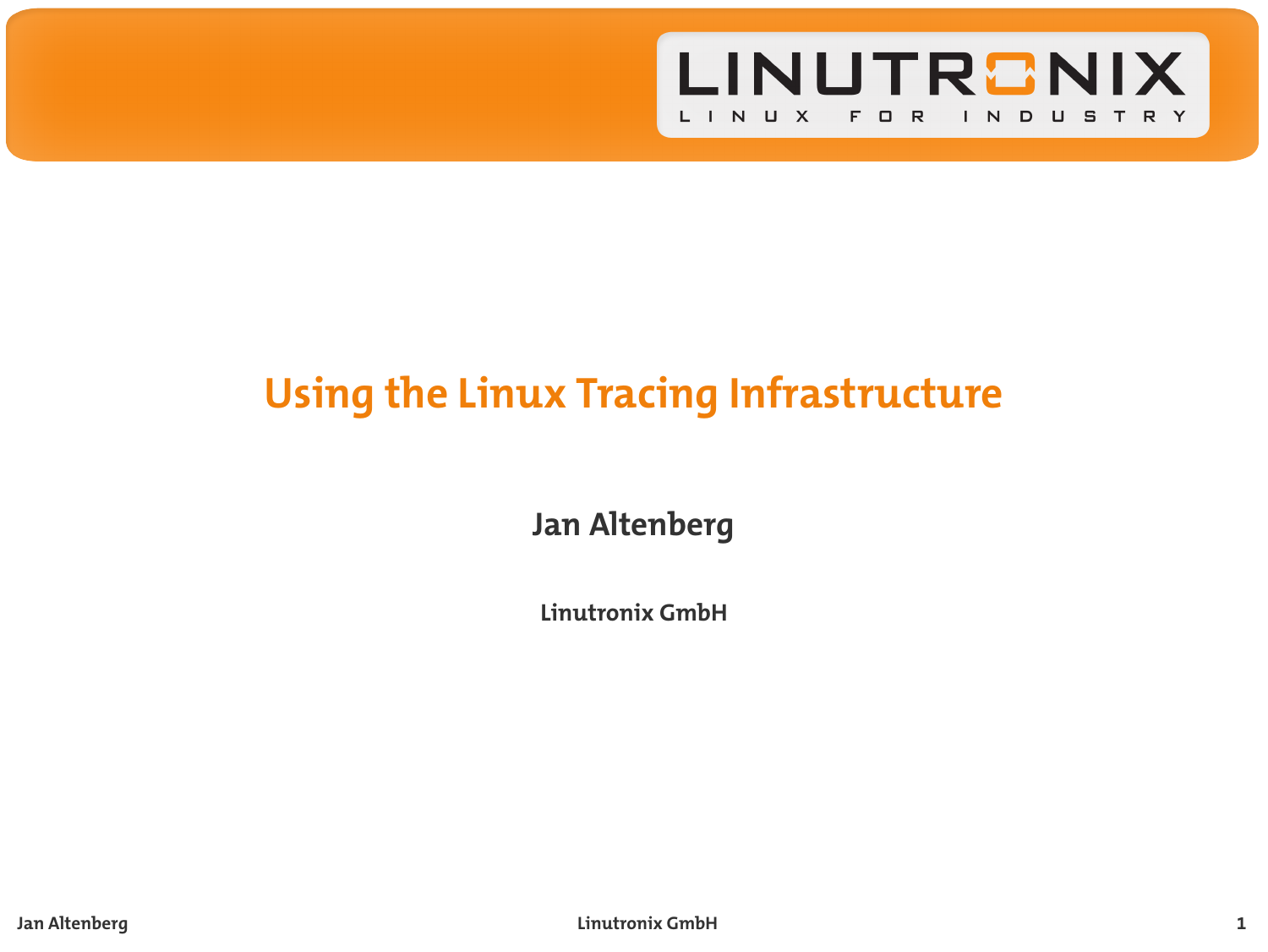

**2**

# **Overview**

- **1. Event tracing**
- **2. Tracers**
- **3. trace\_marker**
- **4. trace\_printk**
- **5. kprobes**
- **6. uprobes**
- **7. trace-cmd**
- **8. Kernelshark**
- **9. Tracecompass**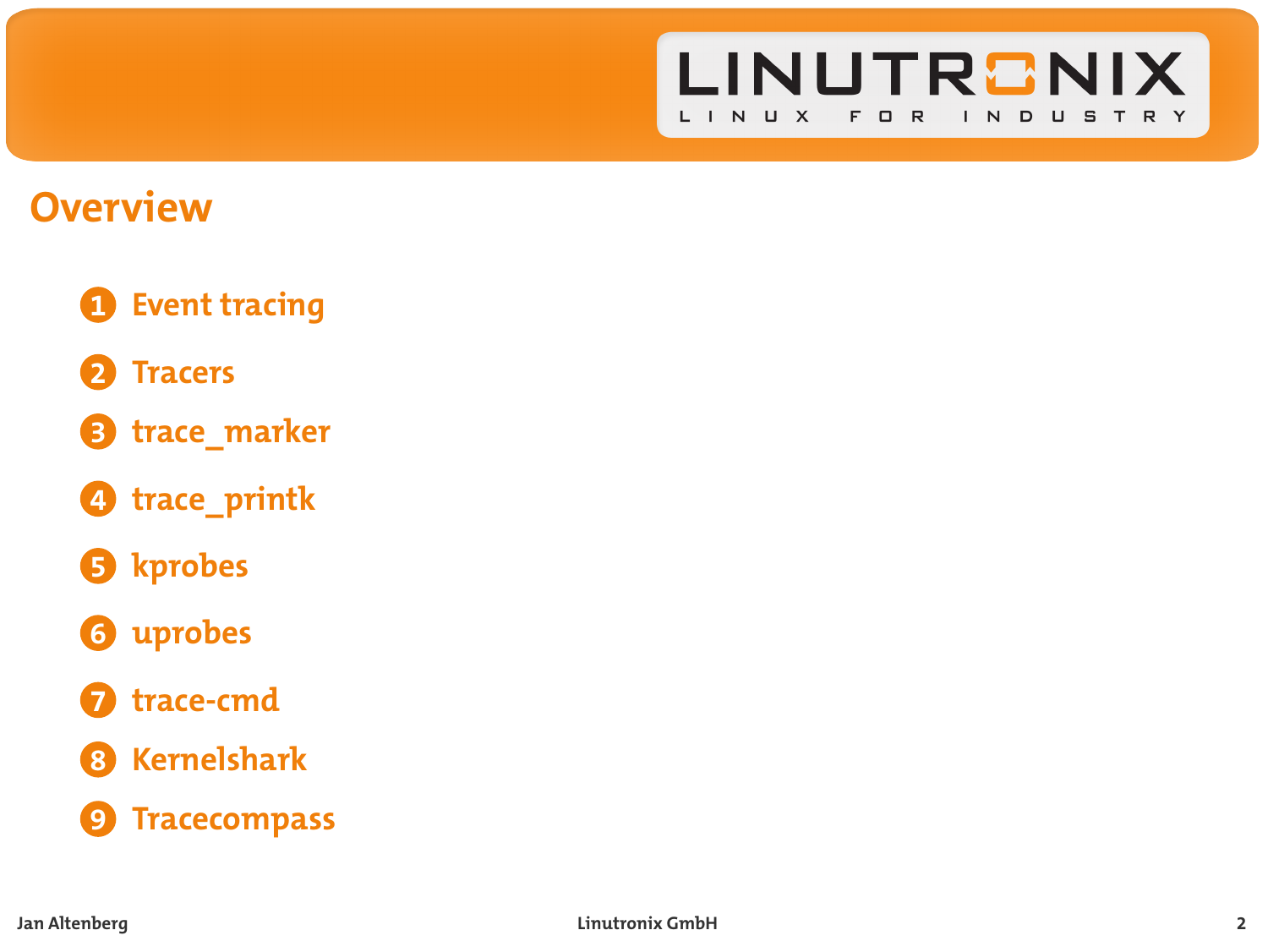

# **Kerneltracing: Overview**

- **DebugFS / TraceFS interface**
- o **Event Tracing**
- ◘ **Custom trace events**
- $\blacksquare$ **Different tracers: function, function\_graph, wakeup, wakeup\_rt, …**
- $\mathbf{\Xi}$ **Graphical frontend(s) available**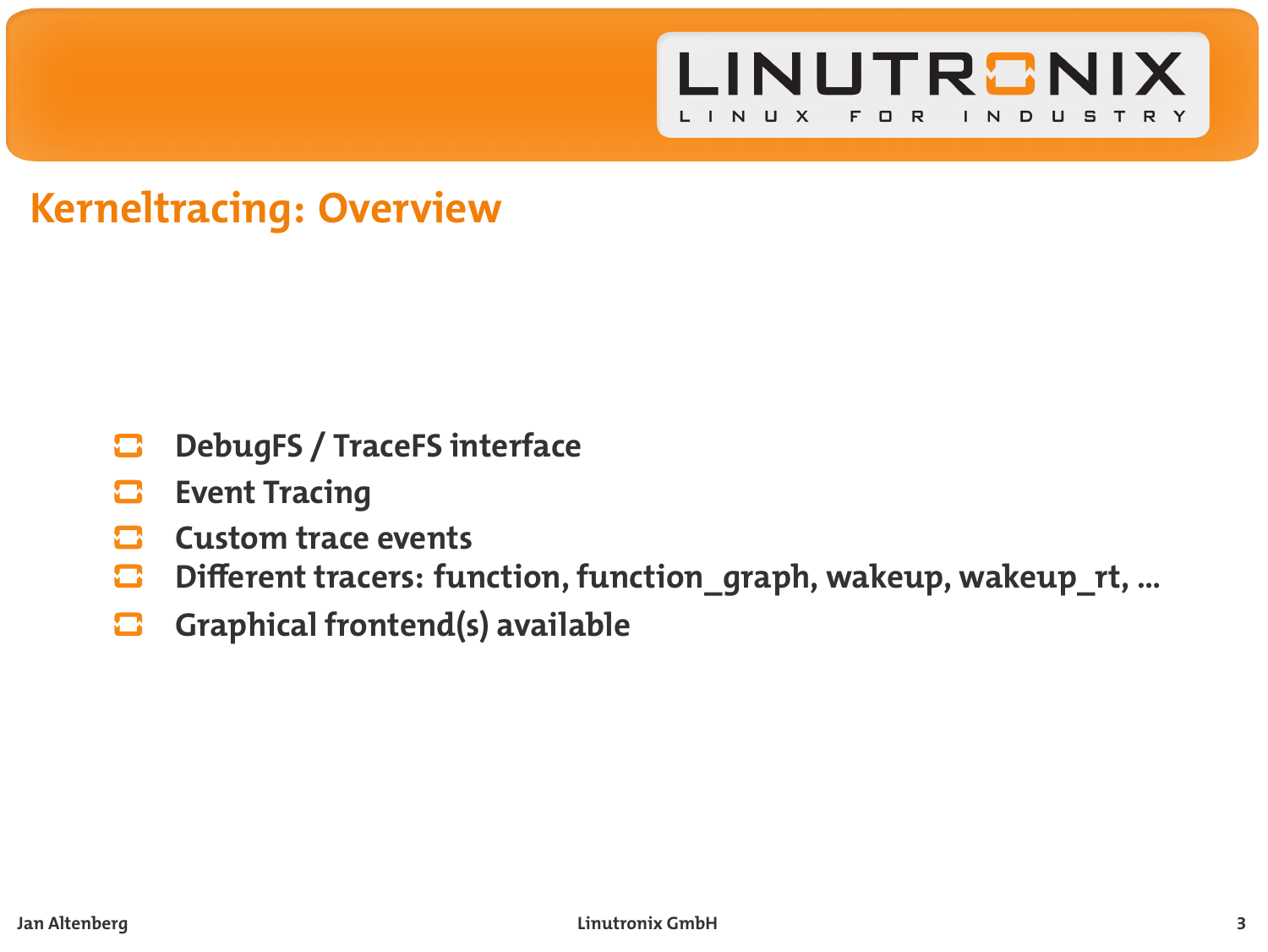

# **Kerneltracing: Overview**

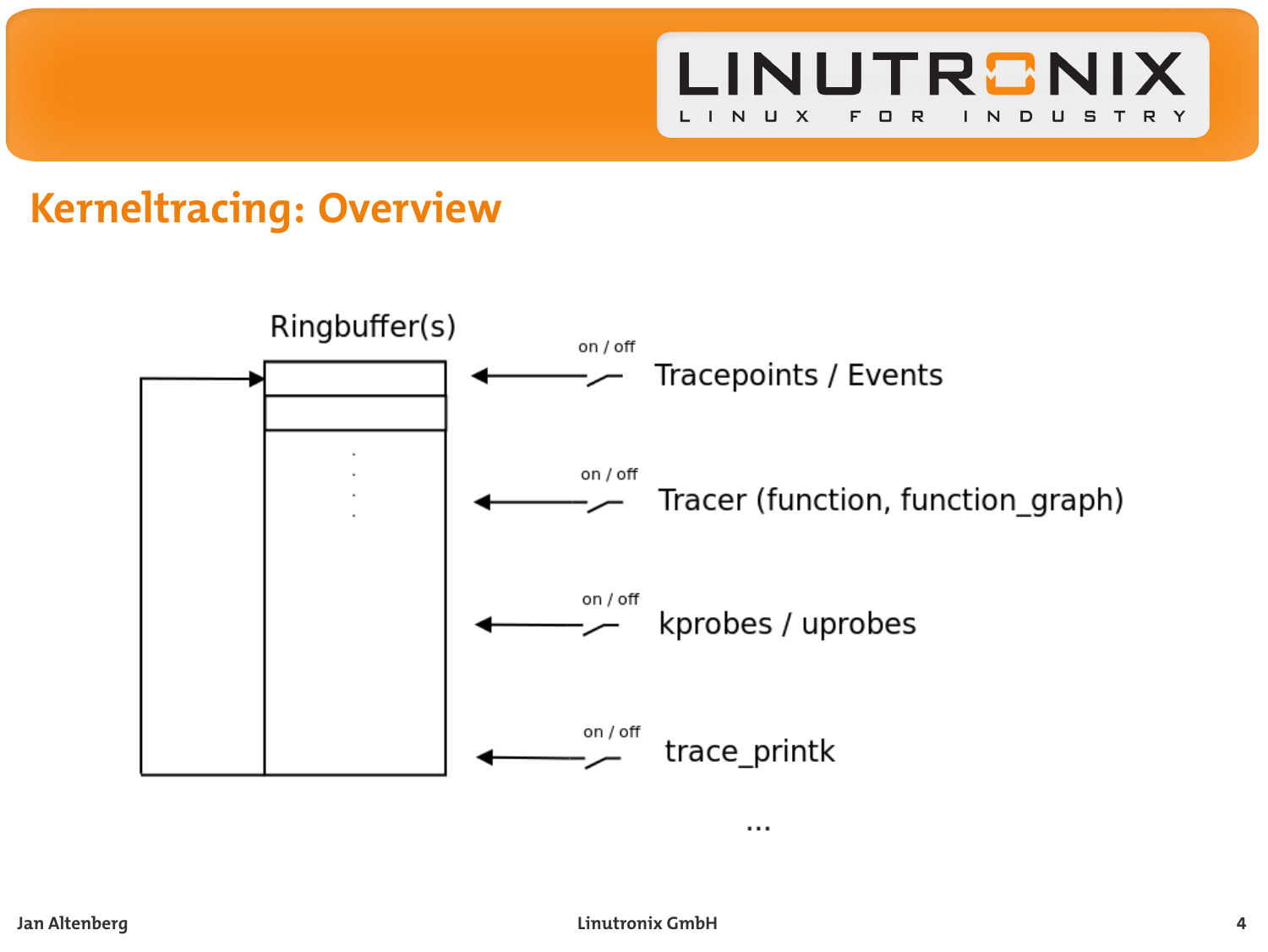

### **Kernel-Tracing: DebugFS**

\$ mount -t debugfs debugfs /sys/kernel/debug \$ cd /sys/kernel/debug/tracing \$ cat available\_tracers blk function\_graph mmiotrace wakeup\_rt wakeup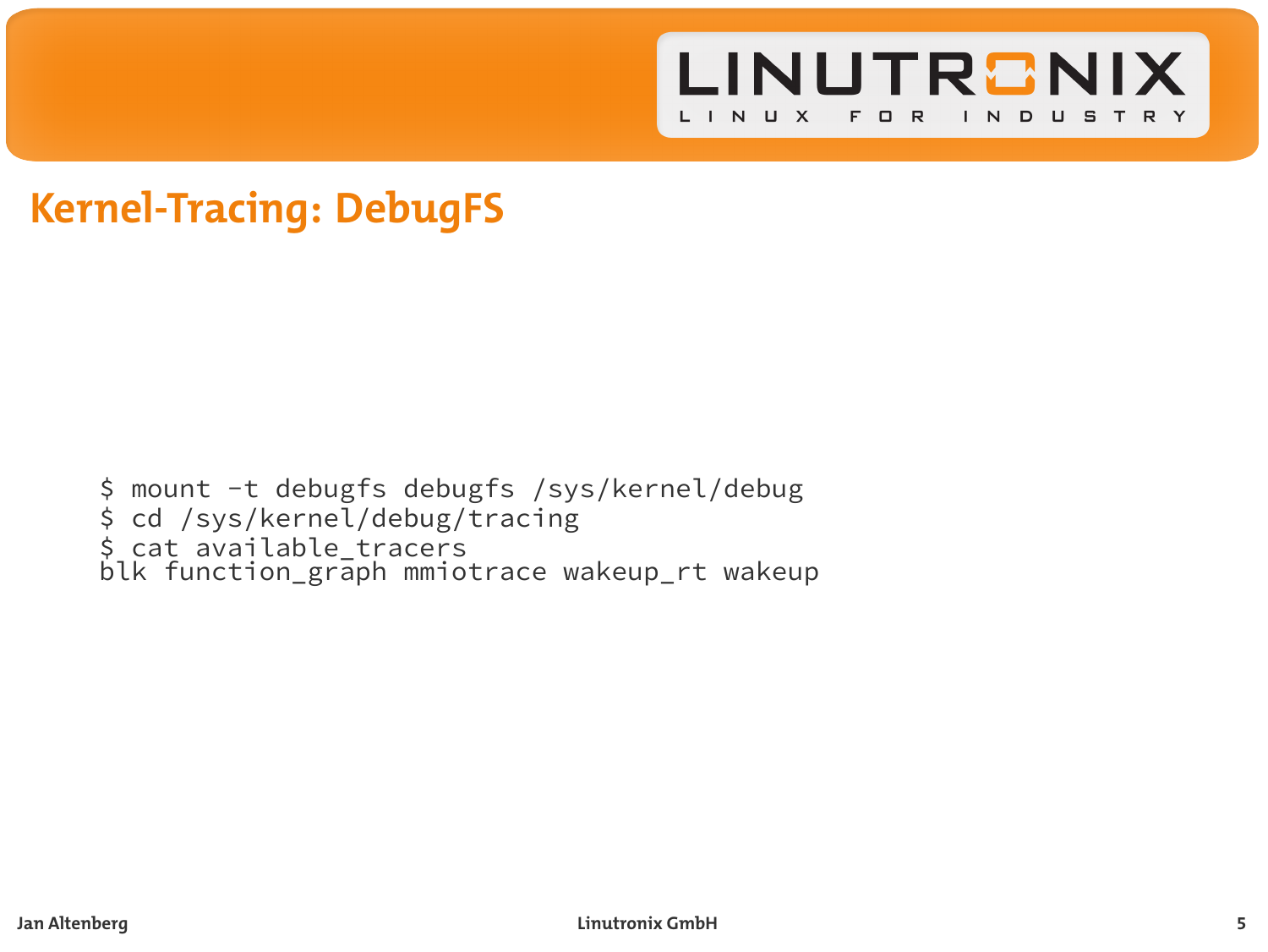

### **Event tracing**

- $\mathbf{\mathbf{\Omega}}$ **Pre-defined Events in the kernel**
- o **Event groups**
- **Each event comes with several options** Ξ
- **Filtering based on event options**  $\blacksquare$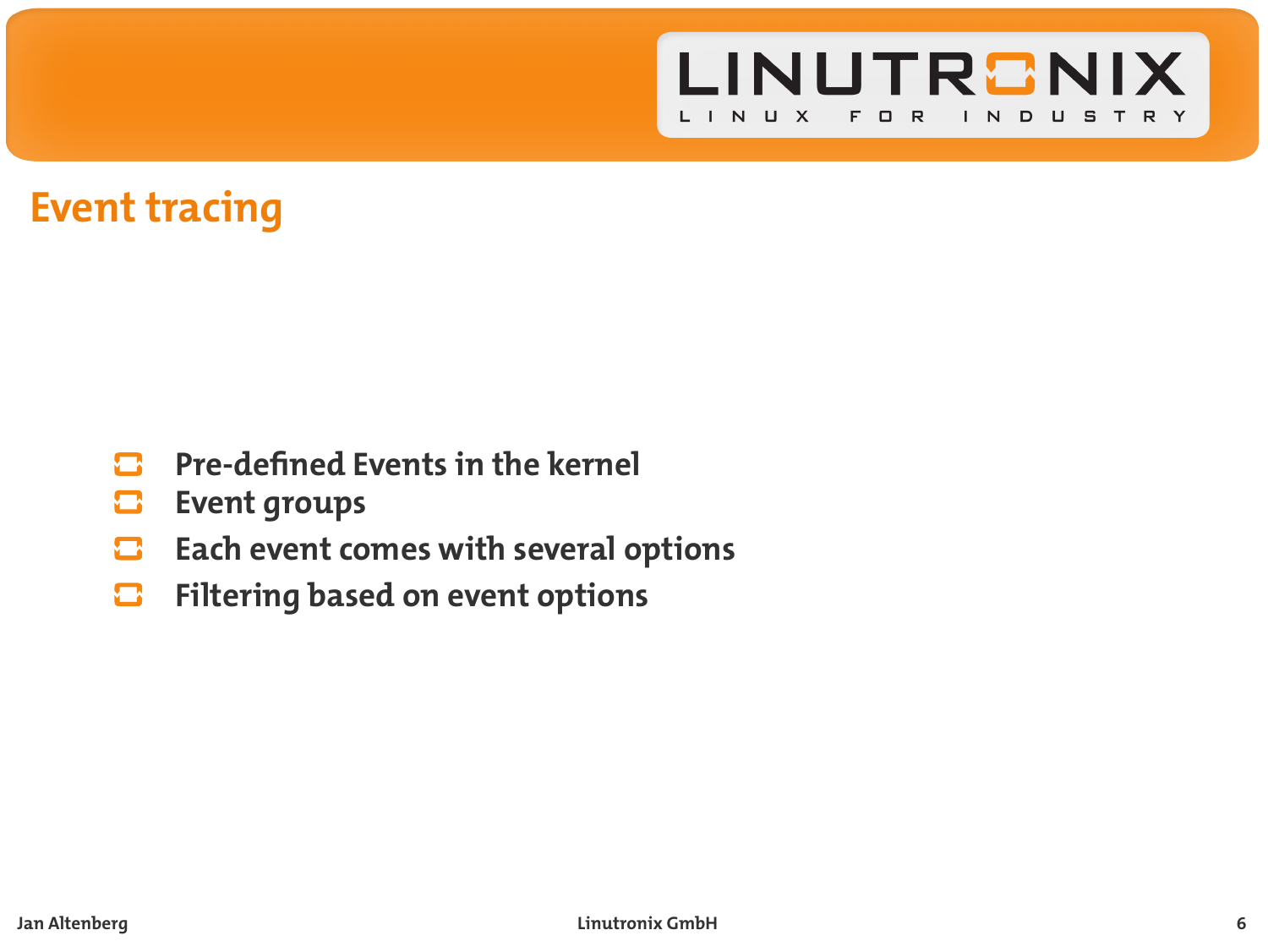

### **Event tracing**

```
$ cd /sys/kernel/debug/tracing
$ ls -1 events/sched/
enable
filter
sched_kthread_stop
sched kthread stop ret
sched_migrate_task
sched_pi_setprio
[...]
```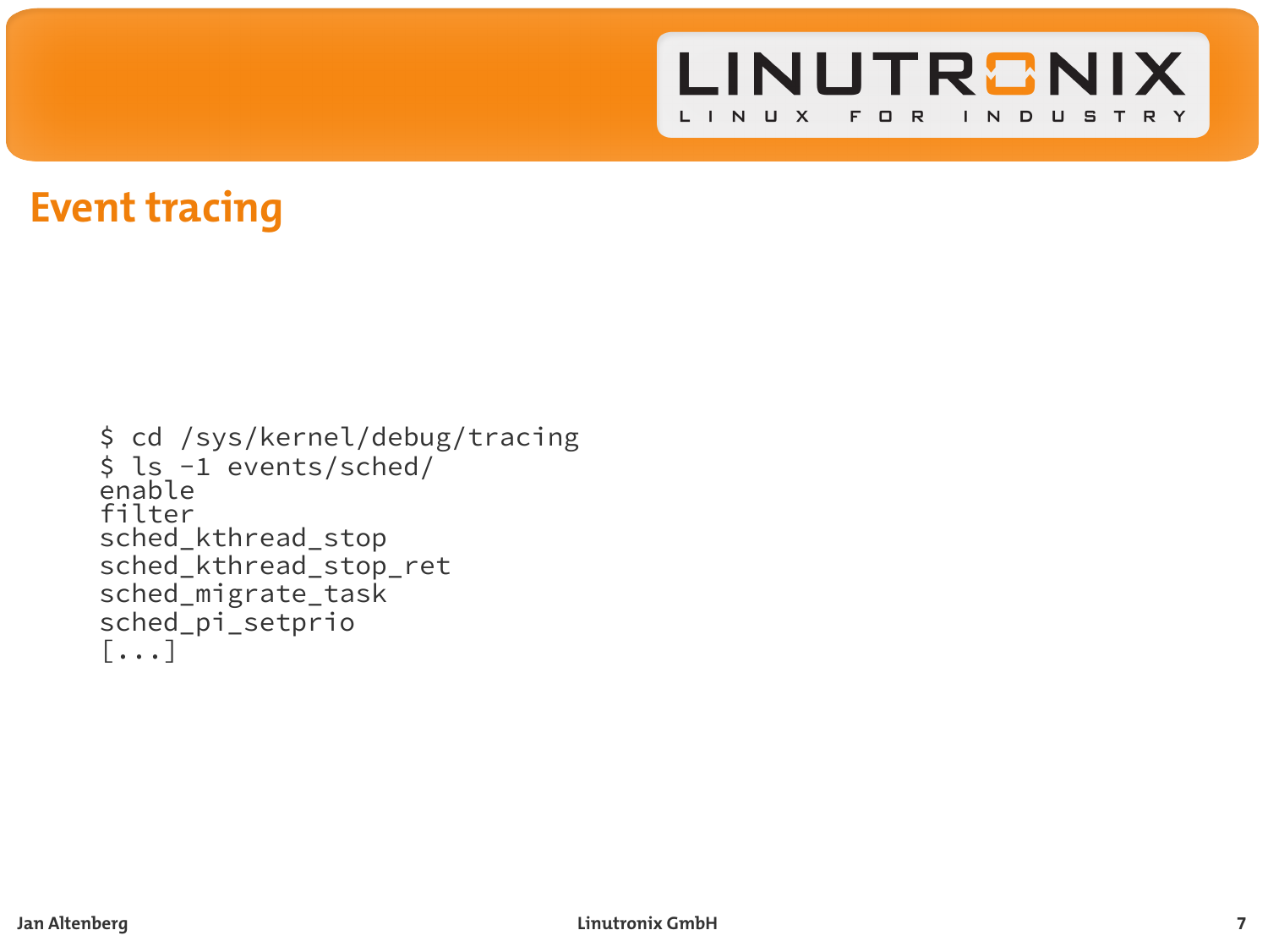

### **Event tracing: Enable events**

\$ cd /sys/kernel/debug/tracing # Enable ALL events of the group ''sched'' \$ echo 1 > events/sched/enable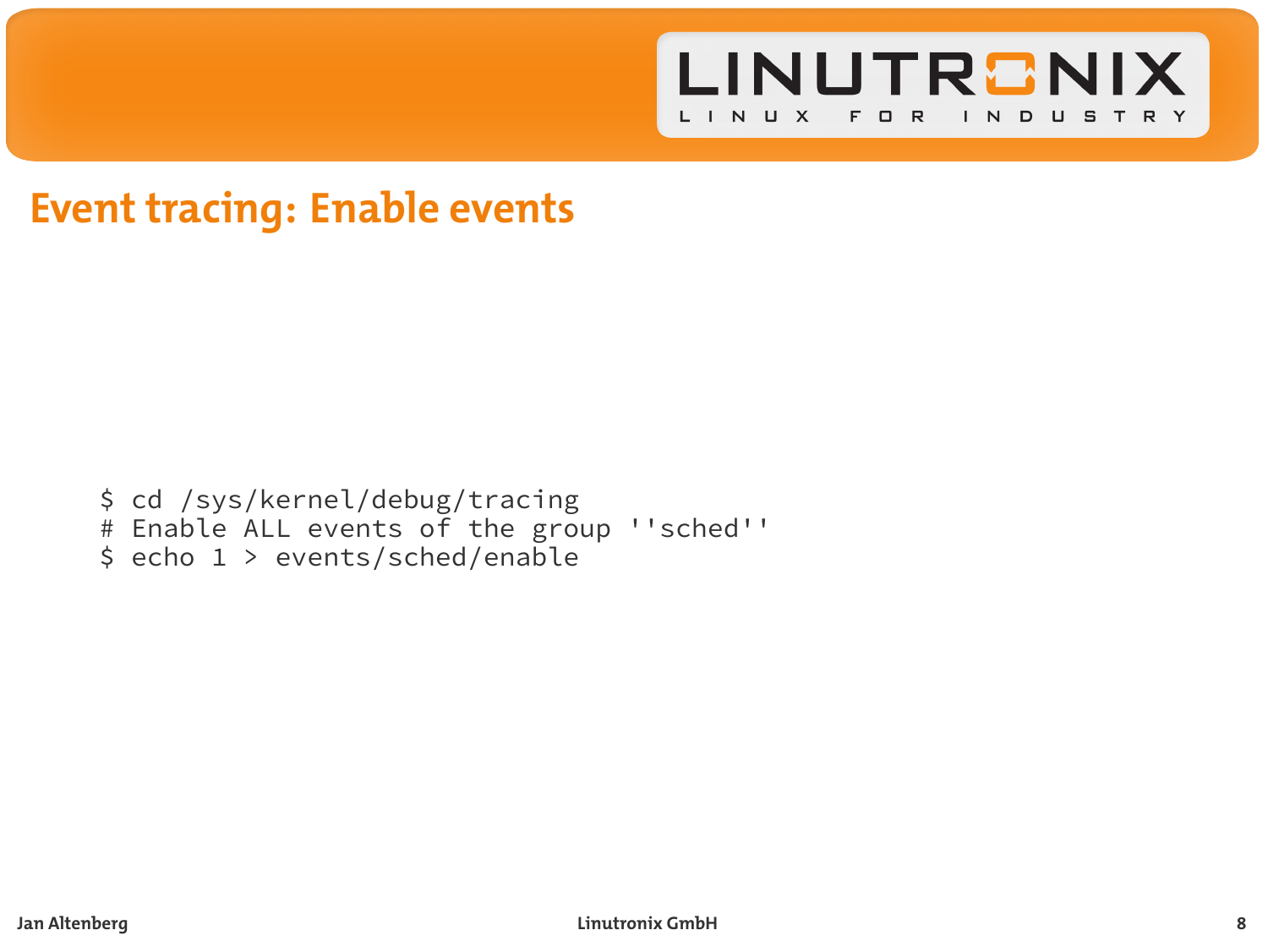

### **Record a trace**

#### **After enabling the events you want to see, do:**

```
$ cd /sys/kernel/debug/tracing
# Start recording to the ringbuffer
$ echo 1 > tracing-on# Stop recording to the ringbuffer
$ echo 0 > tracing on
```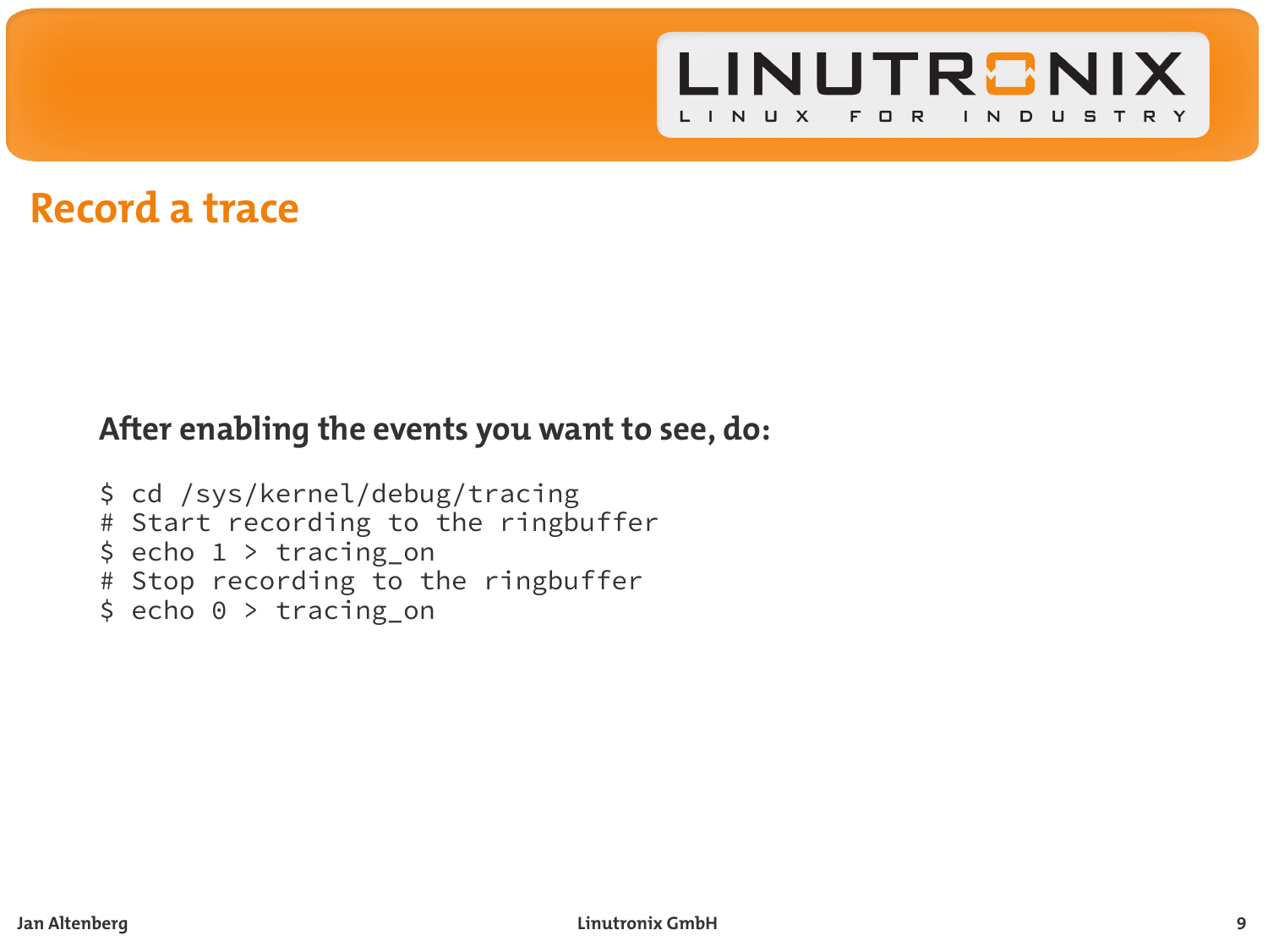

### **Analyze a trace**

#### **You can even do this while recording!**

```
$ cd /sys/kernel/debug/tracing
# Just print the current content of the ring buffer
$ cat trace
# or: do a consuming read on the ring buffer
$ cat trace_pipe
```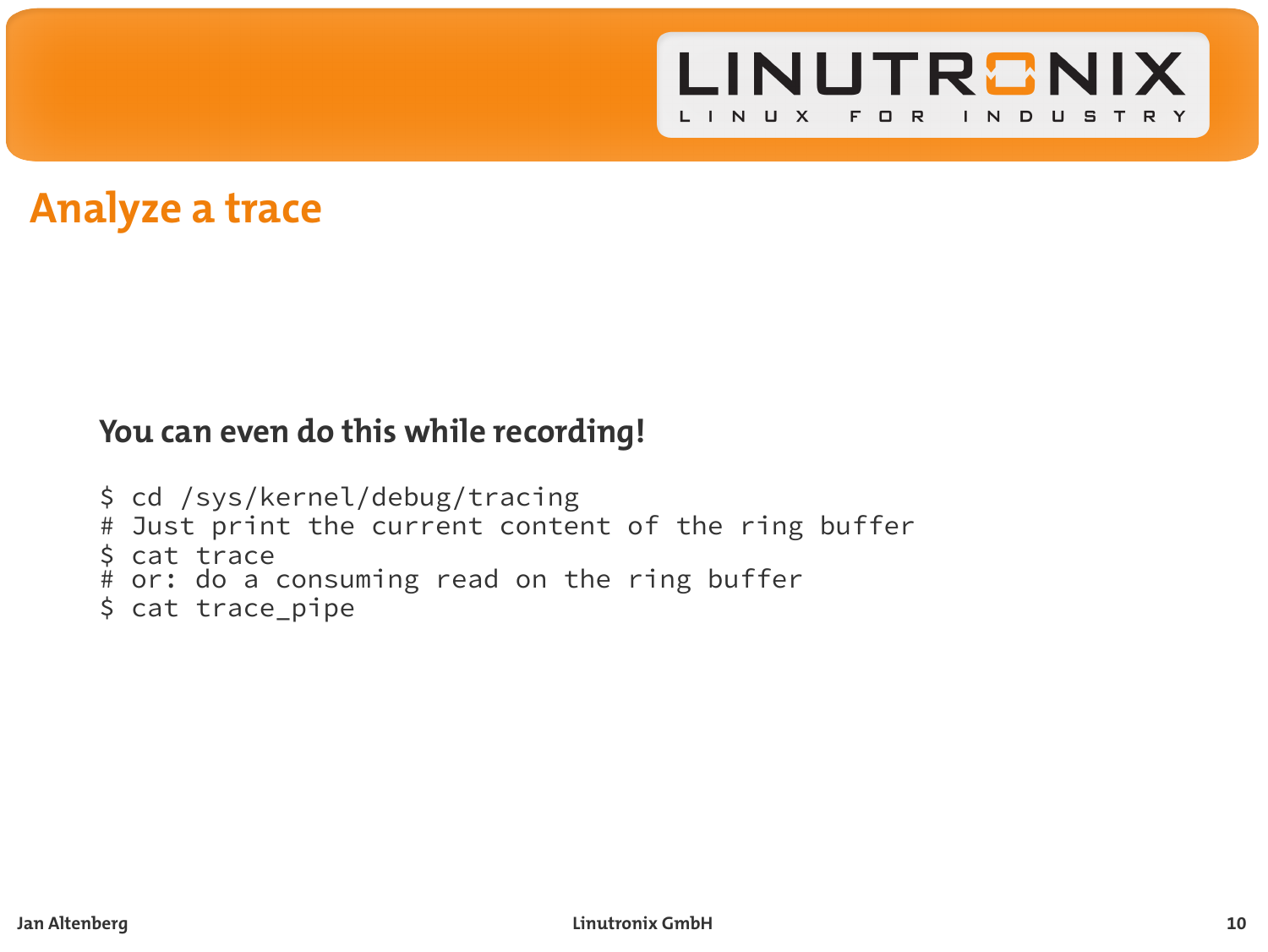

### **Trace event format and filters**

#### **Each trace event has a specific format and parameters. You can put a filter on those parameters for recording a trace:**

```
$ cat events/sched/sched_switch/format
[...]
field:__u8 prev_comm[15];
field:pid t prev pid;
field:int prev_prio;
field:long prev_state;
[...]
$ echo 'next_comm == bash' \
> events/sched/sched_switch/filter
$ echo 1 > events/sched/sched_switch/enable
$ echo 1 > tracing-on$ cat trace
```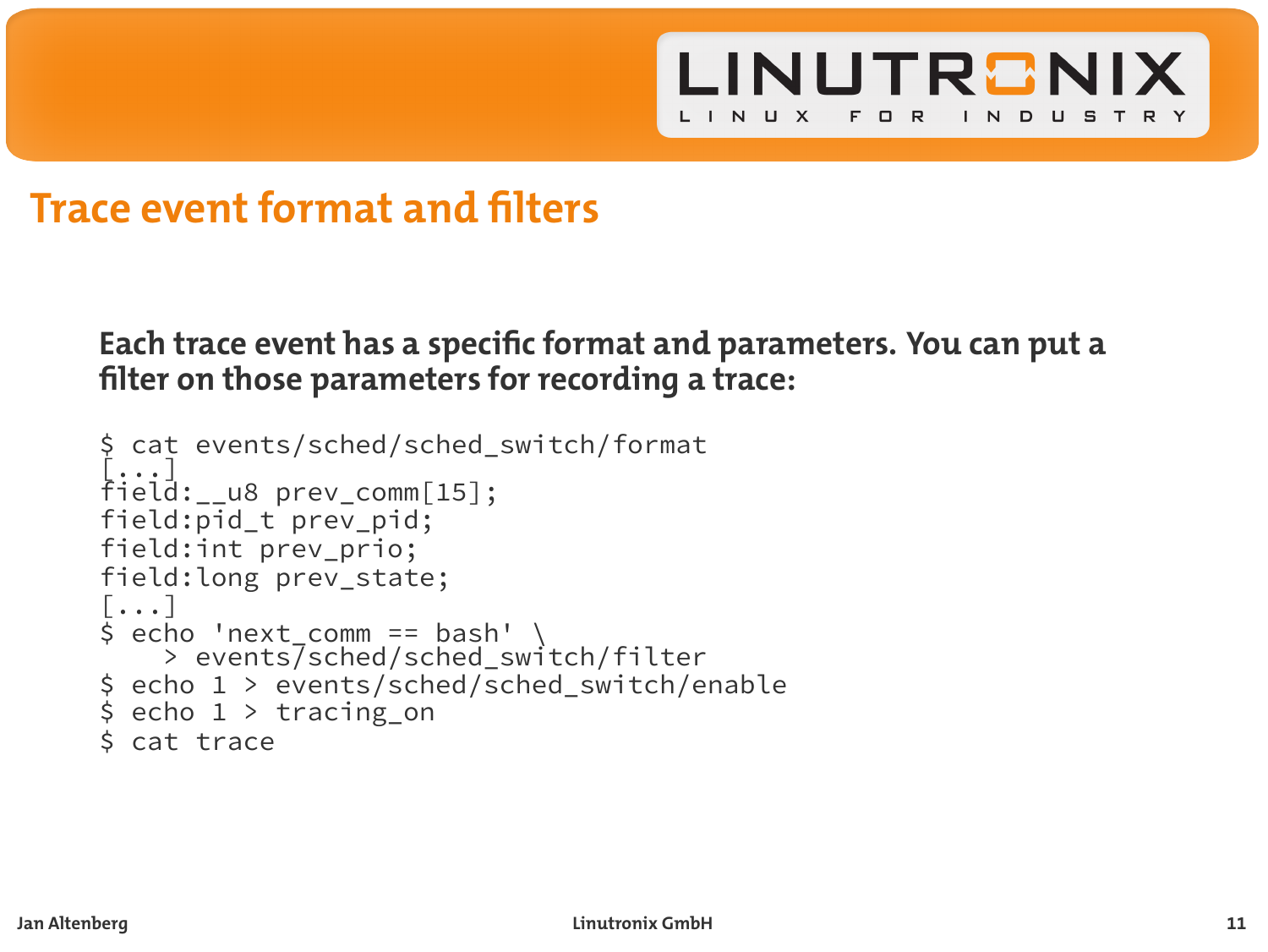

# **Tracing on multicore**

- o **One ringbuffer per cpu**
- **trace contains ALL events**
- $\mathbf{\Omega}$ **the per\_cpu directory contains a trace for each cpu**
- **tracing\_cpumask can limit tracing to specific cores** o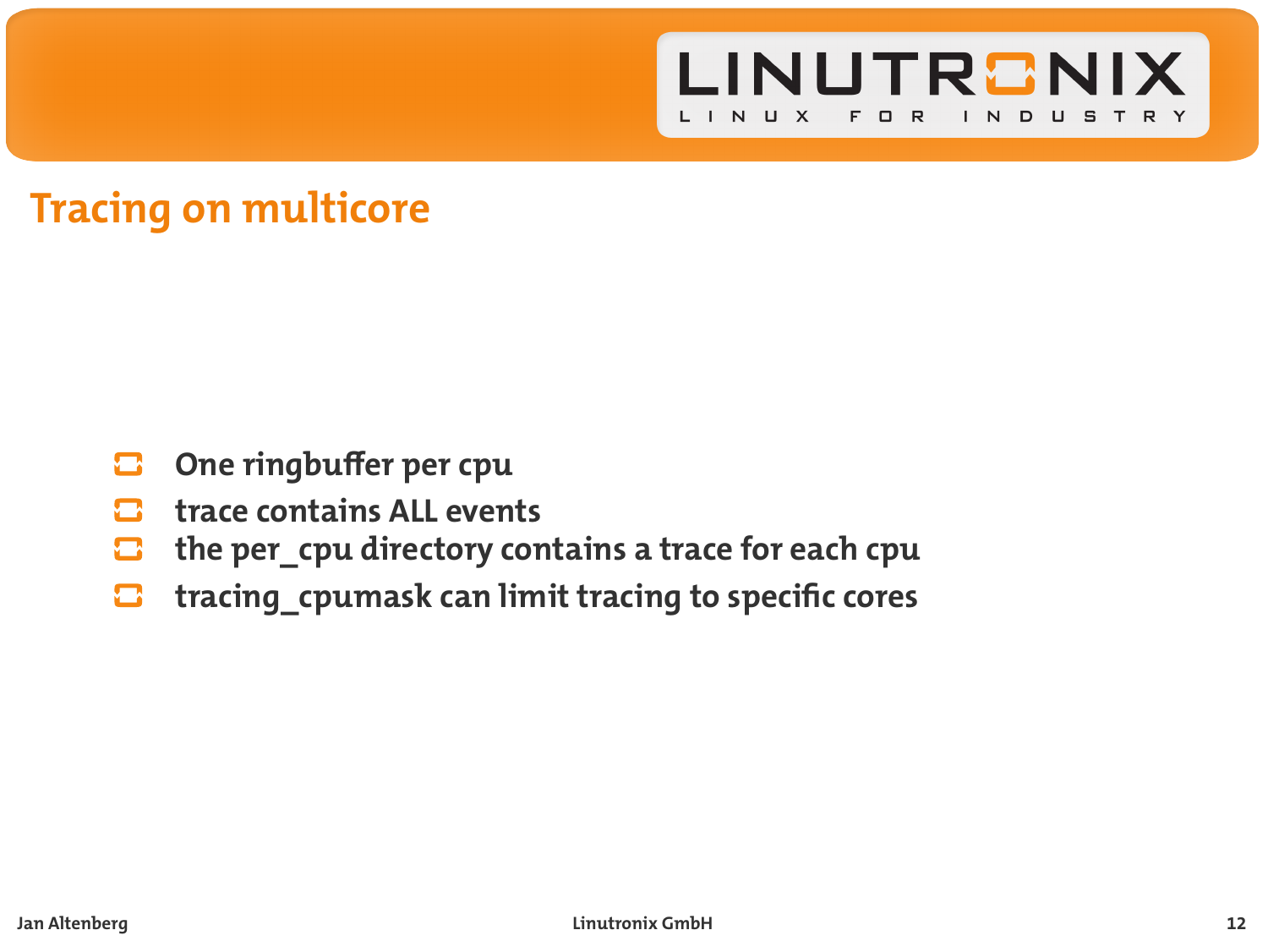

### **Tracers**

- **Already have some special logic**  $\mathbf{\mathbf{\mathsf{m}}}$
- **Latency hunting** c
- $\Box$ **Callgraphs**
- **Kernel profiling** о
- n **…**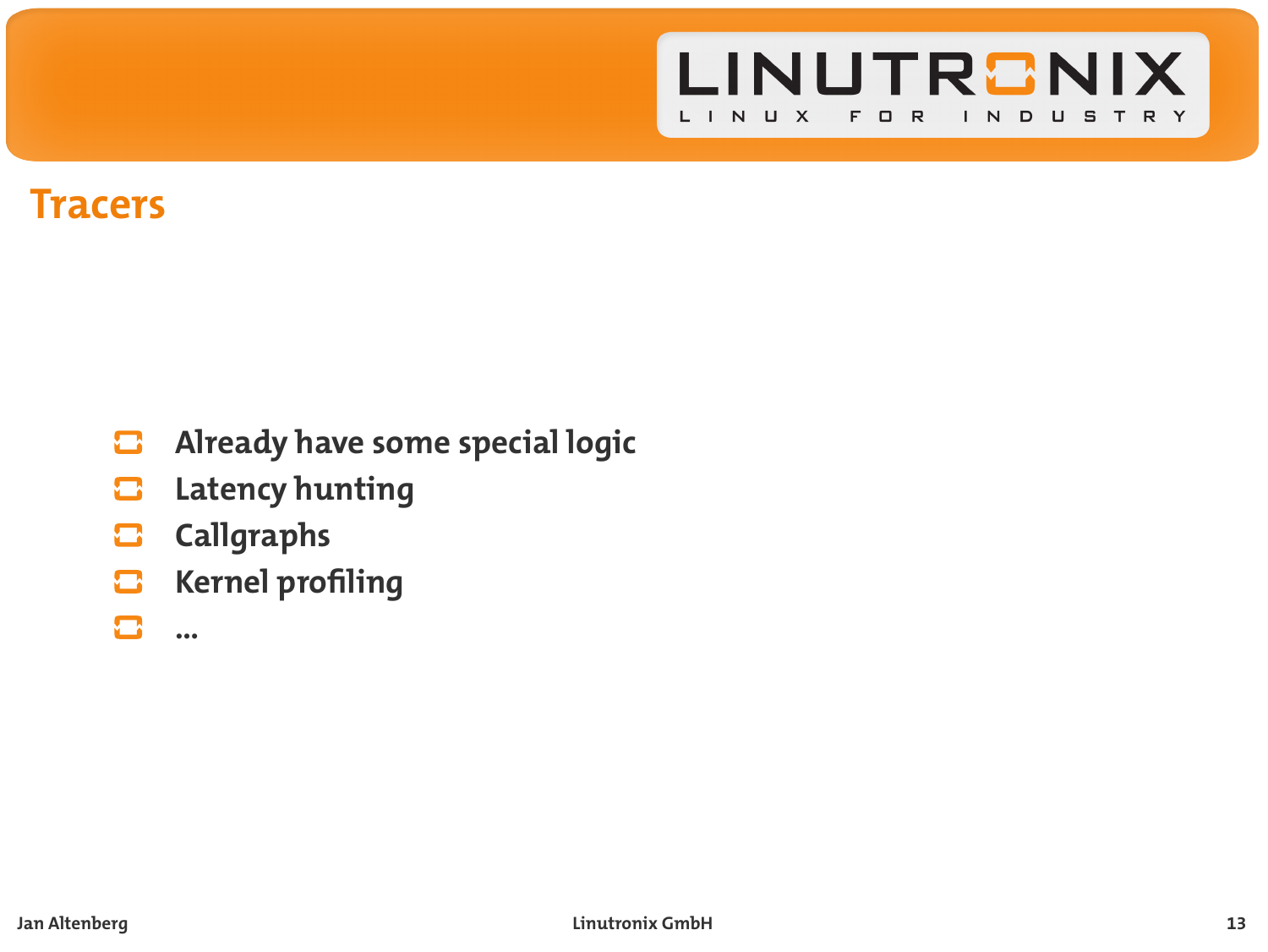

### **Tracers**

**available\_tracers contains the tracers which are enabled in the kernel configuration. The tracer ist set by the current\_tracer file:**

- **function: Can turn all functions into trace events**
- **function\_graph: Similiar to function, but contains a call graph** о
- $\mathbf{\Omega}$ **wakeup / wakeup\_rt: Measure the wakeup time for tasks / rt tasks**
- **irqsoff: useful for latency hunting. Identifies long sections with IRQs turned off**
	- **…**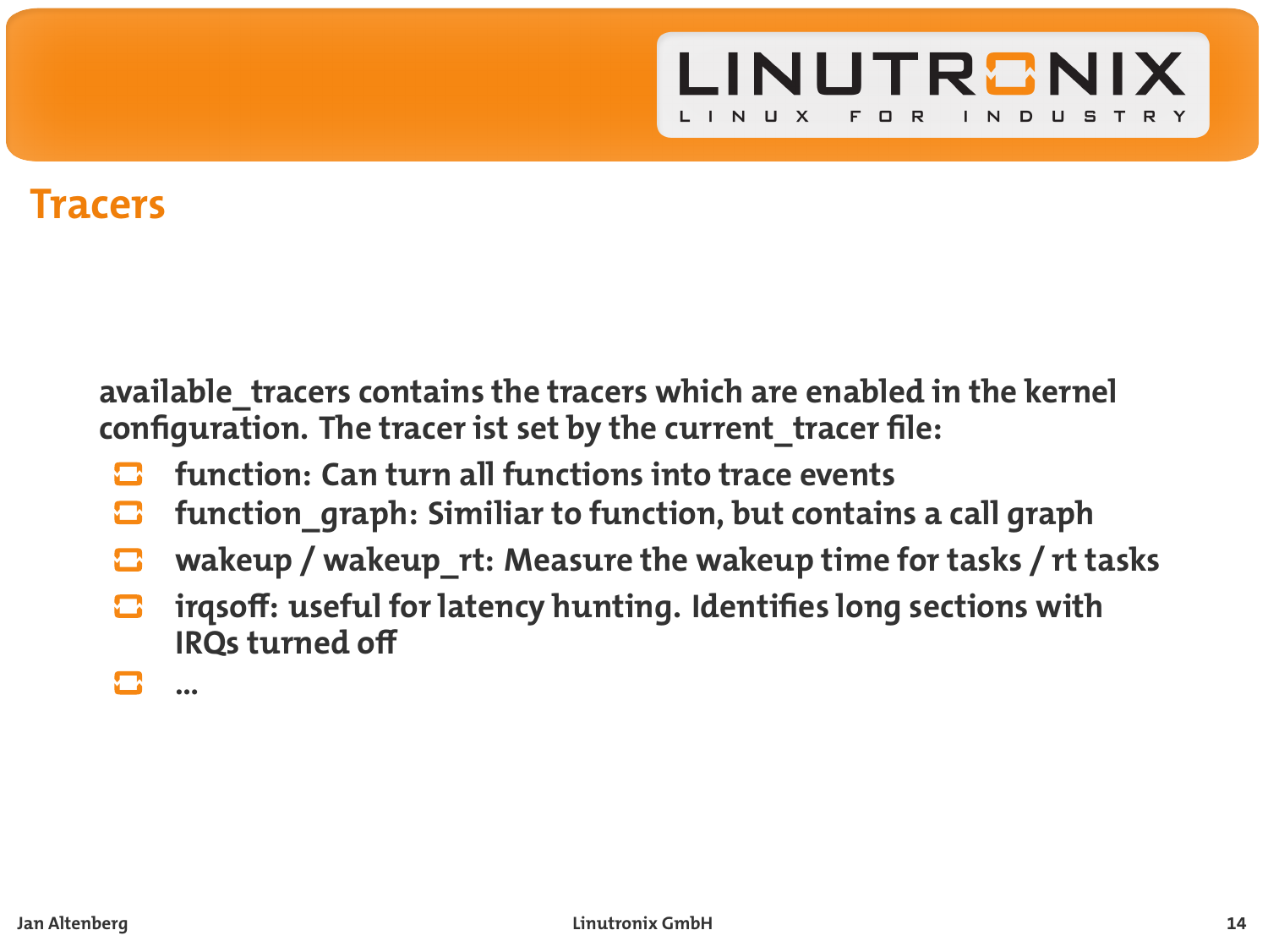

# **Tracer: function**

| # | # tracer: function                                            |                                           |                                                                                 |                                                               |
|---|---------------------------------------------------------------|-------------------------------------------|---------------------------------------------------------------------------------|---------------------------------------------------------------|
| # | # TASK-PID                                                    | CPU#                                      | TIMESTAMP FUNCTION                                                              |                                                               |
|   | wnck-2022<br>wnck-2022<br>wnck-2022<br>wnck-2022<br>wnck-2022 | [003]<br>[003]<br>Г0031<br>10031<br>10031 | 5766.659915: skb release<br>5766.659916: sock wfree<br>5766.659918: kfree <-skb | 5766.659917: unix write free<br>5766.659917: skb_releasee skb |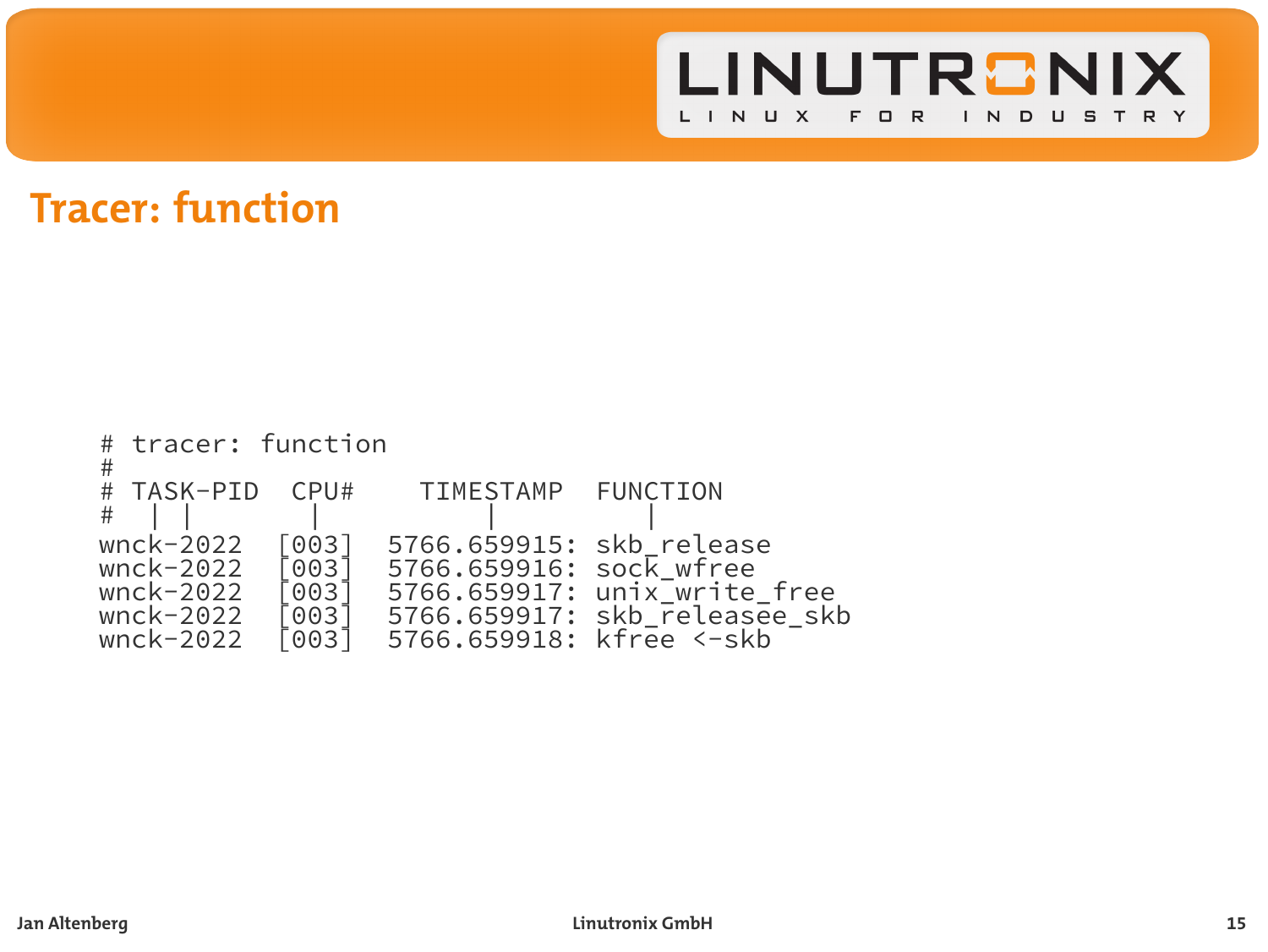

# **Tracer: function\_graph**

```
$ echo function_graph > current_tracer
$ echo 1 > tracing on$ sleep 1<br>$ echo 0
 echo 0 > tracing_0$ less trace
# tracer: function_graph
# CPU DURATION FUNCTION CALLS
# | | | | | | |
 1) \begin{array}{c|c} | & \text{enqueue\_entity() } \{ \\ | & | & \text{update curr() } \{ \\ \end{array}1) 0.336 us \qquad update_curr() {<br>task_of();
1) 0.336 us | task_of();<br>1) 1.524 us | }
1) 1.524 us<br>1) 0.420 us
                                  place_entity();
```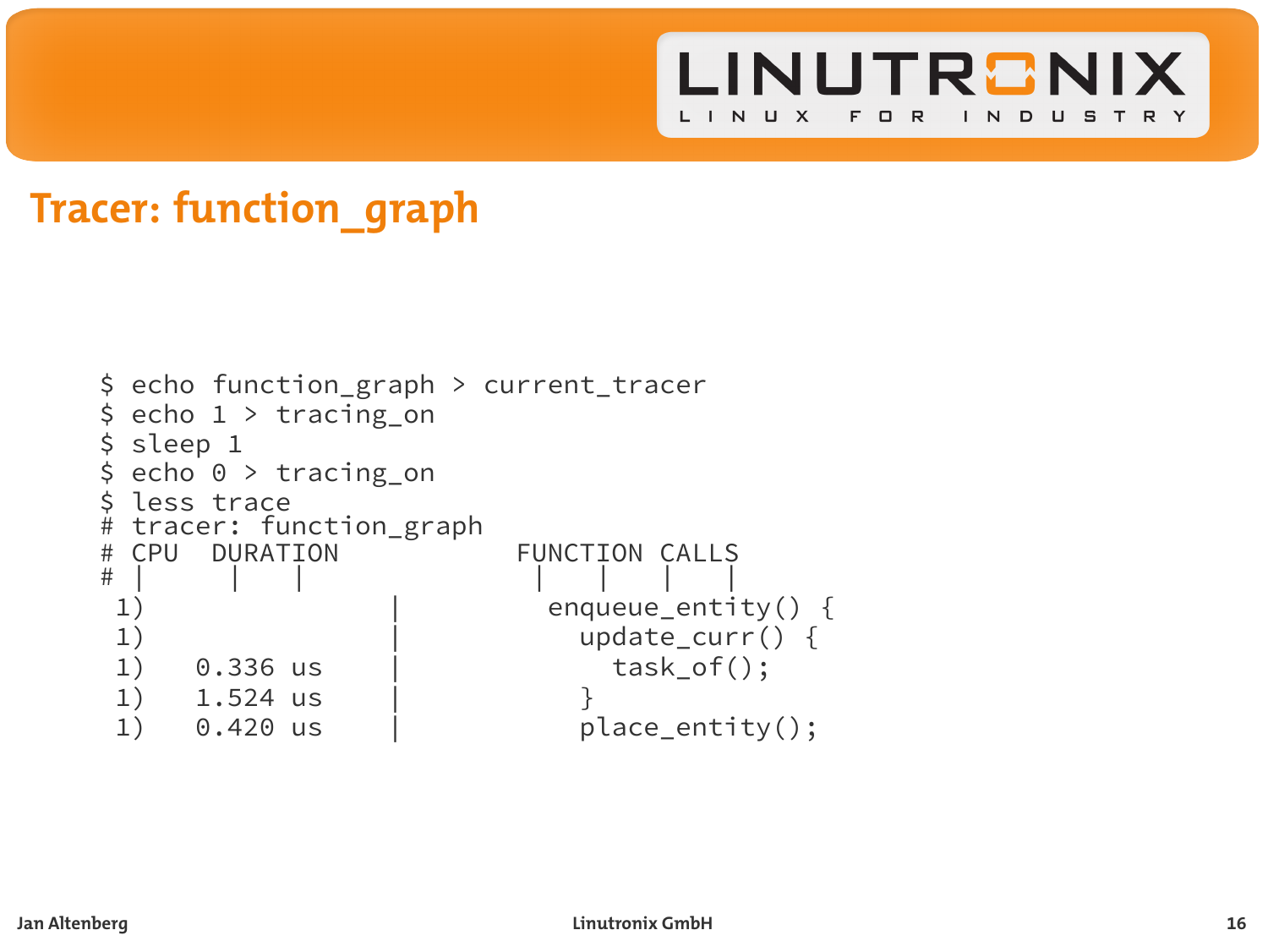

# **function\_graph: Set a trigger function**

#### **You can set a trigger function for the function\_graph tracer if you just want to record specific functions and their childs:**

echo do\_IRQ > set\_graph\_function # Additionals triggers can be set with echo another\_function >> set\_graph\_function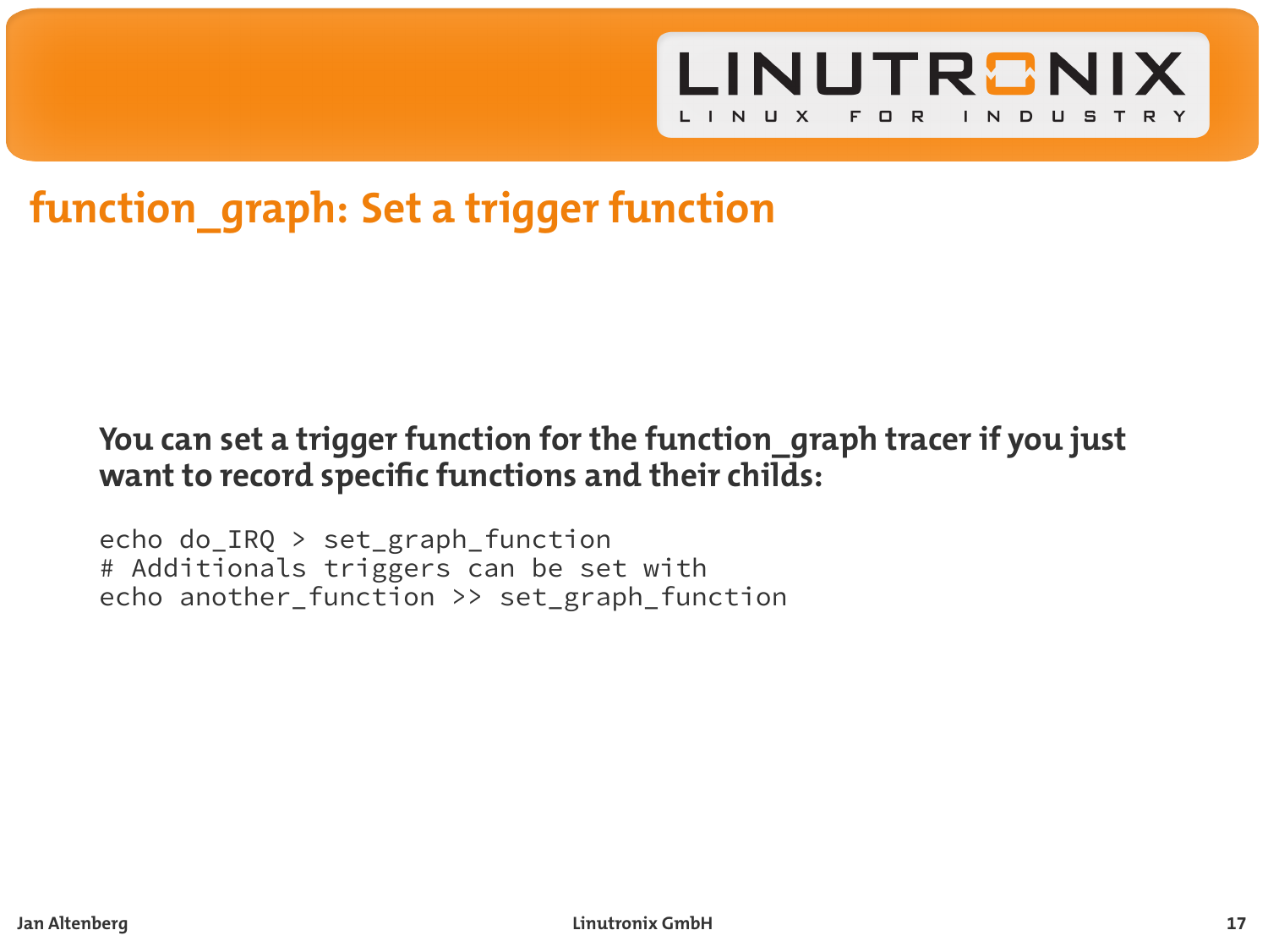

# **Tracer: function / latency\_format**

```
$ echo 1 > options/latency_format
# tracer: function
#
  function latency trace v1.1.5 on 3.9.4-x1-00124-g0hfd8ff# --------------------------------------------------------------------
# latency: 0 us, #204955/25306195, CPU#0 | (M:desktop VP:0, KP:0, SP:0 HP:0 #P:4)
# -----------------
# | task: -0 (uid:0 nice:0 policy:0 rt_prio:0)
         # -----------------
#
\frac{1}{\mu} \frac{1}{\mu} \frac{1}{\mu} \frac{1}{\mu} \frac{1}{\mu} \frac{1}{\mu} \frac{1}{\mu} \frac{1}{\mu} \frac{1}{\mu} \frac{1}{\mu} \frac{1}{\mu} \frac{1}{\mu} \frac{1}{\mu} \frac{1}{\mu} \frac{1}{\mu} \frac{1}{\mu} \frac{1}{\mu} \frac{1}{\mu} \frac{1}{\mu} \frac{1}{\mu} \overline{I} -----=> irgs-off
                                | / ----=> need-resched
# || / _---=> hardirq/softirq
                                |||| / ---\Rightarrow preempt-depth
# |||| / delay
\frac{\#}{\#} cmd pid \frac{1}{1}|||| time | caller
# \lambda / \| \| \| \lambda \| \| \| \lambda \| \lambda \| \lambda \| \lambda \| \| \lambda \| \| \lambda \| \| \lambda \| \| \lambda \| \| \lambda \| \| \lambda \| \| \lambda \| \| \lambda \| \| \lambda \| \1..., 11639243us : ep_read_events_proc <-ep_scan_ready_list.isra.8
```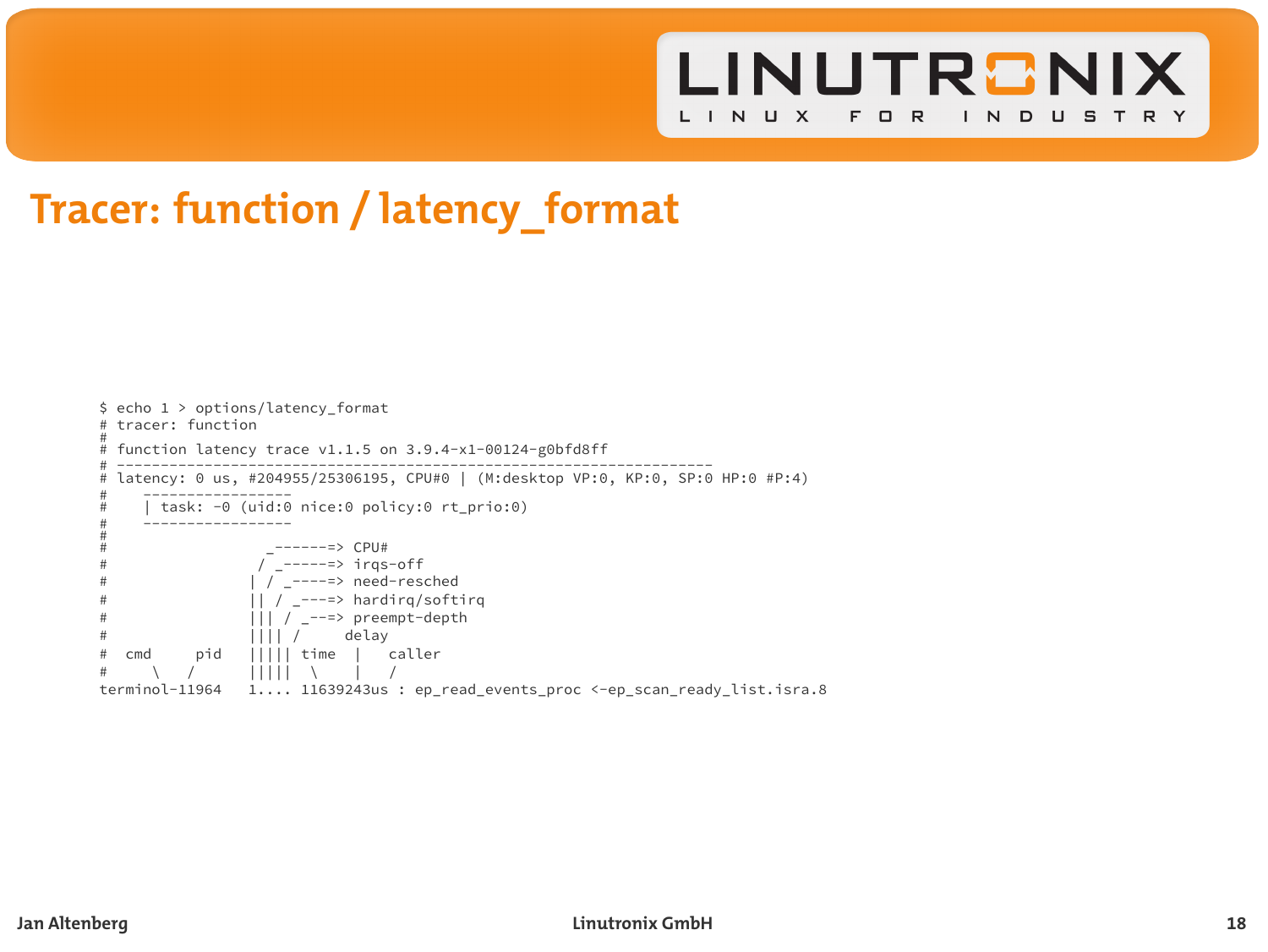

# **Custom application tracepoints: ''simple method''**

```
$ echo 1 > tracing_on
$ echo "MARK" > trace_marker
$ echo 0 > tracing_on
 less trace
\dot{b}ash-4328
 bash-4328 [003] 5603.687935: get_slab
 bash-4328 [003] 5603.687935: _cond_re
 bash-4328 [003] 5603.687936: cond_re<br>bash-4328 [003] 5603.687939: 0: MARK
 bash-4328 [003] 5603.687939:<br>bash-4328 [003] 5603.687939:
                        5603.687939: kfree <-
...
```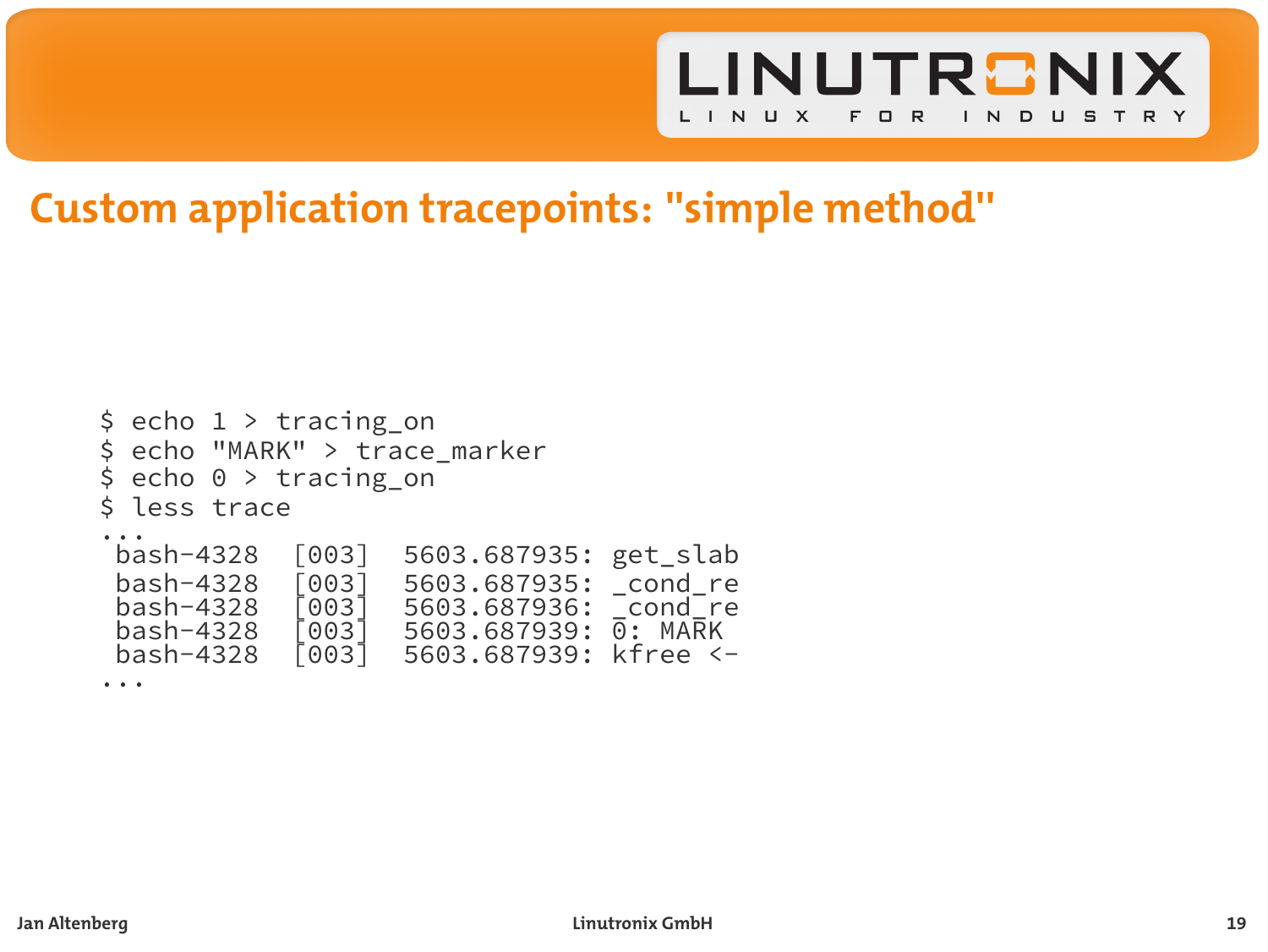

# **trace\_printk()**

- **trace\_printk() can be used to write messages to the tracing ring**  $\mathbf{\Xi}$ **buffer**
- c **Usage is similar to printk()**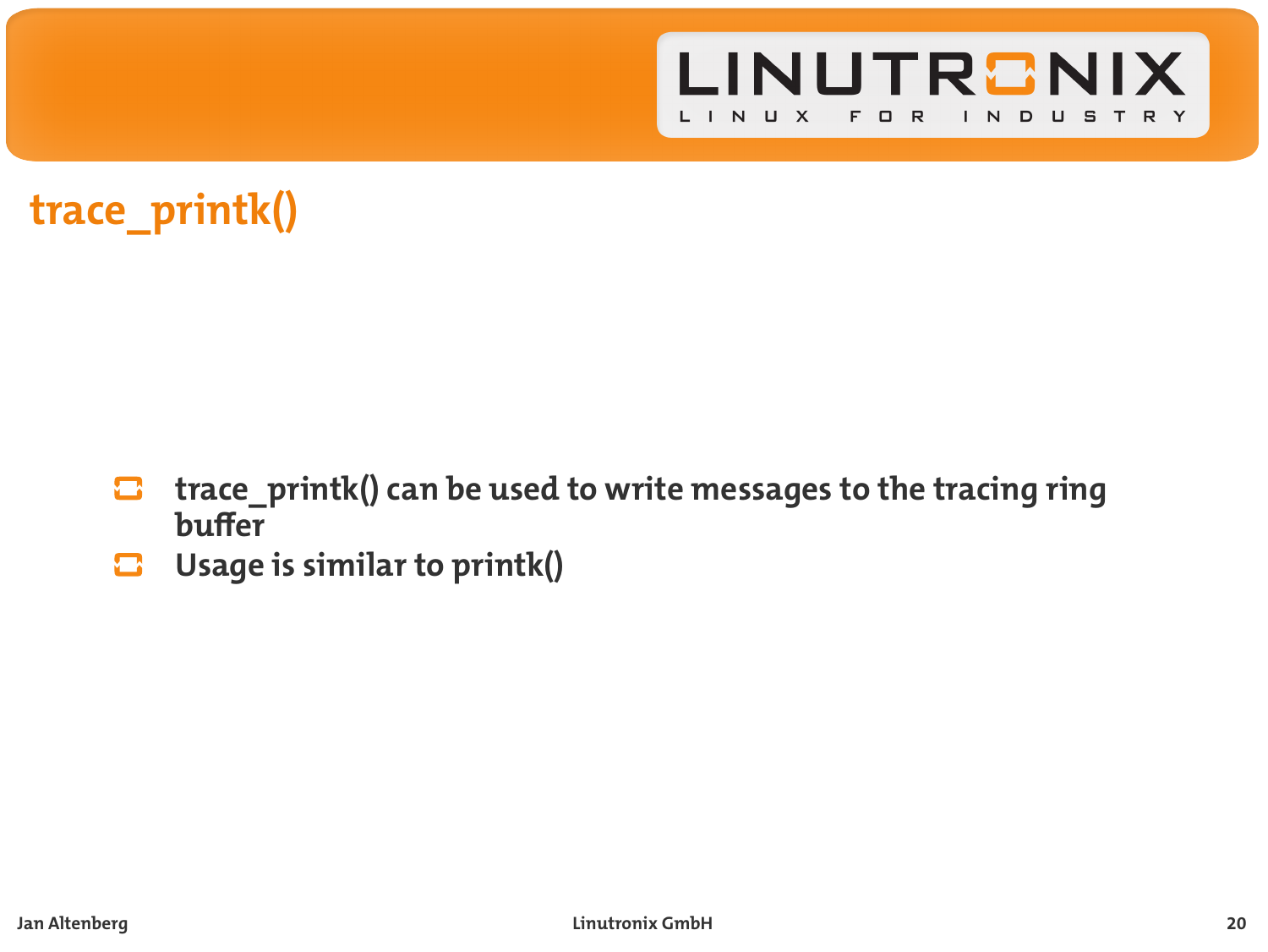

# **Tracing related kernel parameters**

ftrace=

**Set and start specified tracer as early as possible.**

ftrace dump on oops[=orig\_cpu]

**Dump the tracing ring buffer if an Oops occurs. Using orig\_cpu it will only dump the buffer of the CPU which triggered the Oops.**

ftrace\_filter=

**Only trace specific functions.**

ftrace\_notrace=

**Don't trace specific functions.**

trace\_event=

**Just enable trace events (comma separated list)**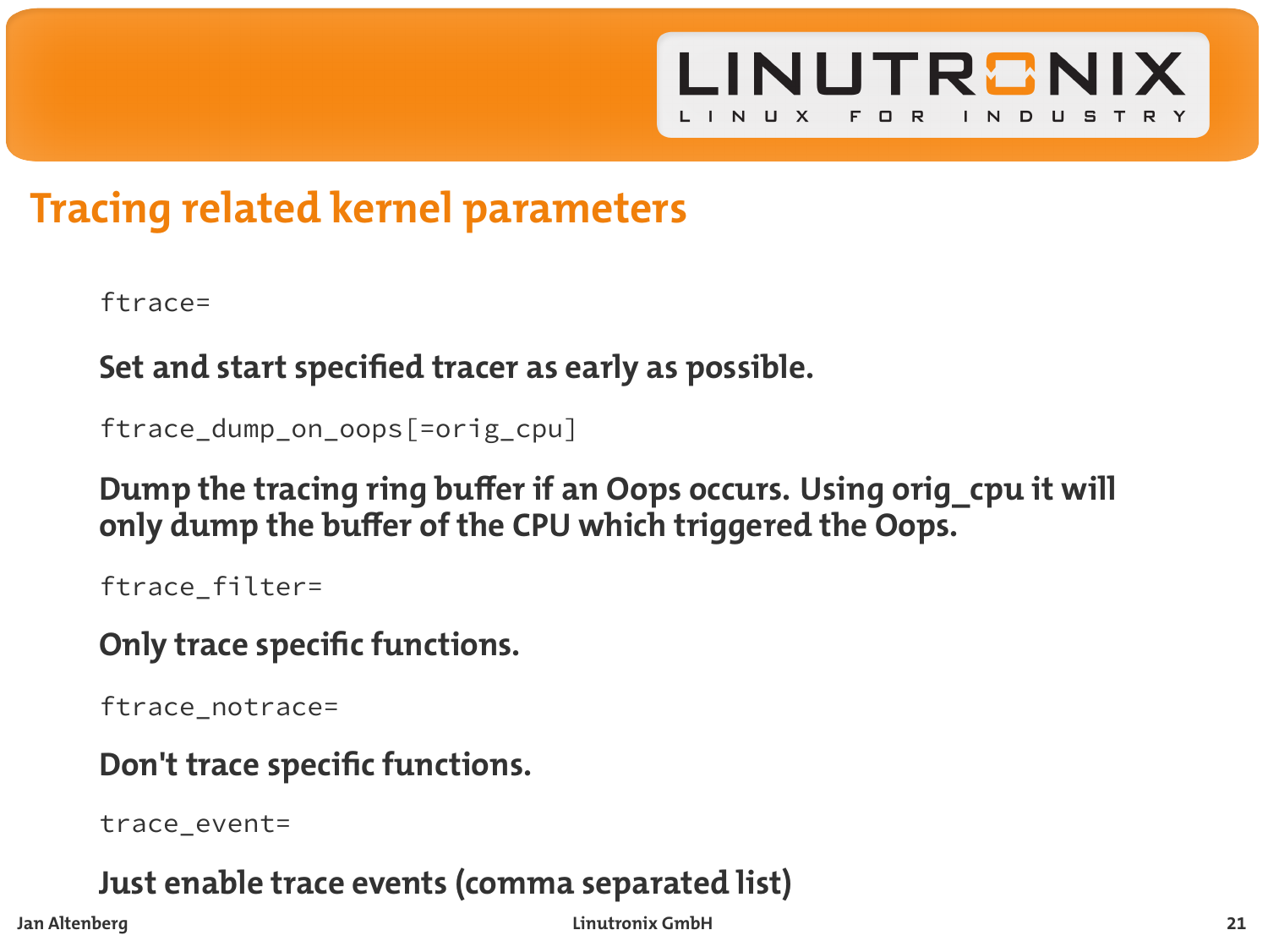

### **Dump trace buffer**

#### **The trace buffer can also be dumped by:** SysRQ-z **or**

echo z > /proc/sysrq-trigger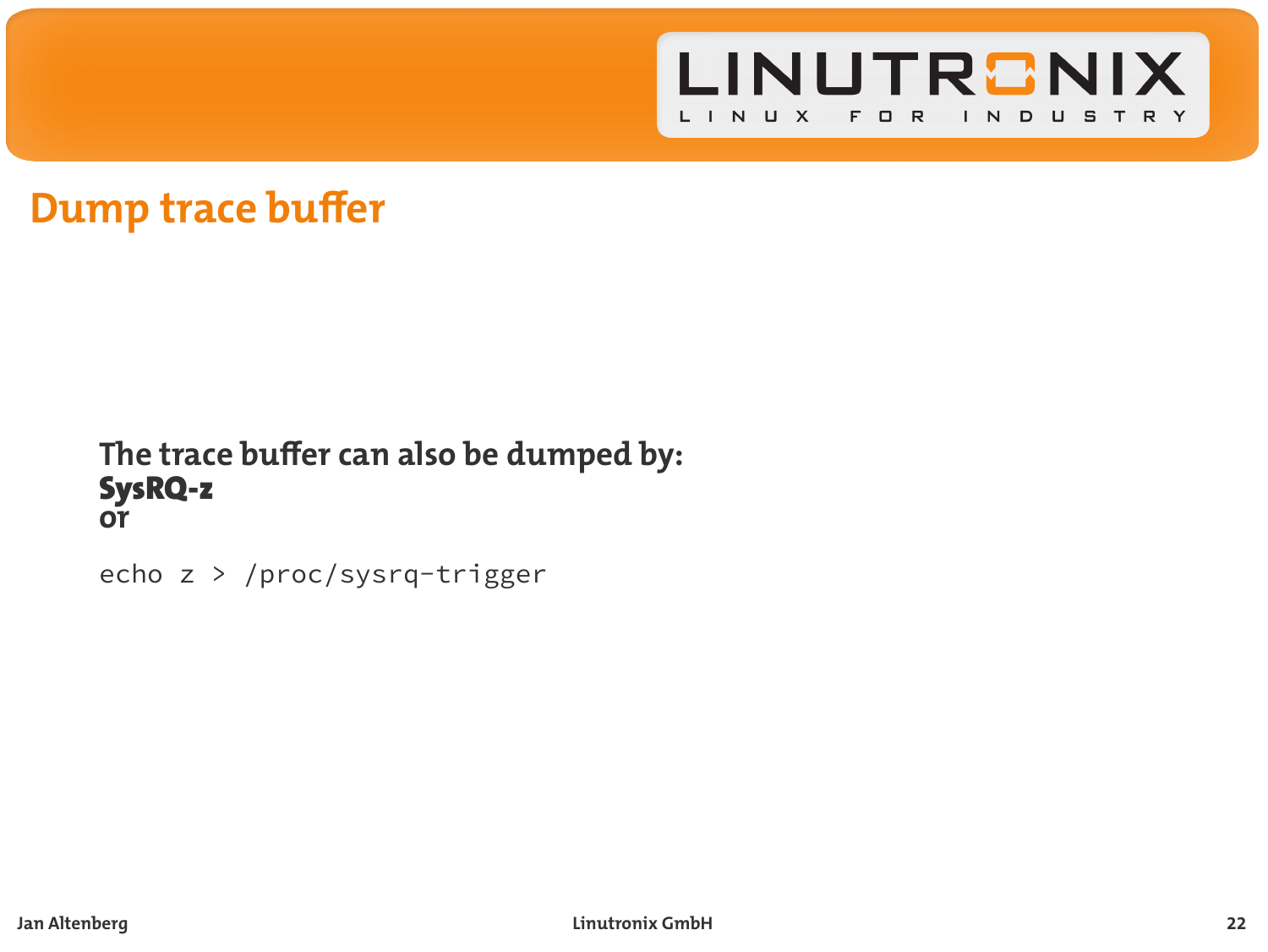

### **Trace instances**

### **You can have separate trace instances with their own buffers and events:**

```
$ cd /sys/kernel/debug/tracing
$ mkdir instances/my_inst1
$ cd instances/my_inst1
$ echo 1 > events/sched/enable
$ cat trace
[...]
```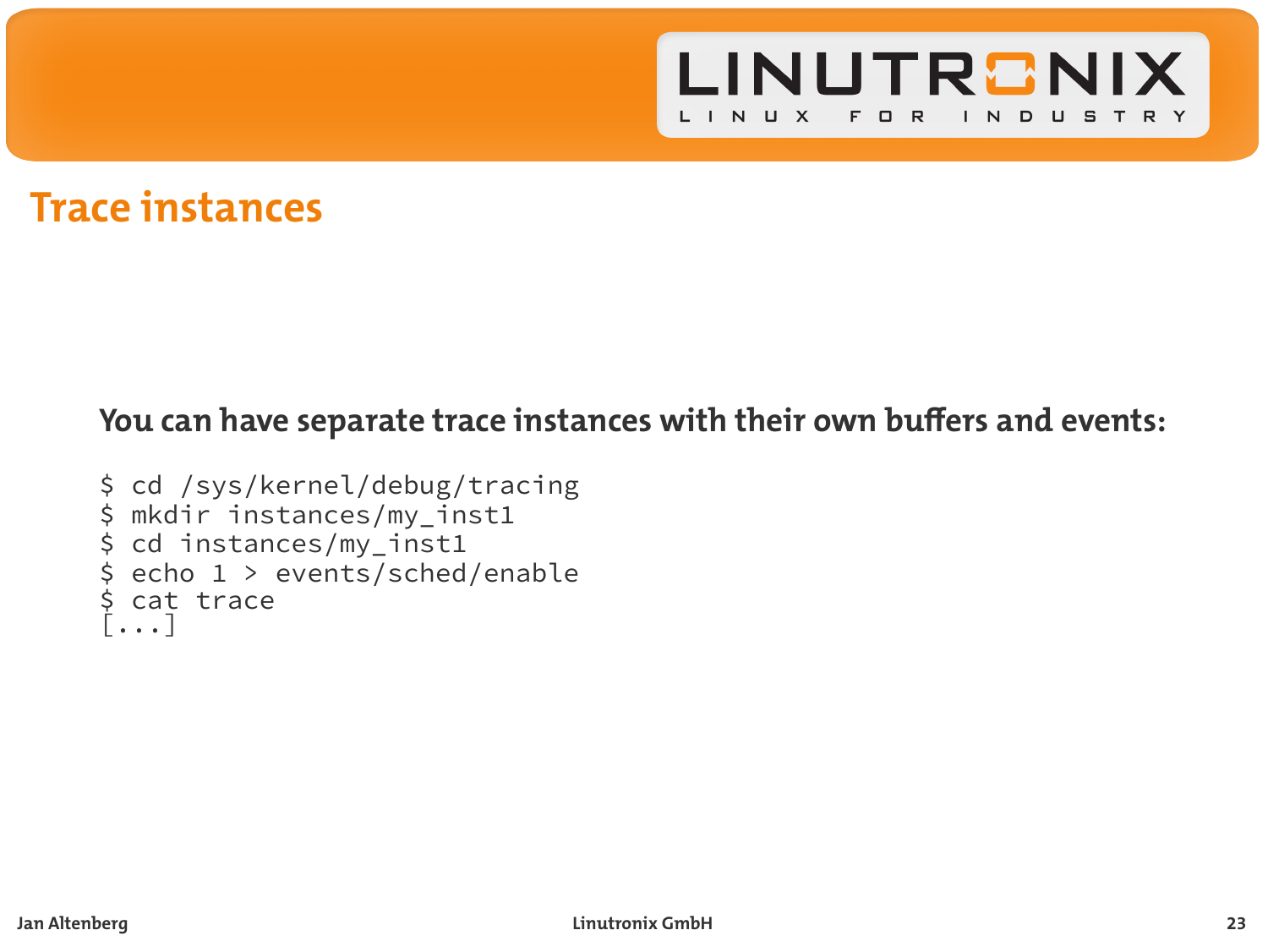

# **Dynamic kernel tracepoints: KPROBES**

- о **Similar to Tracepoints**
- **Can be added / removed dynamically**  $\mathbf{\Omega}$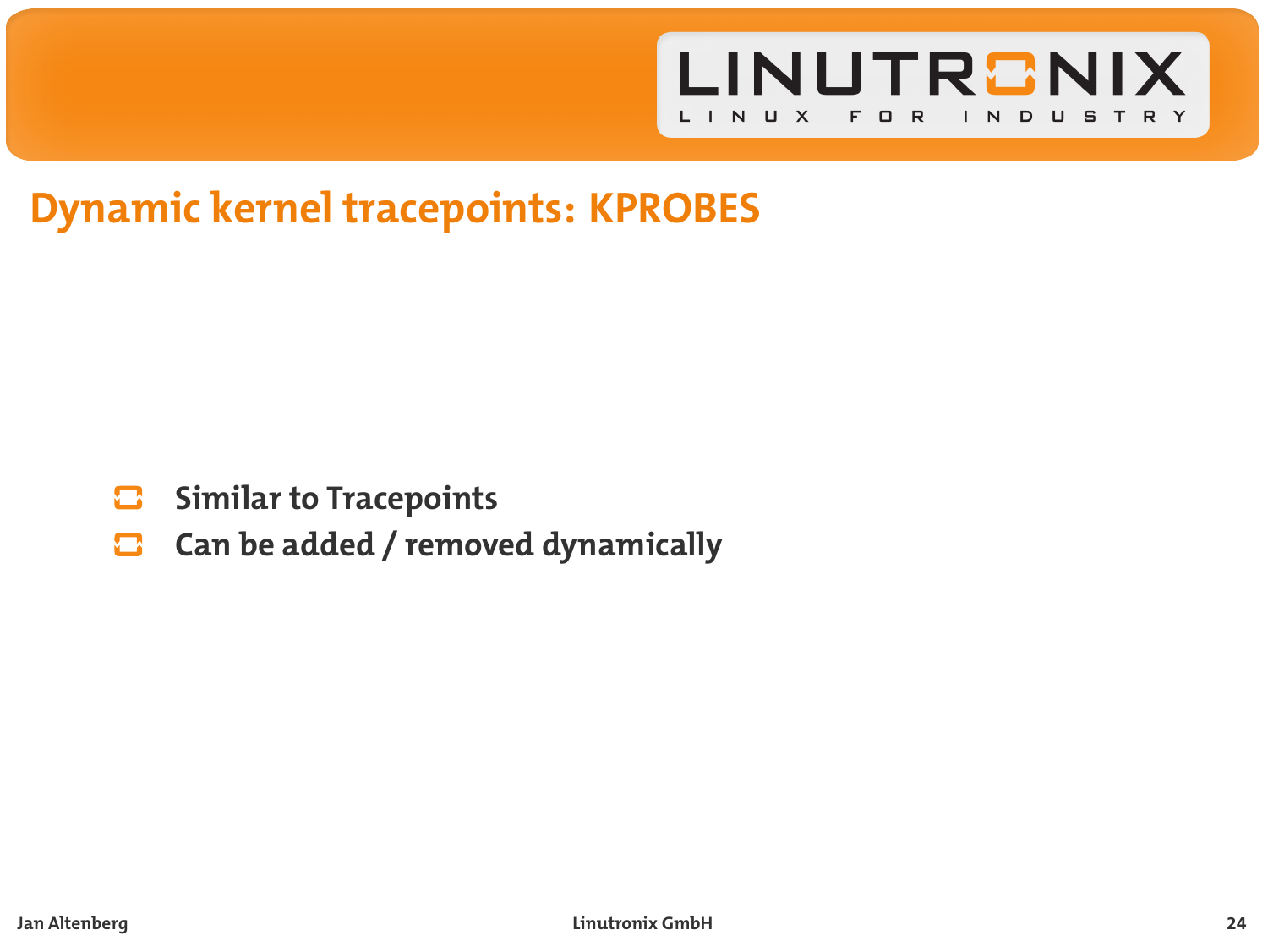

### **Dynamic kernel tracepoints: KPROBES**

```
$ echo 'p:my_k_event do_IRQ' > kprobe_events
$ echo 1 > events/kprobes/my_k_event/enabled
$ echo 1 > tracing on$ cat trace
<idle>-0 [000] d... 545.173709: my_k_event: (do_IRQ+0x0/0xc0)
<idle>-0 [000] d... 545.331051: my_k_event: (do_IRQ+0x0/0xc0)
<idle>-0 [000] d... 545.331490: my_k_event: (do_IRQ+0x0/0xc0)
<idle>-0 [000] d... 545.490730: my_k_event: (do_IRQ+0x0/0xc0)
```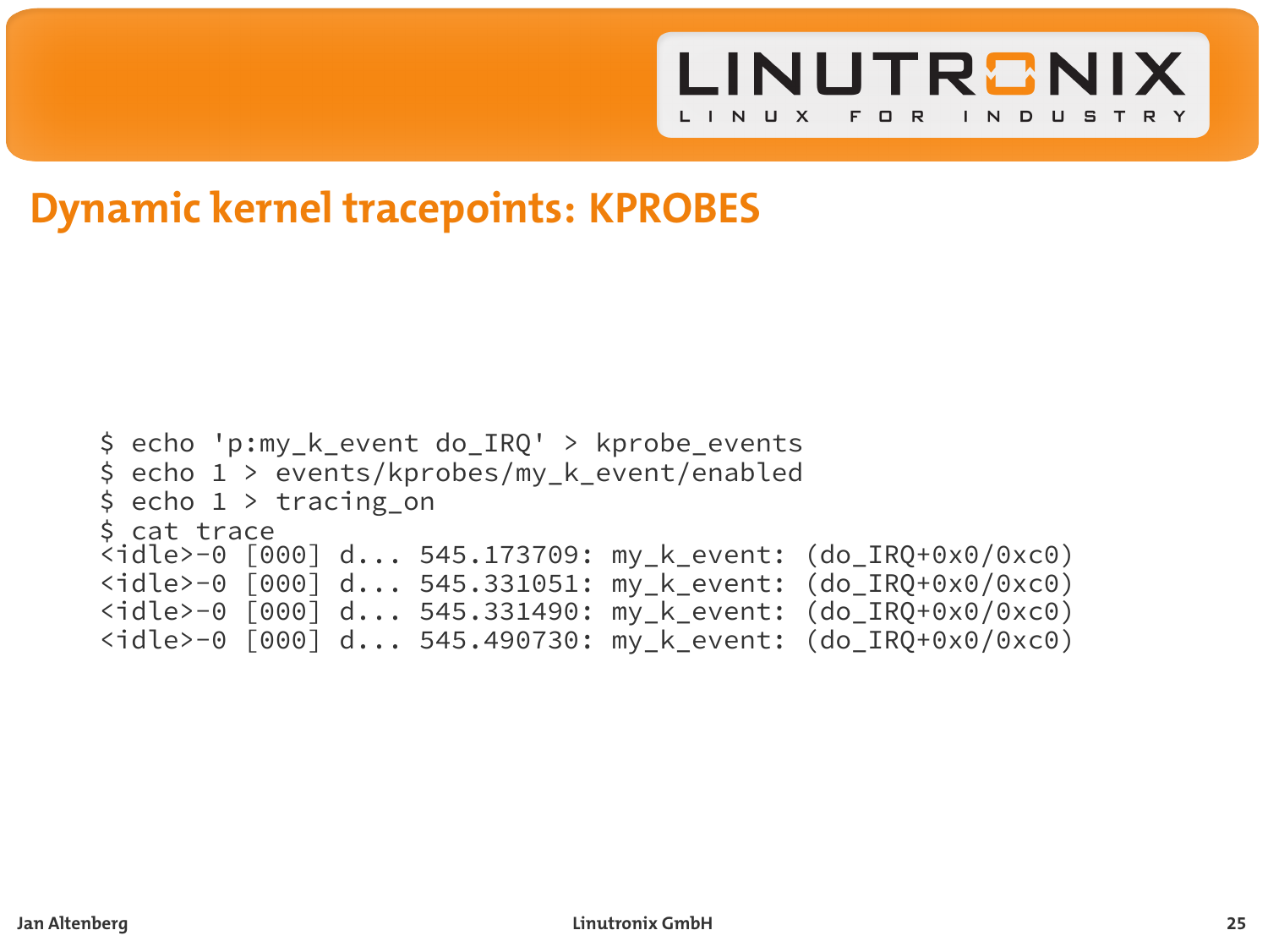

# **Dynamic kernel tracepoints: KPROBES for custom modules**

#### **Let's assume we want to have a tracepoint for the function hello\_init in the module hello.ko**

```
# Note: >> will append a new event
$ echo 'p:my_mod_event hello:hello_init' \
           >> kprobe events
$ echo 1 > events/kprobes/my mod event/enable
 insmod hello.ko
 cat trace
insmod-9586 [000] d... 13278.003468: my_mod_event: (0xf878d080)
```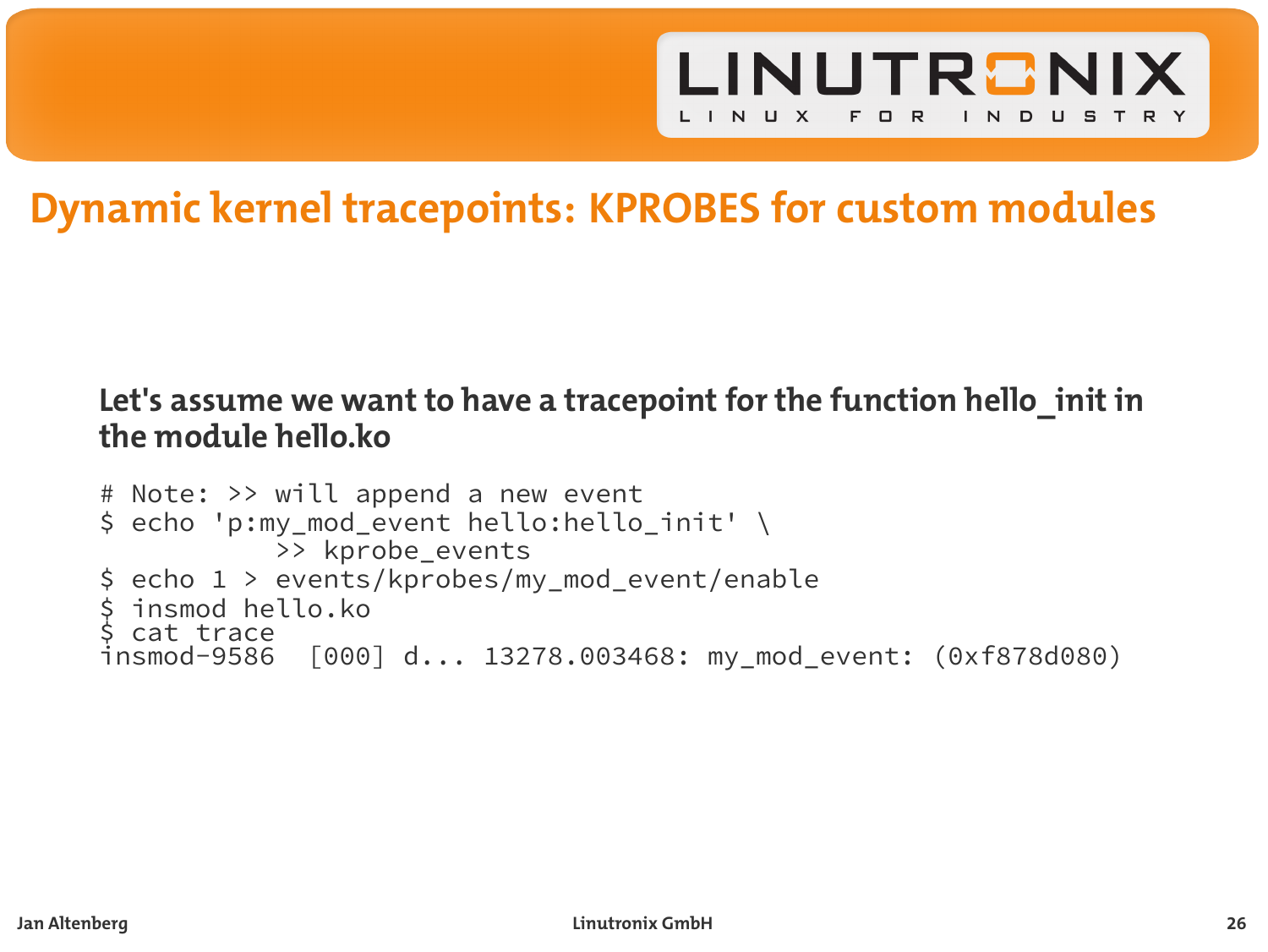

### **KPROBES statistics**

\$ cat kprobe\_profile my\_mod\_event\_ret 2 0<br>my\_mod\_event 2 0<br>0  $my$ \_mod\_event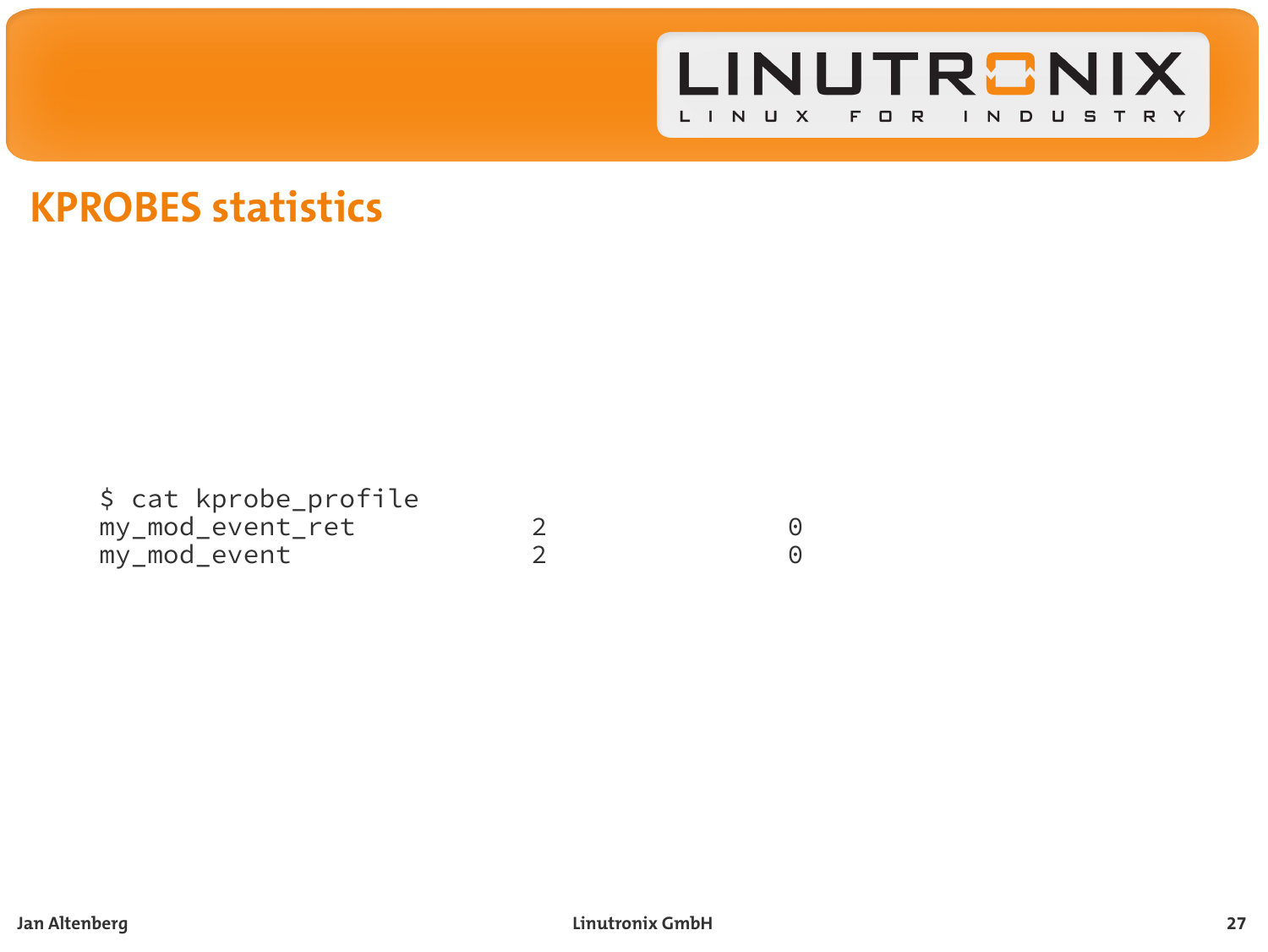

# **Dynamic Userspace Tracepoints: uprobes**

- **Similar to kprobes** œ
- **For userspace applications** o
- **A uprobe event is set on a specific offset in a userland process** o
- **Powerful method to correlate your kernel and userland events!** Ω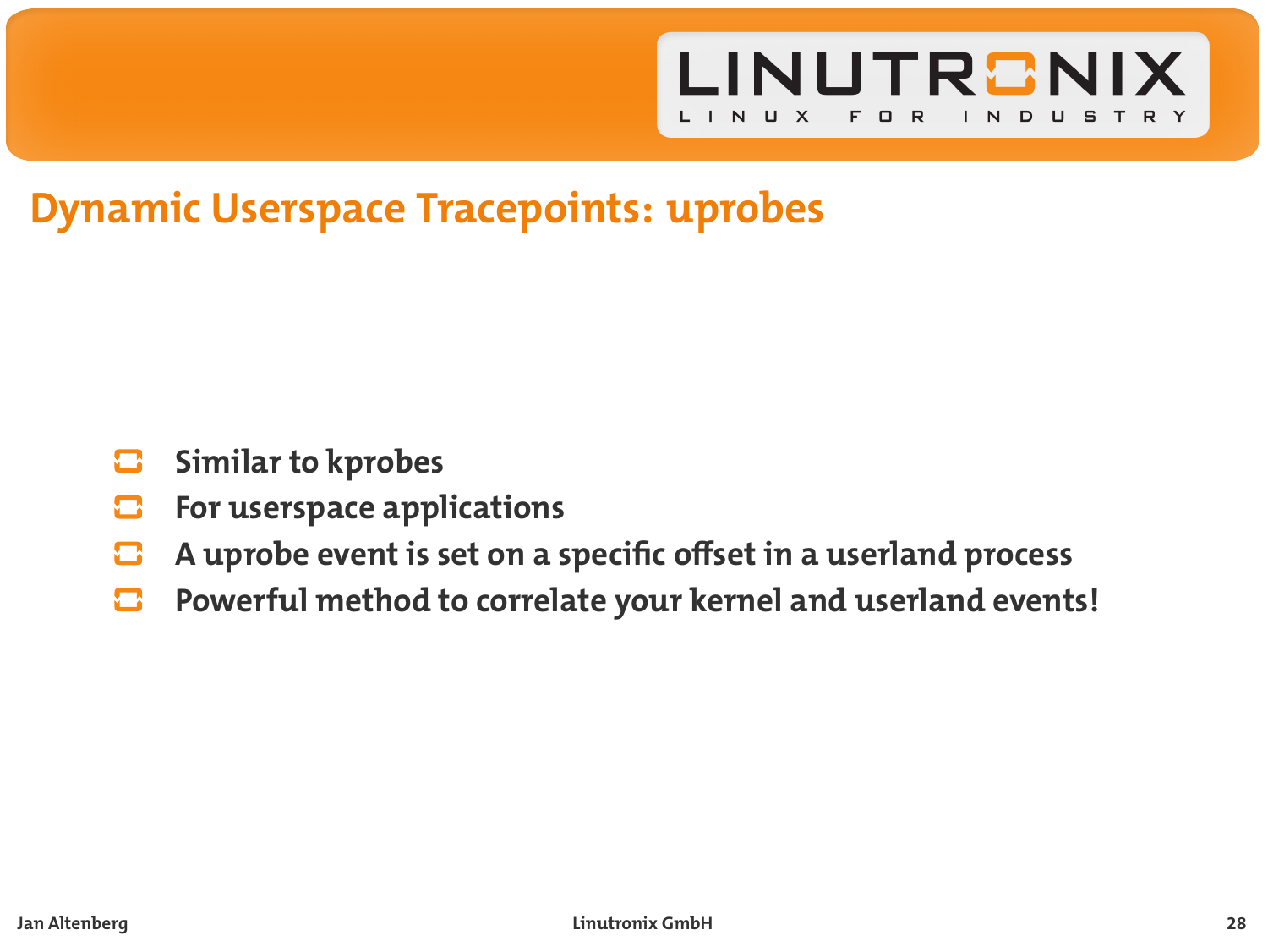

### **Dynamic Userspace Tracepoints: uprobes**

```
$ gcc -Wall -g -o pthread_example \
      pthread_example.c -lpthread
$ objdump -F -D -S pthread_example | less
08048594 <my test thread> (File Offset: 0x594):
[...]
void *my_test_thread(void *x_void_ptr)
[\ldots]for (i = 0; i < 10; i++) {
80485a1: c7 45 f4 00 00 00 00 movl $0x0,-0xc(%ebp)
                          imp 80485c6 <my test thread+0x32> (File Offset
         printf("The answer is 42!\n");
80485aa: c7 04 24 50 87 04 08 movl $0x8048750,(%esp)
```
### **So, the file offset for the printf call is 0x5aa !**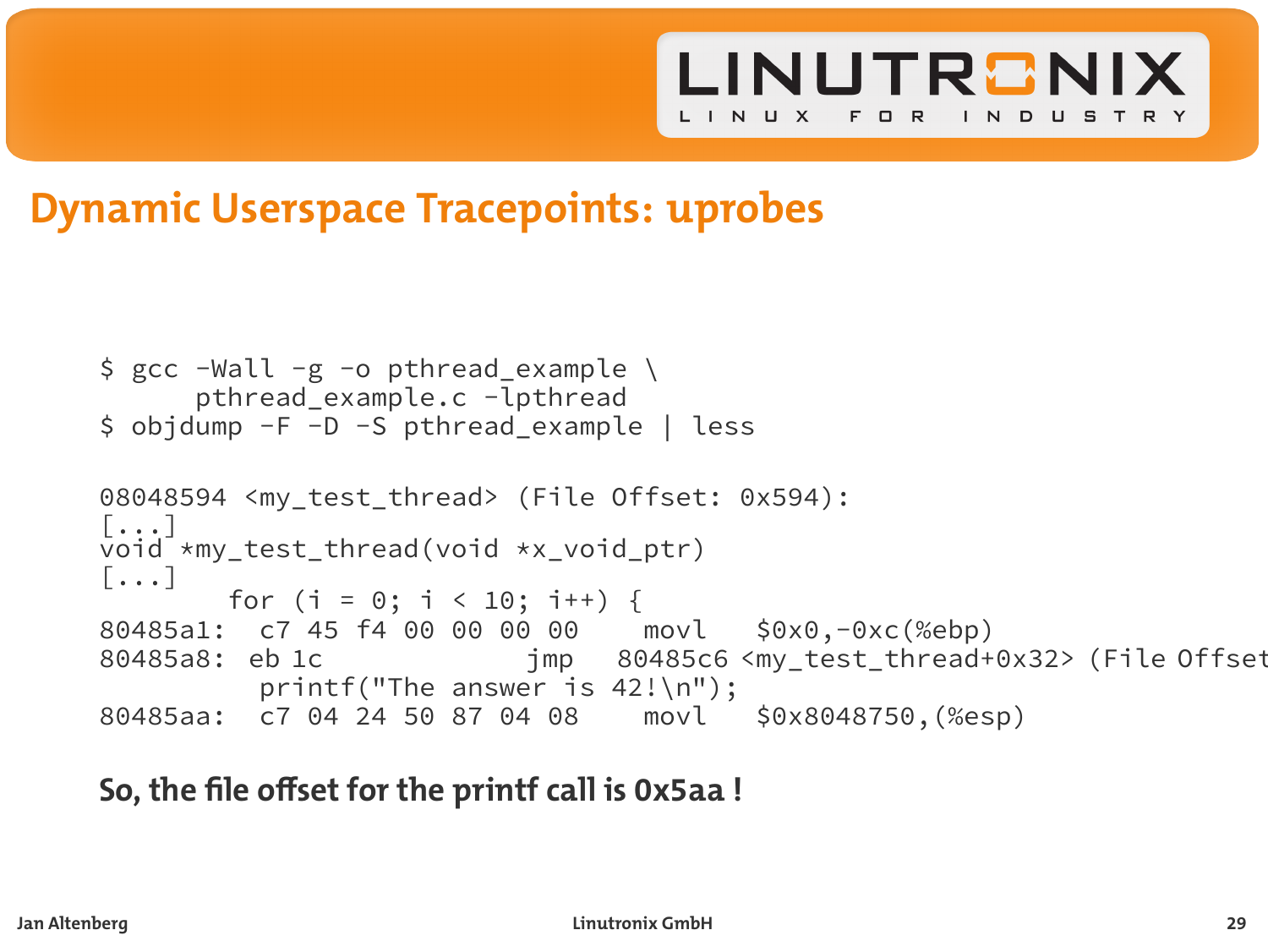

# **Dynamic Userspace Tracepoints: uprobes II**

#### echo \ 'p:my\_ev /home/devel/pthread/pthread\_example:0x5aa' \ > /sys/kernel/debug/tracing/uprobe\_events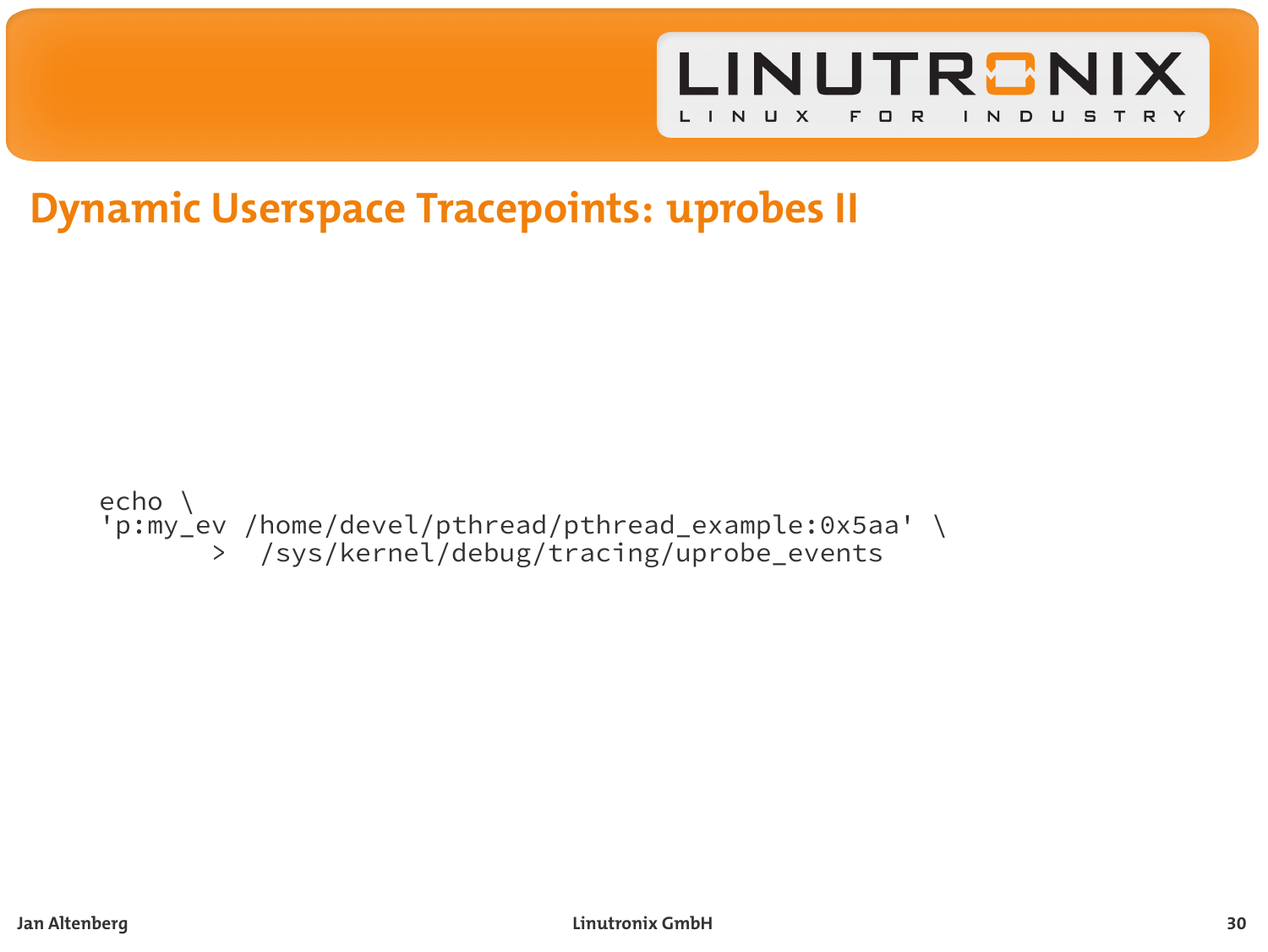

### **Dynamic Userspace Tracepoints: uprobes III**

```
$ cd /sys/kernel/debug/tracing/
$ echo 1 > events/uprobes/my_ev/enable
 echo 1 > tracing on/home/devel/pthread_example/pthread_example
$ echo 0 > tracing_on
$ less trace
                CPU# |||| TIMESTAMP FUNCTION
# | | | |||| | |
ARTHUR_DENT-5223 [000] d... 5653.154822: my_ev: (0x80485aa)
                          5654.155723: my ev: (0x80485aa)
```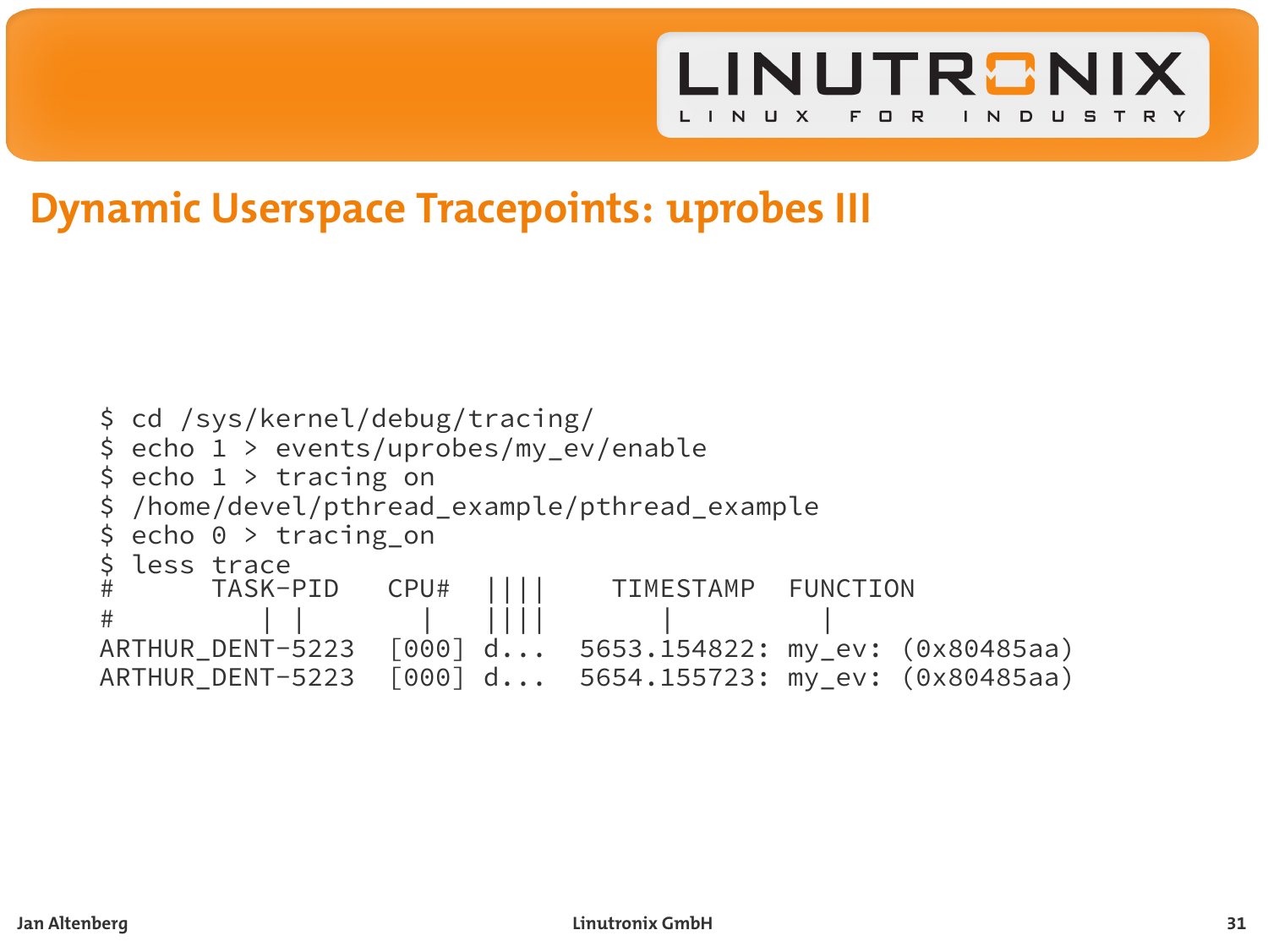

### **uprobes: statistics**

\$ cat uprobe\_profile /home/devel/pthread/pthread\_example my\_ev 10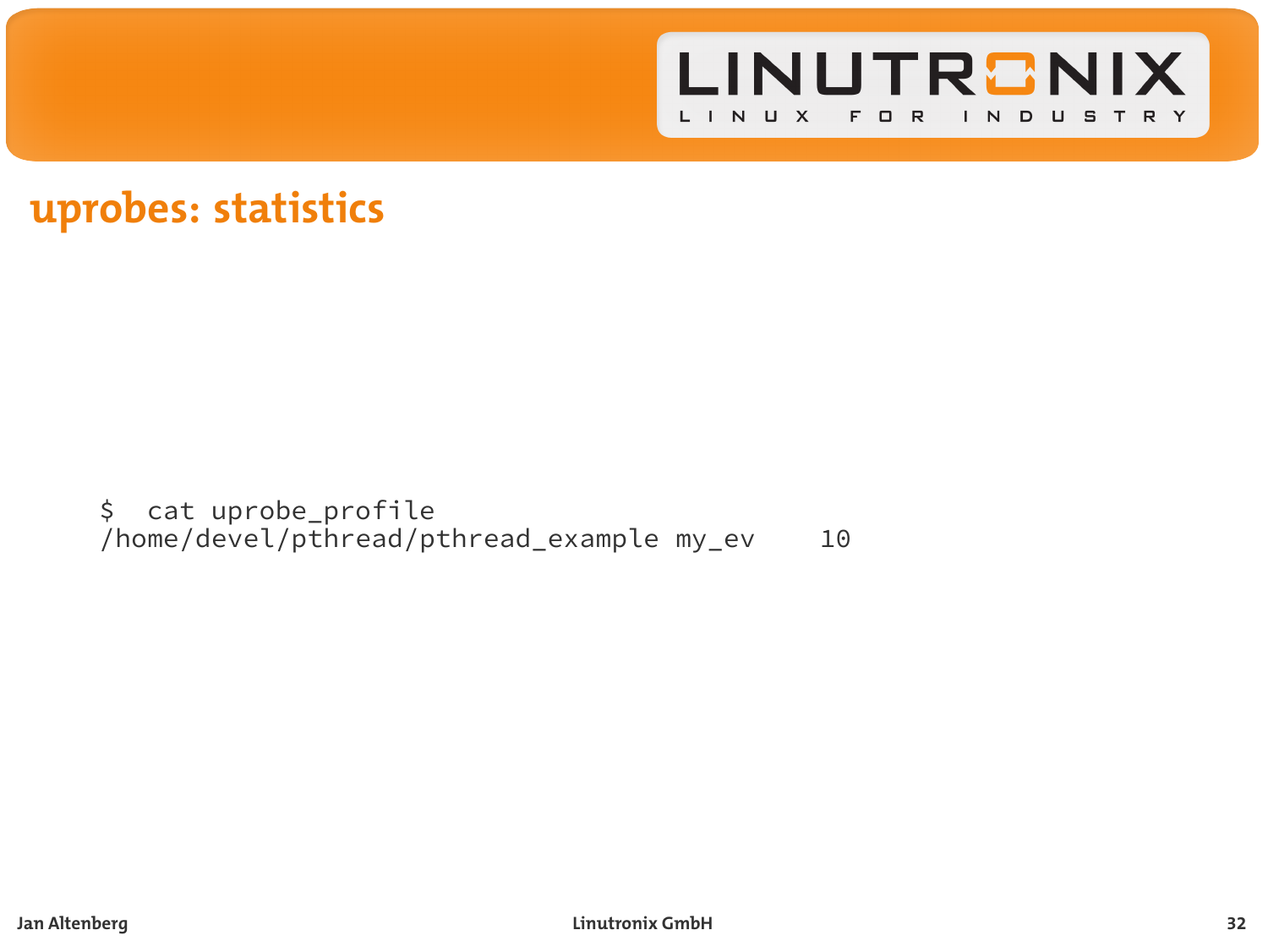

### **trace-cmd**

### **What is trace-cmd?**

#### **trace-cmd is a commandline utility for controlling and analysing kernel traces.**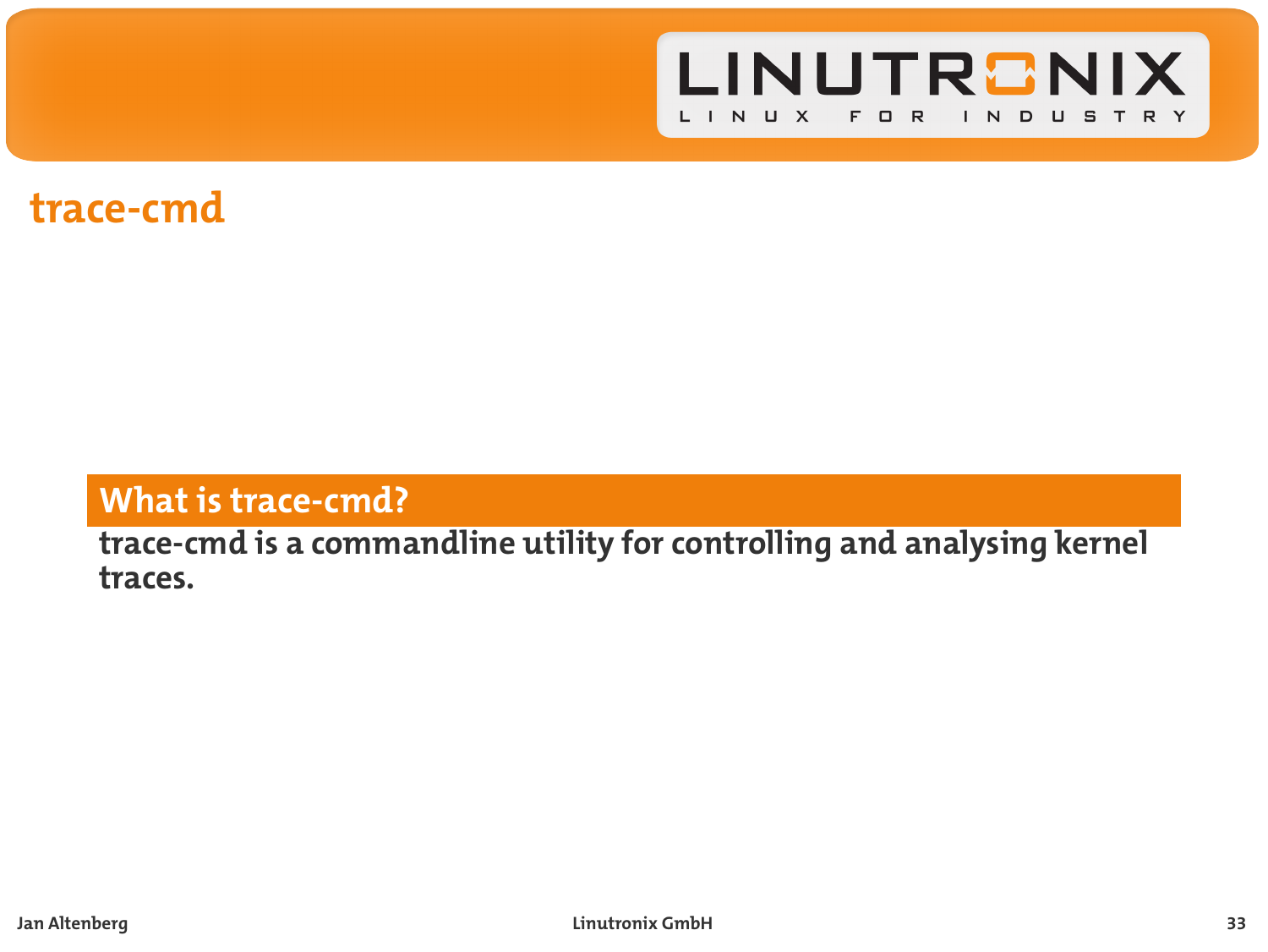

```
$ trace-cmd
[...]
record - record a trace into a trace.dat file
start - start tracing without recording into a file
extract - extract a trace from the kernel
stop - stop the kernel from recording trace data
reset - disable all kernel tracing / clear trace buffers
report - read out the trace stored in a trace.dat file
split - parse a trace.dat file into smaller file(s)
listen - listen on a network socket for trace clients
list - list the available events, plugins or options
restore - restore a crashed record
stack - output, enable or disable kernel stack tracing
```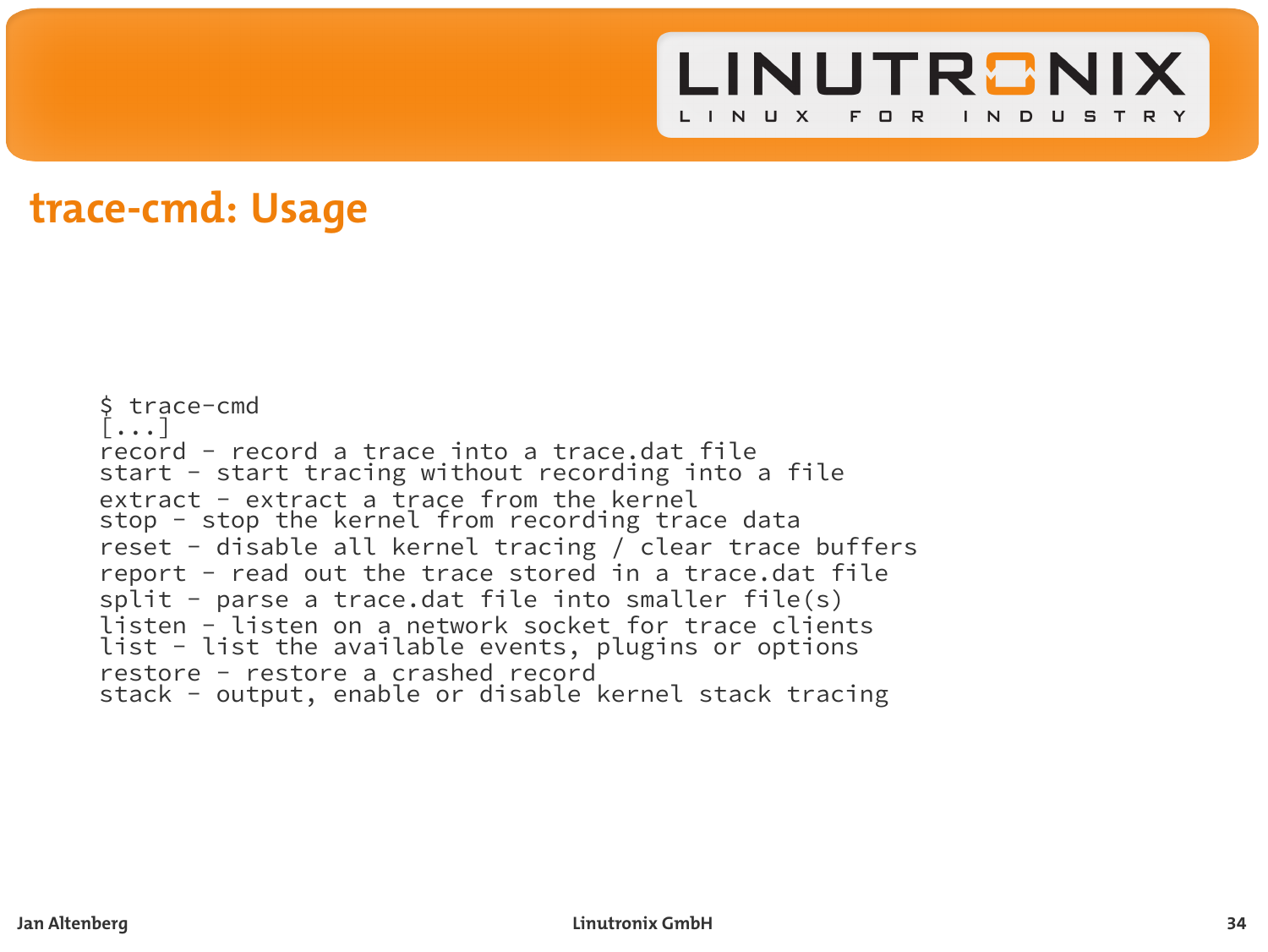

```
# Recording a sched_switch trace
$ trace-cmd -p sched switch
  plugin sched_switch
Hit Ctrl^C to stop recording
Hit Ctrl^C to stop recording
offset=ae000
[...]
CPU: 0
entries: 0
overrun: 0
commit overrun: 0
```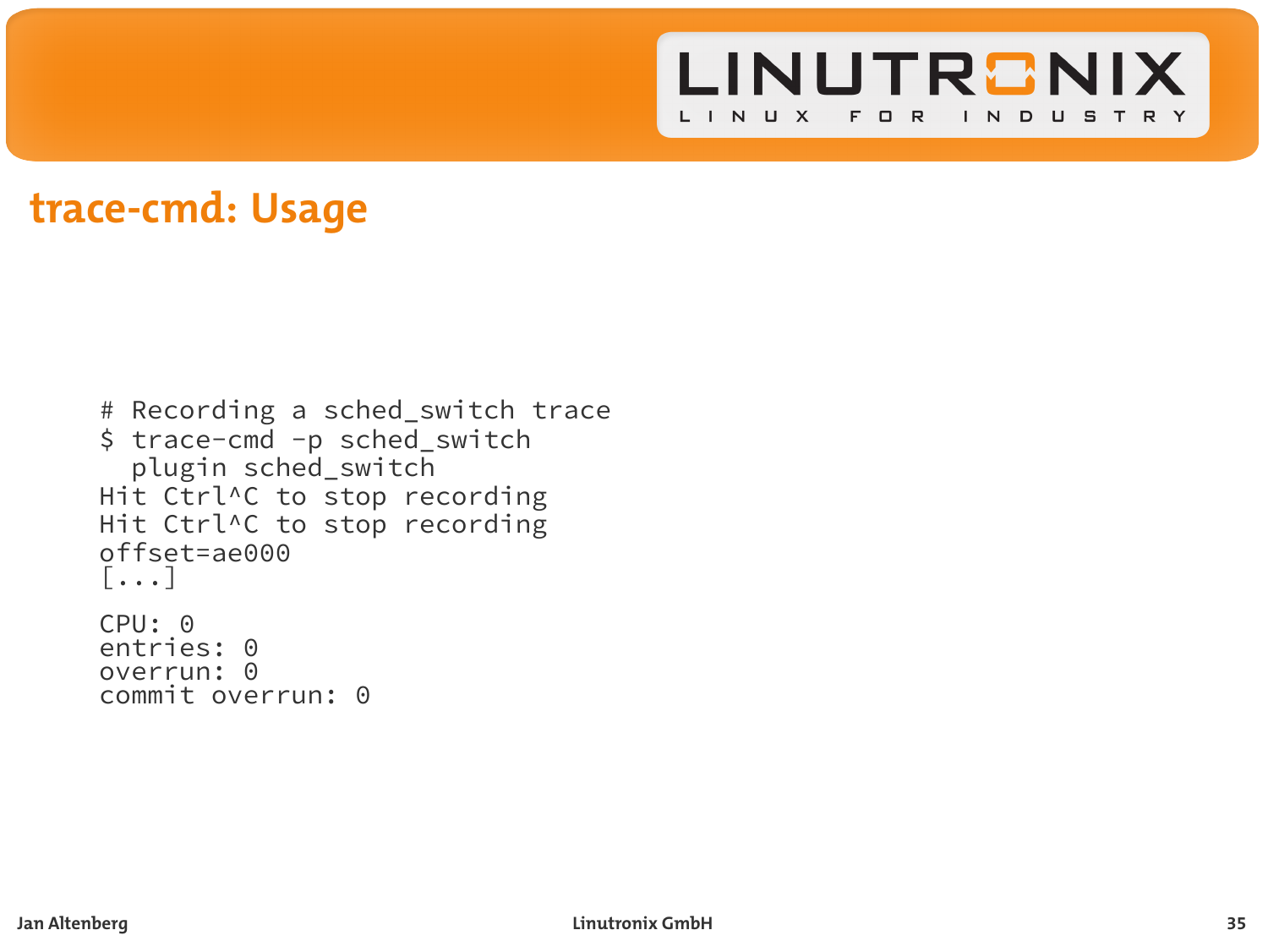

```
# Analysing a trace
$ trace-cmd report
version = 6
cpus=1
trace-cmd-29057 [000] 6901.652365: wakeup:
29057:120:1 ==+ 29057:120:1 [000]
trace-cmd-29057 [000]29057:120:0 ==+ 323:120:0 [000]
                      6901.652393: context_switch:
29057:120:0 ==> 323:120:0 [000]
kworker/0:1-323 [000] 6901.652397: wakeup:
323:120:0 ==+ 28355:120:0 [000]
```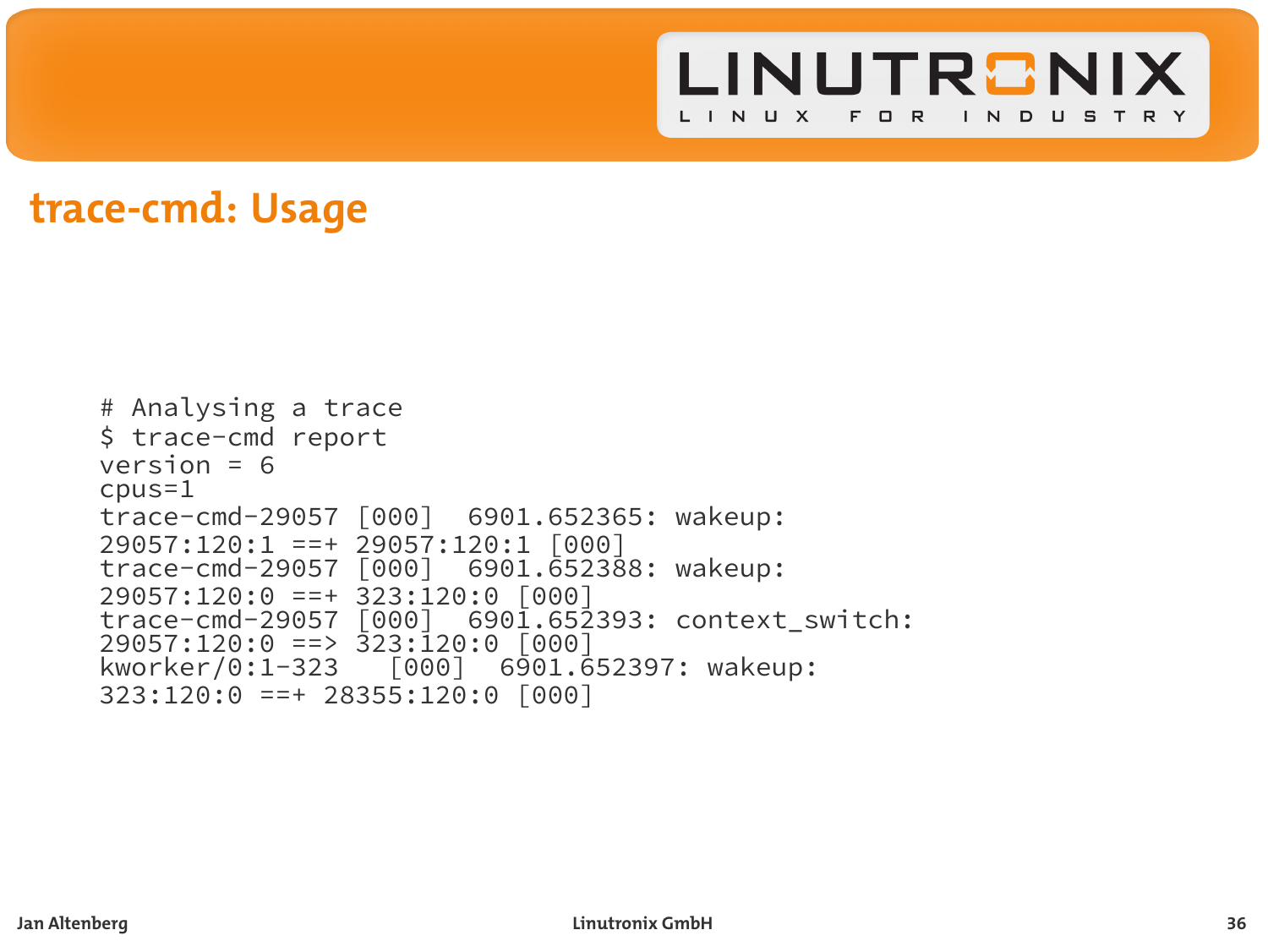

- **trace-cmd record generates a file called trace.dat. This can be** o **overridden by the -o option**
- **trace-cmd report uses the -i option for specifying an input file** о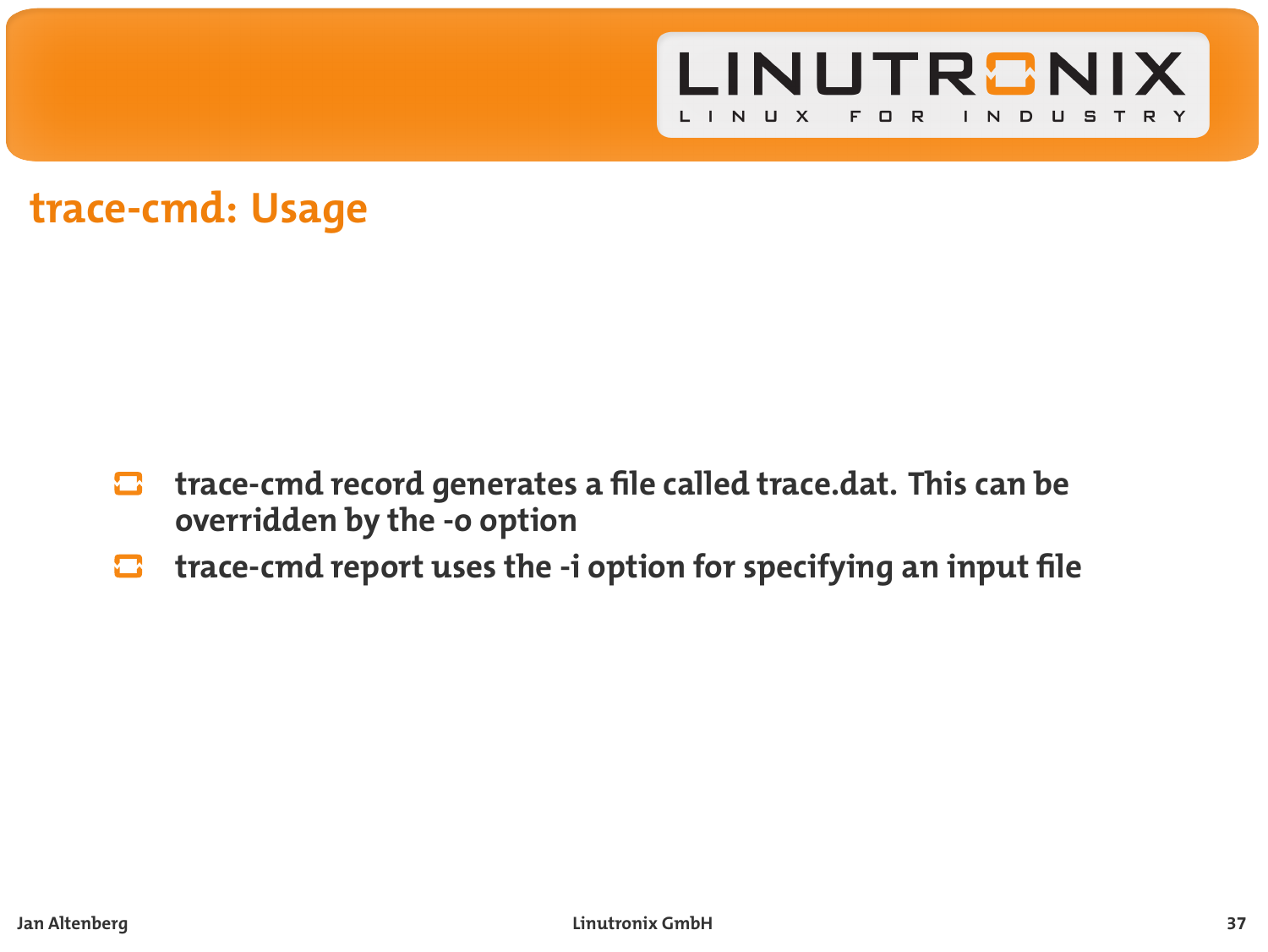

### **trace-cmd: Record specific events**

trace-cmd record -e sched # or a specific scheduler event trace-cmd record -e sched\_wait\_task # List availabe events and options trace-cmd report --events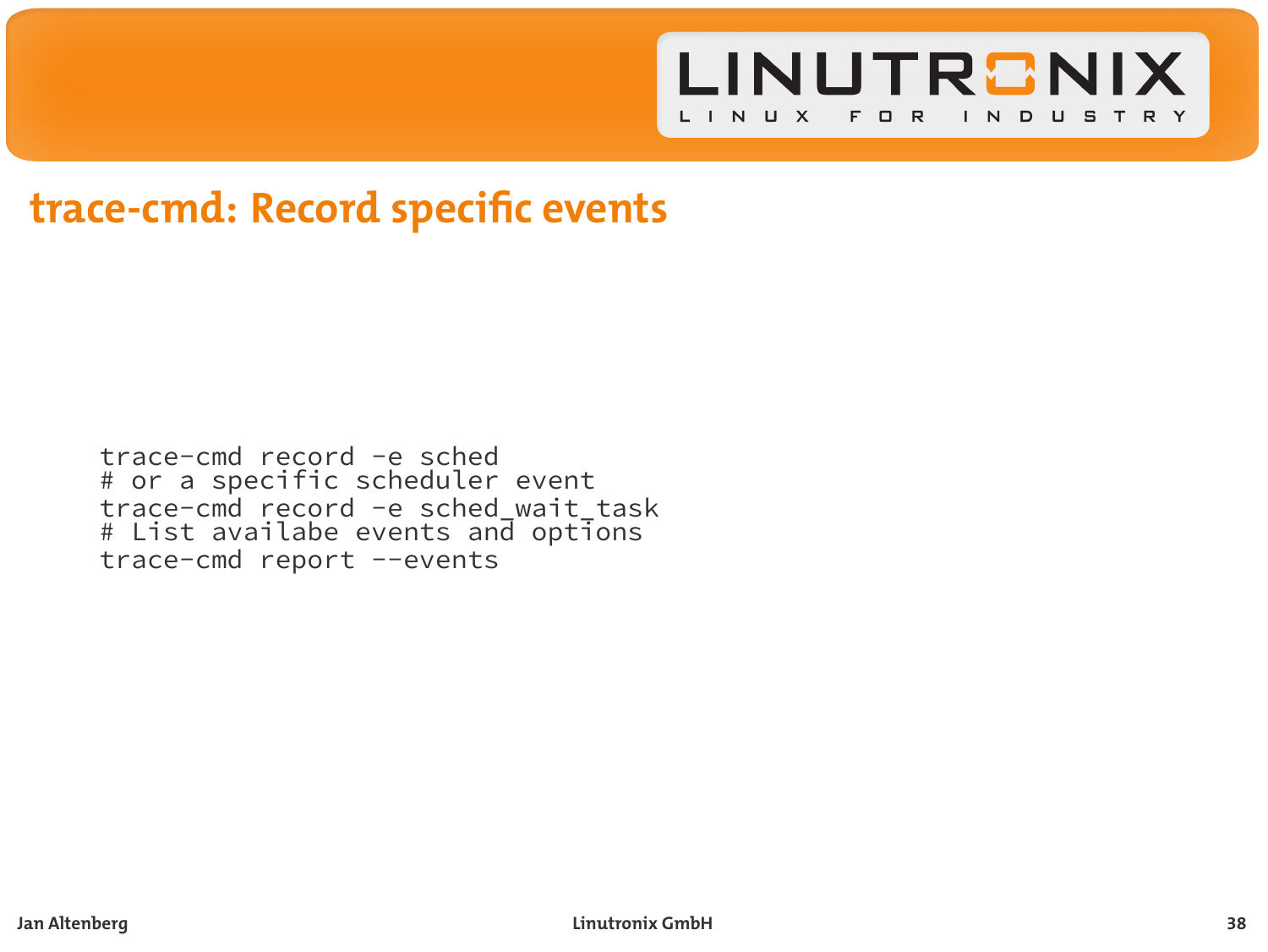

### **trace-cmd: Filters**

### **Based on the options from ''trace-cmd report --events'':**

```
trace-cmd record -e context_switch \
-f 'next_pid == 323'
```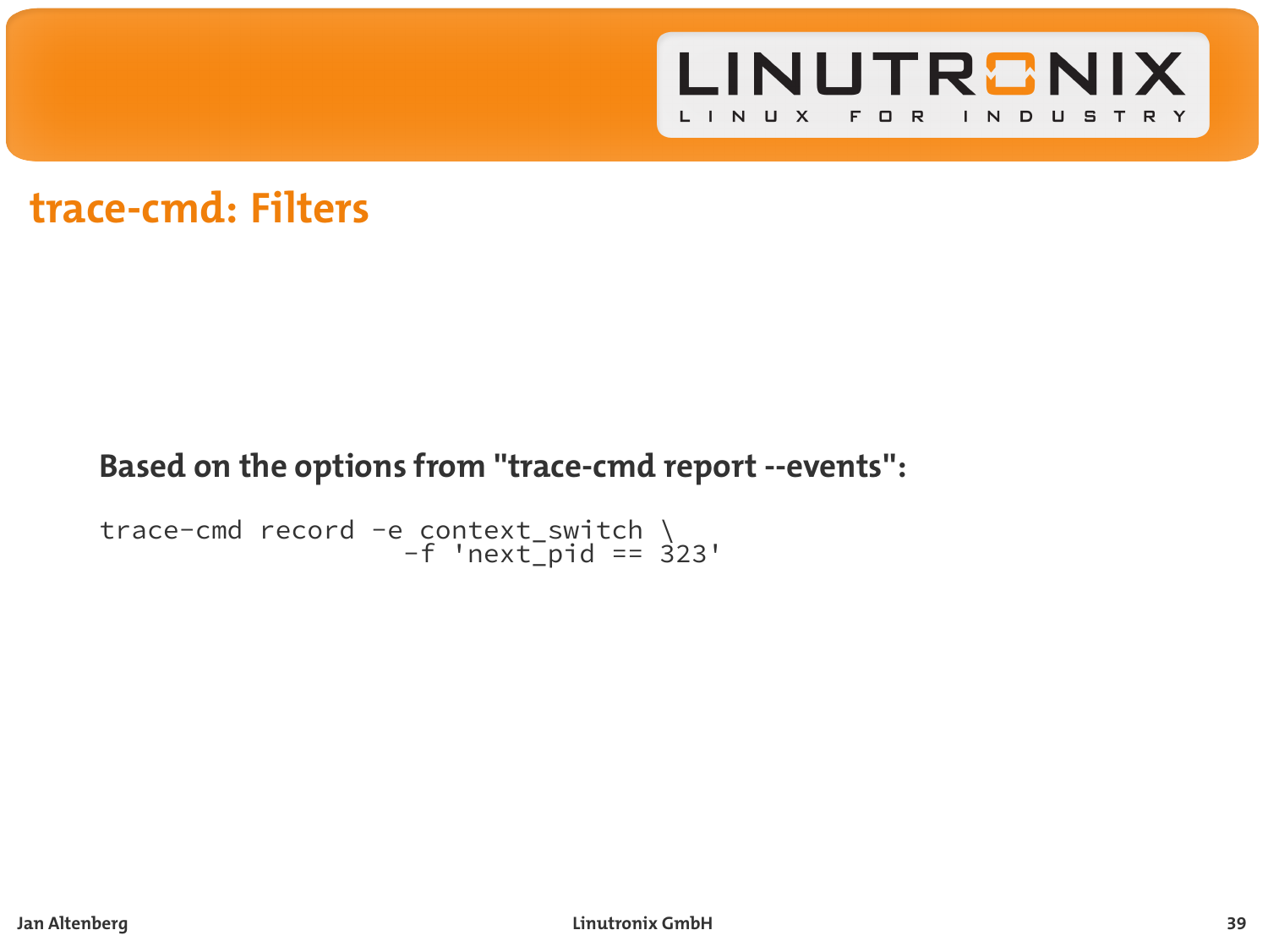

# **trace-cmd: Tracing a specific command**

### **Enable tracing while a specific command is being executed:**

\$ trace-cmd record -p function ls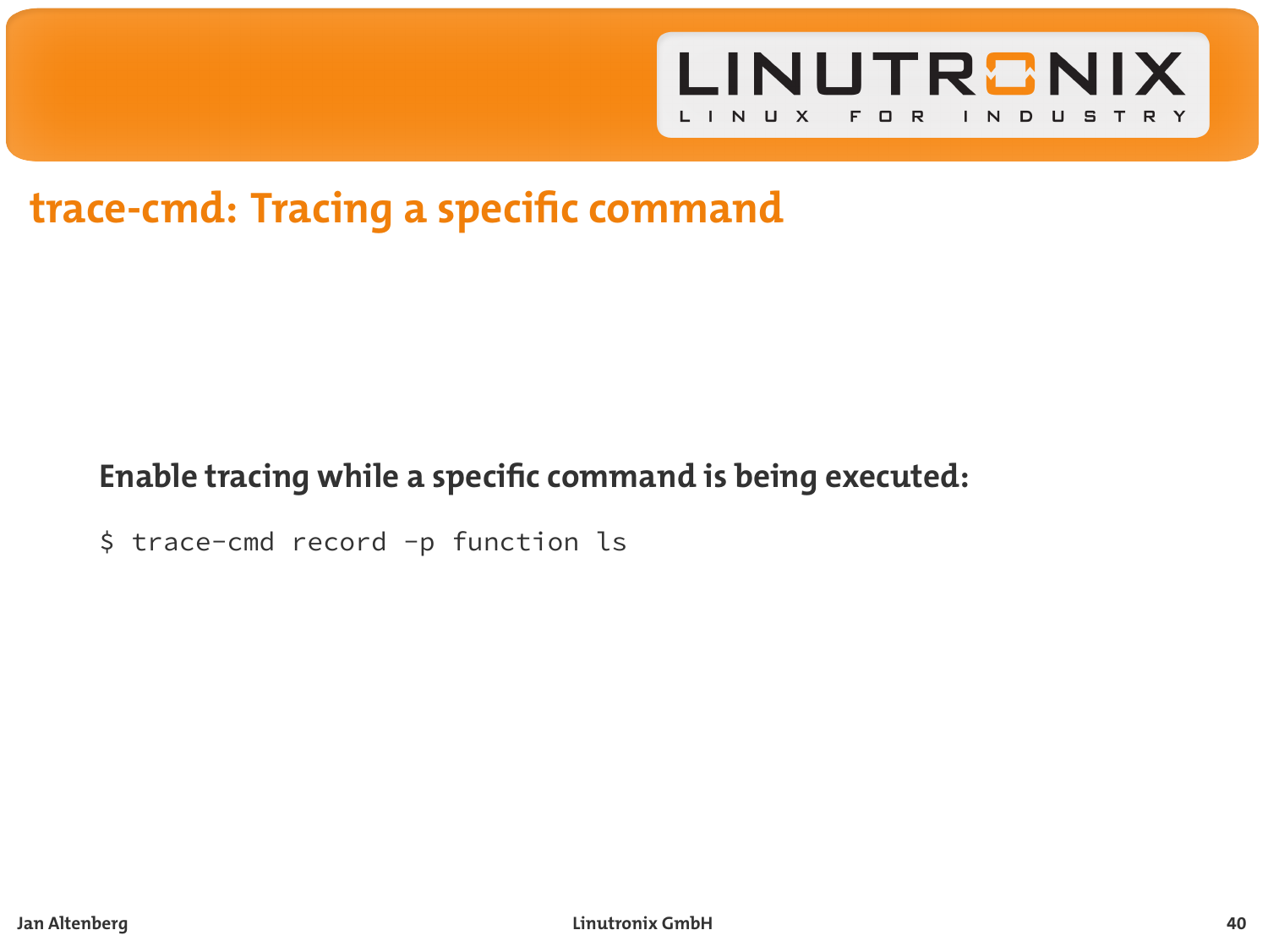

# **trace-cmd: Recording traces via network**

#### **On the host:**

trace-cmd listen -p 1234 -o trace\_remote

### **On the target:**

```
trace-cmd record -p sched_switch \
       -N 192.168.0.182:1234 /bin/ls
```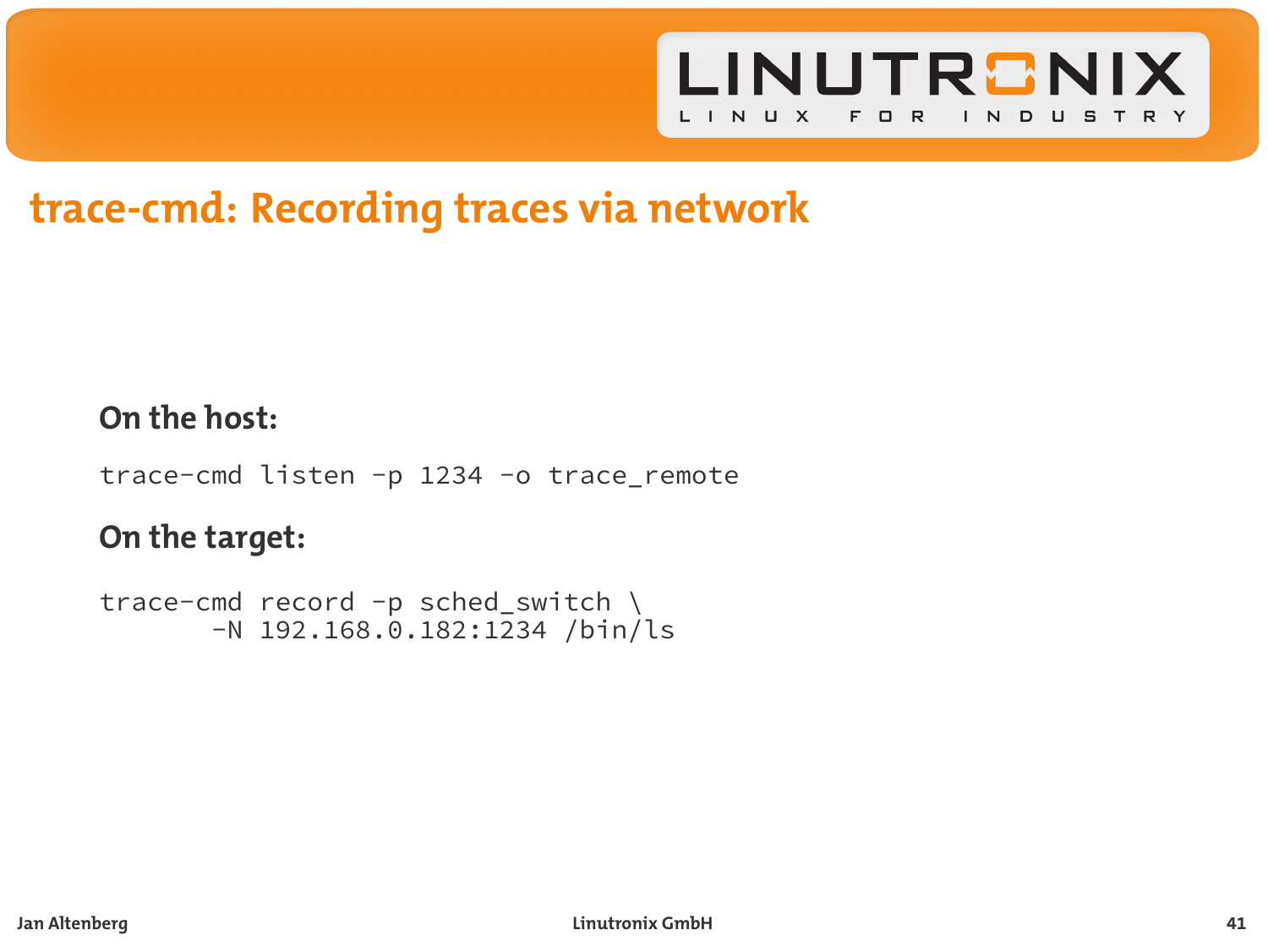

# **Kernelshark: A graphical front-end**

- kernelshark # or
- 
- \$ kernelshark -i mytrace.dat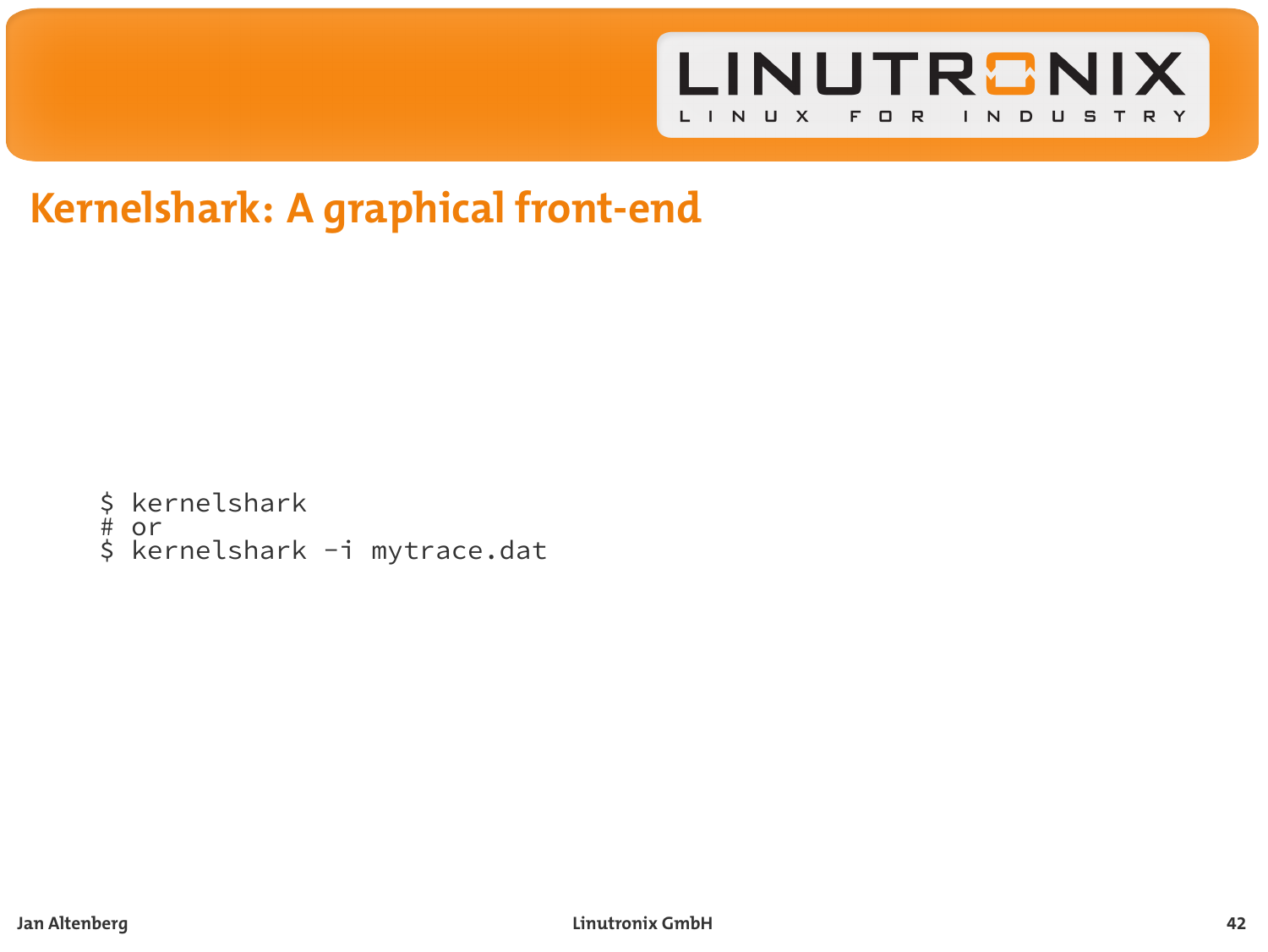

# **Kernelshark**

|                                                                             | File Filter Plots Capture Help |                                                     |               |           |                    |                          |      |                                                                                                                      |  |                      |  |                                         |                  |            |
|-----------------------------------------------------------------------------|--------------------------------|-----------------------------------------------------|---------------|-----------|--------------------|--------------------------|------|----------------------------------------------------------------------------------------------------------------------|--|----------------------|--|-----------------------------------------|------------------|------------|
| Pointer: 25385.232323 Cursor: 0.0 MarkerA: 0.0 Marker B: 0.0 A.B Delta: 0.0 |                                |                                                     |               |           |                    |                          |      |                                                                                                                      |  |                      |  |                                         |                  |            |
|                                                                             |                                | <b>Time Line</b>                                    |               |           |                    |                          |      |                                                                                                                      |  |                      |  |                                         |                  |            |
|                                                                             |                                | 25383.764505<br>25385.234147<br>25382.296686        |               |           |                    |                          |      |                                                                                                                      |  |                      |  |                                         |                  |            |
|                                                                             |                                | <b>CPU O IIII III IIII</b>                          |               |           |                    |                          |      |                                                                                                                      |  |                      |  |                                         |                  |            |
|                                                                             |                                |                                                     |               |           |                    |                          |      |                                                                                                                      |  |                      |  |                                         |                  |            |
| CPU <sub>1</sub>                                                            |                                | <b>BROWN who were committed the</b>                 |               |           |                    |                          |      | a the following the first state of the same of the same state and state of the same of the same of the same state of |  | <b>The Community</b> |  | والكاس ومنتجا بوابا المتاما لوارة المست | بالأستاذ فالدافئ |            |
|                                                                             |                                |                                                     |               |           |                    |                          |      |                                                                                                                      |  |                      |  |                                         |                  |            |
|                                                                             |                                |                                                     |               |           |                    |                          |      |                                                                                                                      |  |                      |  |                                         |                  |            |
|                                                                             |                                |                                                     |               |           |                    |                          |      |                                                                                                                      |  |                      |  |                                         |                  |            |
|                                                                             |                                |                                                     |               |           |                    |                          |      |                                                                                                                      |  |                      |  |                                         |                  |            |
|                                                                             |                                |                                                     |               |           |                    |                          |      |                                                                                                                      |  |                      |  |                                         |                  |            |
| Page 1                                                                      |                                | Search: Column: #                                   |               |           | $\bullet$ contains | $\overline{\phantom{a}}$ |      | graph follows                                                                                                        |  |                      |  |                                         |                  |            |
| ×                                                                           |                                | CPU Time Stamp                                      | Task          | <b>RD</b> | Latency            | Event                    | Info |                                                                                                                      |  |                      |  |                                         |                  | E          |
| ۰                                                                           | п                              | 25382.296686 trace-cmd                              |               |           | 19768 d            | wakeup                   |      | 19768:120:1 == + 19768:120:1 [001]                                                                                   |  |                      |  |                                         |                  |            |
| ٠                                                                           |                                | 25382.296698 trace-cmd                              |               |           | 19768 d            |                          |      | context switch 19768:128:1 == > 19771:128:8 [801]                                                                    |  |                      |  |                                         |                  |            |
| $\overline{2}$                                                              | o                              | 25382.297078 trace-cmd                              |               |           | 19770 d            |                          |      | context switch 19770:120:1 -- > 0:120:0 [000]                                                                        |  |                      |  |                                         |                  |            |
| з                                                                           | п                              | 25382.297201 trace-cmd                              |               |           | $19771$ d          |                          |      | context switch 19771:128:1 == 0:128:0 [601]                                                                          |  |                      |  |                                         |                  |            |
| 4                                                                           | ø                              | 25382.298076 <ldle></ldle>                          |               | ۰         | d.h                | wakeup                   |      | $0:120:0$ =+ $11791:121:0$ [000]                                                                                     |  |                      |  |                                         |                  |            |
| s                                                                           | .c                             | 25382.298078                                        | <idle></idle> | ٠         | dth                | wakeup                   |      | $0:120:0 \longrightarrow 19770:120:0$ [000]                                                                          |  |                      |  |                                         |                  |            |
| ٠                                                                           | n<br>ø                         | 25382.298080                                        | <idle></idle> | ۰         | $d_{1111}$         |                          |      | context switch 0:120:0 = 11791:121:0 [000]                                                                           |  |                      |  |                                         |                  |            |
| 7                                                                           | .c                             | 25382.298132 roviewer.bin<br>25382.298151 trace-cmd |               | $11791$ d | $19770$ $d$        |                          |      | context switch 11791:121:1 == 19778:128:8 [888]                                                                      |  |                      |  |                                         |                  |            |
| 8<br>٩                                                                      | ٠                              | 25382.298250                                        | <idle></idle> | $\circ$   | d.h                | wakeup                   |      | context switch 19770:120:1 -- > 0:120:0 [000]<br>0:120:0 == + 19771:120:0 [000]                                      |  |                      |  |                                         |                  |            |
| 10                                                                          | ø                              | 25382.298253                                        | <idle></idle> | $\circ$   | $d_{1111}$         |                          |      | context switch 0:120:0 => 19771:120:0 [000]                                                                          |  |                      |  |                                         |                  |            |
| 11                                                                          | .c                             | 25382.298268                                        | trace-cmd     |           | $19771$ d          |                          |      | context switch 19771:120:1 -- > 0:120:0 [000]                                                                        |  |                      |  |                                         |                  |            |
| 12                                                                          | n                              | 25382.299200                                        | <idle></idle> | $\circ$   | d.h                | wakeup                   |      | $0:120:0$ = $+ 19770:120:0$ [000]                                                                                    |  |                      |  |                                         |                  |            |
| 13                                                                          | n                              | 25382.299202 <idle></idle>                          |               | ۰         | $d_{1111}$         |                          |      | context switch 0:120:0 => 19770:120:0 [000]                                                                          |  |                      |  |                                         |                  |            |
| 14                                                                          | .c                             | 25382.299208 trace-cmd                              |               | 19770     | 4.1.1              |                          |      | context switch 19770:120:1 -- > 0:120:0 [000]                                                                        |  |                      |  |                                         |                  |            |
| 15                                                                          | $\mathbf{a}$                   | 25382.299317 <idle></idle>                          |               | ۰         | d.h                | wakeup                   |      | $0:120:0$ = $+ 19771:120:0$ [000]                                                                                    |  |                      |  |                                         |                  |            |
| 16                                                                          | $\circ$                        | 25382.299319                                        | <idle></idle> | ۰         | $d_{1111}$         |                          |      | context switch 8:120:0 = 19771:128:0 [600]                                                                           |  |                      |  |                                         |                  |            |
| 17                                                                          | .c                             | 25382.299325 trace-cmd                              |               |           | $19771$ d          |                          |      | context switch 19771:120:1 -- > 0:120:0 [000]                                                                        |  |                      |  |                                         |                  |            |
| 18                                                                          | $\mathbf{a}$                   | 25382.299413                                        | <idle></idle> | ۰         | d.h                | wakeup                   |      | 0:120:0 == + 14801:121:0 [000]                                                                                       |  |                      |  |                                         |                  |            |
| 19                                                                          | $\mathbf{0}$                   | 25382.299414 <idle></idle>                          |               | ٥         | $d_{1111}$         |                          |      | context switch 8:120:0 = 14881:121:0 [899]                                                                           |  |                      |  |                                         |                  |            |
| 20                                                                          | $\ddot{\phantom{0}}$           | 25382.299725 vmware-vmx 14801 d                     |               |           |                    | wakeup                   |      | 14881:121:0 -- + 14805:121:0 [000]                                                                                   |  |                      |  |                                         |                  |            |
| 21                                                                          | $\circ$                        | 25382.299772 vmware-vmx 14801 d                     |               |           |                    |                          |      | context switch 14801:121:1 == > 14805:121:0 [000]                                                                    |  |                      |  |                                         |                  |            |
| 22                                                                          | $\mathbf{0}$                   | 25382.299855 vmware-vmx 14805 d8                    |               |           |                    | wakeup                   |      | 14885:121:0 == + 26:120:0 [000]                                                                                      |  |                      |  |                                         |                  |            |
|                                                                             |                                |                                                     |               |           |                    |                          |      |                                                                                                                      |  |                      |  |                                         |                  | $\Omega$ . |

**Jan Altenberg Linutronix GmbH 43**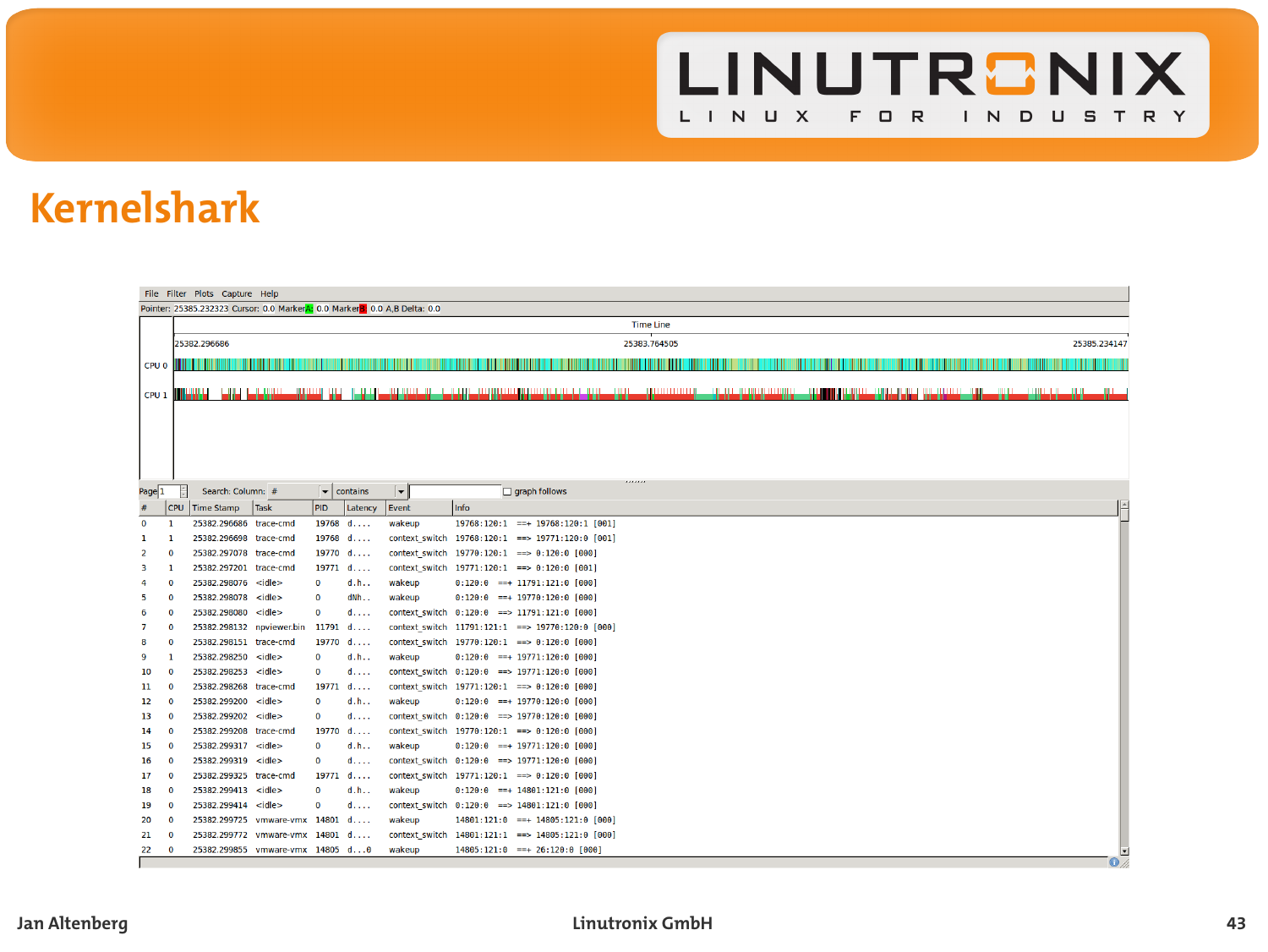

# **Kernelshark**

|                                                                            | File Filter Plots Capture Help |                                                  |                                 |           |                      |                          |                                                                                               |    |  |  |
|----------------------------------------------------------------------------|--------------------------------|--------------------------------------------------|---------------------------------|-----------|----------------------|--------------------------|-----------------------------------------------------------------------------------------------|----|--|--|
| Pointer: 25383.365657 Cursor: 0.0 MarkerA: 0.0 MarkerA: 0.0 A.B Delta: 0.0 |                                |                                                  |                                 |           |                      |                          |                                                                                               |    |  |  |
|                                                                            | <b>Time Line</b>               |                                                  |                                 |           |                      |                          |                                                                                               |    |  |  |
|                                                                            |                                | 25383.383586<br>25383.367185                     |                                 |           |                      |                          |                                                                                               |    |  |  |
| CPU 0                                                                      |                                |                                                  |                                 |           |                      |                          |                                                                                               |    |  |  |
|                                                                            |                                |                                                  |                                 | wakesp    | wakeup               |                          | wakeup                                                                                        |    |  |  |
| CPU <sub>1</sub>                                                           |                                | سامال                                            |                                 |           |                      |                          |                                                                                               |    |  |  |
|                                                                            |                                |                                                  |                                 |           |                      |                          |                                                                                               |    |  |  |
|                                                                            |                                |                                                  |                                 |           |                      |                          |                                                                                               |    |  |  |
|                                                                            |                                |                                                  |                                 |           |                      |                          |                                                                                               |    |  |  |
|                                                                            |                                |                                                  |                                 |           |                      |                          |                                                                                               |    |  |  |
|                                                                            |                                |                                                  |                                 |           |                      |                          |                                                                                               |    |  |  |
|                                                                            | $\overline{1}$                 |                                                  |                                 |           |                      |                          |                                                                                               |    |  |  |
| Page <sup>1</sup>                                                          | Ħ                              | Search: Column: #                                |                                 |           | $\bullet$ contains   | $\overline{\phantom{a}}$ | graph follows                                                                                 |    |  |  |
| ×                                                                          | <b>CPU</b>                     | Time Stamp                                       | Task                            | <b>RD</b> | Latency              | Event                    | Info                                                                                          |    |  |  |
| ۰                                                                          | п                              | 25382.296686 trace-cmd                           |                                 |           | 19768 d              | wakeup                   | 19768:120:1 == + 19768:120:1 [001]                                                            |    |  |  |
| $\alpha$                                                                   | o                              | 25382.296698 trace-cmd<br>25382.297078 trace-cmd |                                 |           | 19768 d<br>$19770$ d |                          | context switch 19768:128:1 == > 19771:128:8 [801]                                             |    |  |  |
|                                                                            |                                |                                                  |                                 |           |                      |                          | context switch 19770:120:1 -- > 0:120:0 [000]                                                 |    |  |  |
| а                                                                          | ٠                              | 25382.297201 trace-cmd                           |                                 |           | $19771$ d            |                          | context switch 19771:128:1 == 0:128:0 [601]                                                   |    |  |  |
| 4                                                                          | n                              | 25382.298076<br>25382.298078                     | <idle><br/><idle></idle></idle> | ۰<br>۰    | d.h<br>dth           | wakeup<br>wakeup         | $0:120:0$ =+ 11791:121:0 [000]                                                                |    |  |  |
| s                                                                          | o<br>ø                         |                                                  |                                 | ۰         |                      |                          | $0:120:0 \longrightarrow 19770:120:0$ [000]                                                   |    |  |  |
| ٠<br>7                                                                     |                                | 25382.298080<br>25382.298132 roviewer.bin        | <idle></idle>                   | $11791$ d | $d_{i+1}$            |                          | context switch 0:120:0 = 11791:121:0 [000]<br>context switch 11791:121:1 == 19778:120:8 [000] |    |  |  |
| 8                                                                          | $\circ$<br>o                   | 25382.298151 trace-cmd                           |                                 |           | $19770$ $d$          |                          | context switch 19770:120:1 -- > 0:120:0 [000]                                                 |    |  |  |
| ٠                                                                          | п                              | 25382.298250                                     | <idle></idle>                   | ۰         | d.h                  | wakeup                   | $0:120:0$ = $+ 19771:120:0$ [000]                                                             |    |  |  |
| 10                                                                         | $\circ$                        | 25382.298253                                     | <ldle></ldle>                   | ō         | $d_{1111}$           |                          | context switch 0:120:0 => 19771:120:0 [000]                                                   |    |  |  |
| 11                                                                         | .c                             | 25382.298268 trace-cmd                           |                                 |           | $19771$ d            |                          | context switch 19771:120:1 -- > 0:120:0 [000]                                                 |    |  |  |
| 12                                                                         | ø                              | 25382.299200 <idle></idle>                       |                                 | ۰         | d.h                  | wakeup                   | $0:120:0$ = $+ 19770:120:0$ [000]                                                             |    |  |  |
| 13                                                                         | n                              | 25382.299202 <idle></idle>                       |                                 | $\circ$   | $d$                  |                          | context switch 0:120:0 => 19770:120:0 [000]                                                   |    |  |  |
| 14                                                                         | .c                             | 25382.299208 trace-cmd                           |                                 |           | $19770$ $d$          |                          | context switch 19770:120:1 -- > 0:120:0 [000]                                                 |    |  |  |
| 15                                                                         | ø                              | 25382.299317                                     | <idle></idle>                   | ٥         | d.h                  | wakeup                   | $0:120:0$ = $+ 19771:120:0$ [000]                                                             |    |  |  |
| 16                                                                         | n                              | 25382.299319                                     | <idle></idle>                   | $\circ$   | $d$                  |                          | context switch 0:120:0 => 19771:120:0 [000]                                                   |    |  |  |
| 17                                                                         | $\circ$                        | 25382.299325                                     | trace-cmd                       |           | $19771$ d            |                          | context switch 19771:120:1 -- > 0:120:0 [000]                                                 |    |  |  |
| 18                                                                         | ø                              | 25382.299413                                     | <idle></idle>                   | ۰         | d.h                  | wakeup                   | 0:120:0 == + 14801:121:0 [000]                                                                |    |  |  |
| 19                                                                         | $\mathbf{0}$                   | 25382.299414 <idle></idle>                       |                                 | $\circ$   | $d_{1111}$           |                          | context switch 0:120:0 = 14881:121:0 [000]                                                    |    |  |  |
| 20                                                                         | o                              | 25382.299725 vmware-vmx 14801 d                  |                                 |           |                      | wakeup                   | 14801:121:0 -- + 14805:121:0 [000]                                                            |    |  |  |
| 21                                                                         | ø                              | 25382.299772 vmware-vmx 14801 d                  |                                 |           |                      |                          | context switch 14801:121:1 == 14805:121:0 [000]                                               |    |  |  |
| 22                                                                         | $\mathbf{0}$                   | 25382.299855 vmware-vmx 14805 d@                 |                                 |           |                      | wakeup                   | 14885:121:0 == + 26:120:0 [000]                                                               |    |  |  |
|                                                                            |                                |                                                  |                                 |           |                      |                          |                                                                                               | o. |  |  |

**Jan Altenberg Linutronix GmbH 44**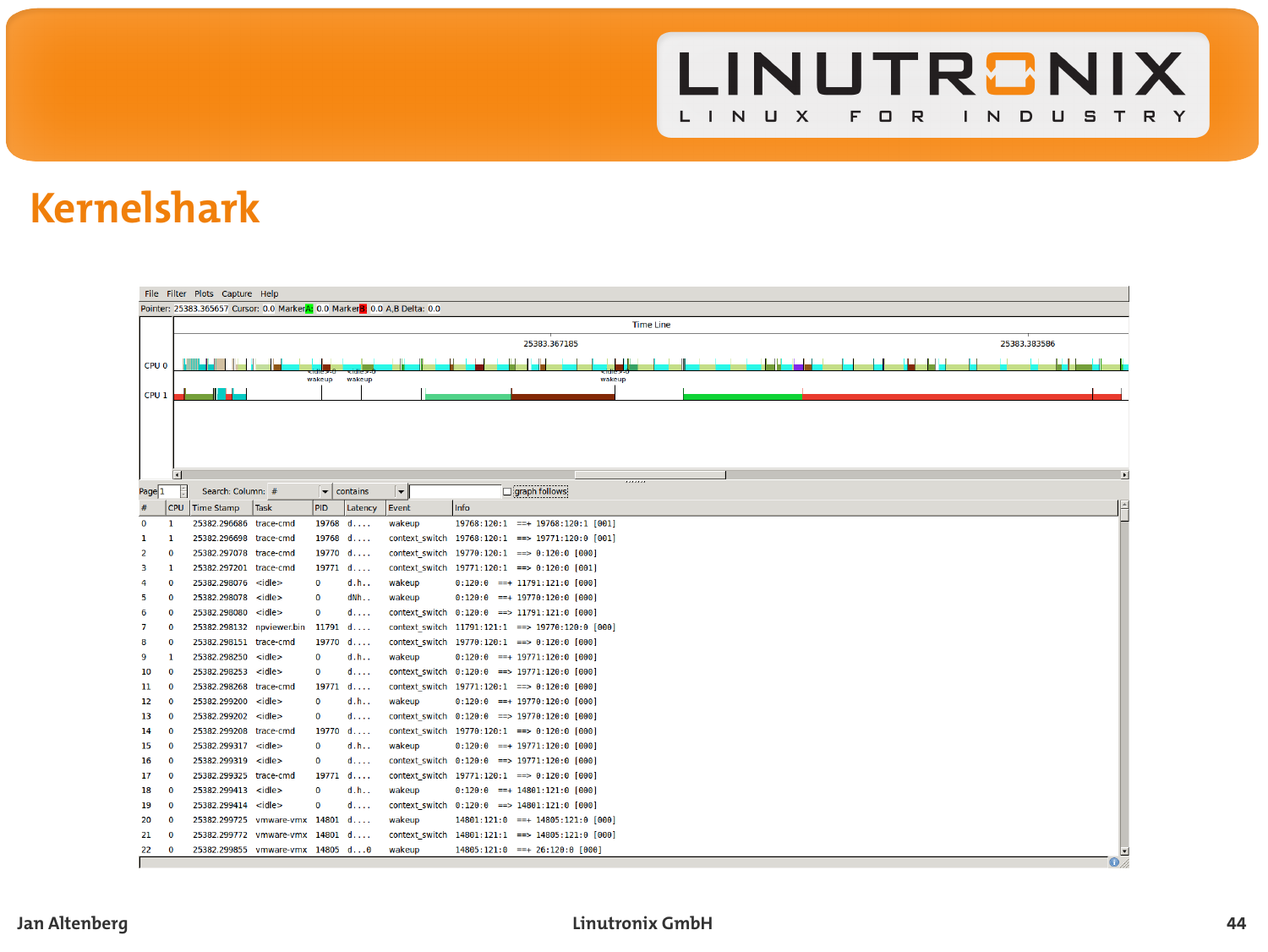

### **Tracecompass**

- $\mathbf{\mathbf{\mathsf{C}}}\mathbf{D}$ **Uses the C ommon T race F ormat**
- **perf can convert traces to CTF**  $\blacksquare$
- **perf uses libbabeltrace for the convertion**  $\mathbf{\Omega}$
- **A recent version of libbabeltrace is needed** n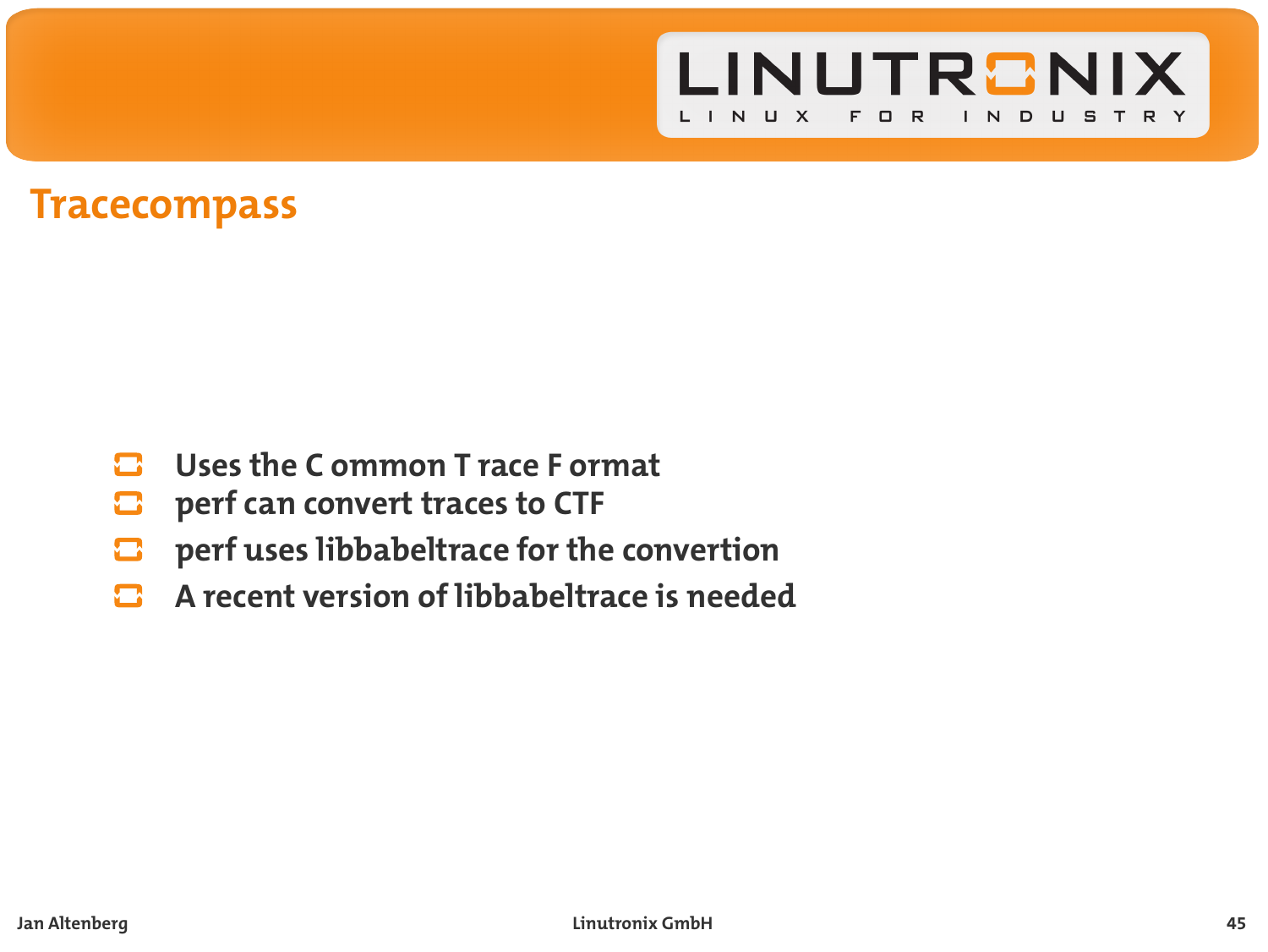

### **Build perf for your Target**

cd kernel\_source/tools/perf make ARCH=arm CROSS\_COMPILE=arm-linux-gnueabihf- # Now copy the perf executable to the target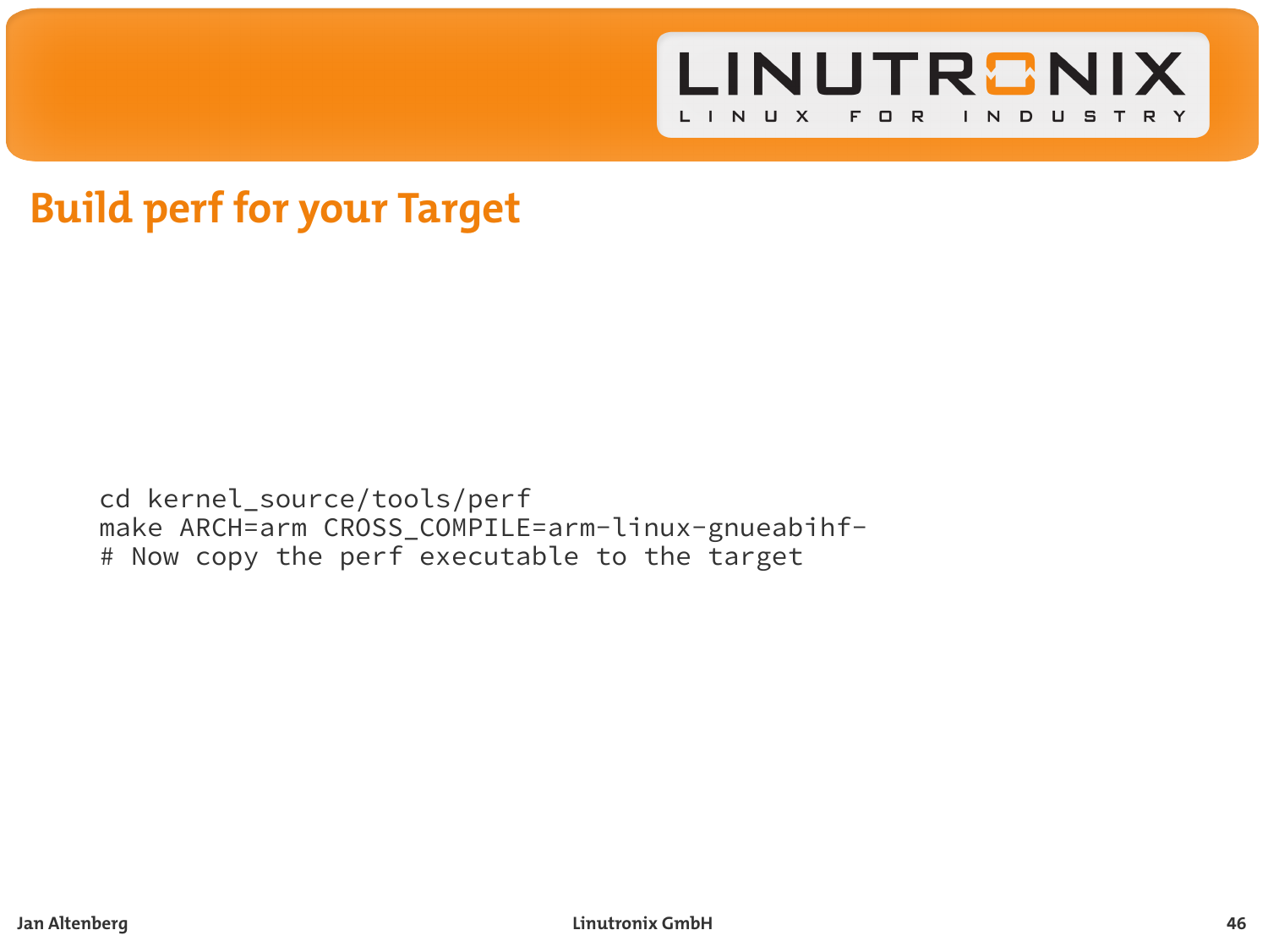

### **Setup the tools on your host: libbabeltrace**

git clone https://github.com/efficios/babeltrace.git cd babeltrace # This is a known working commit. # Recent commits seem to be broken for perf-ctf git checkout 9aac8f729c091ddddb688038f5d417a7b1ce4259 ./bootstrap ./configure make sudo make install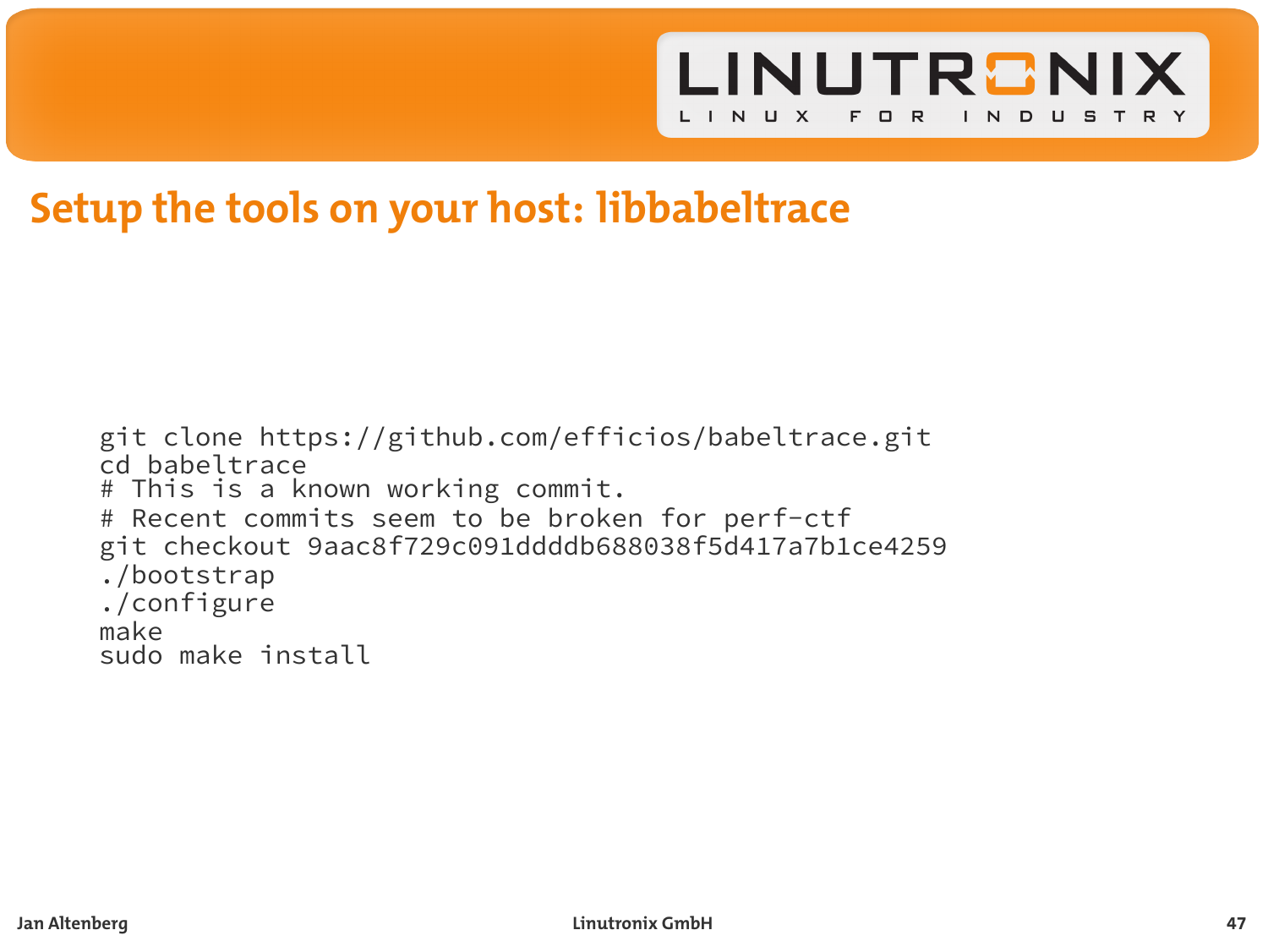

# **Setup the tools on your host: perf**

cd kernel\_source/tools/perf make LIBBABELTRACE=1 LIBBABELTRACE\_DIR=/usr/local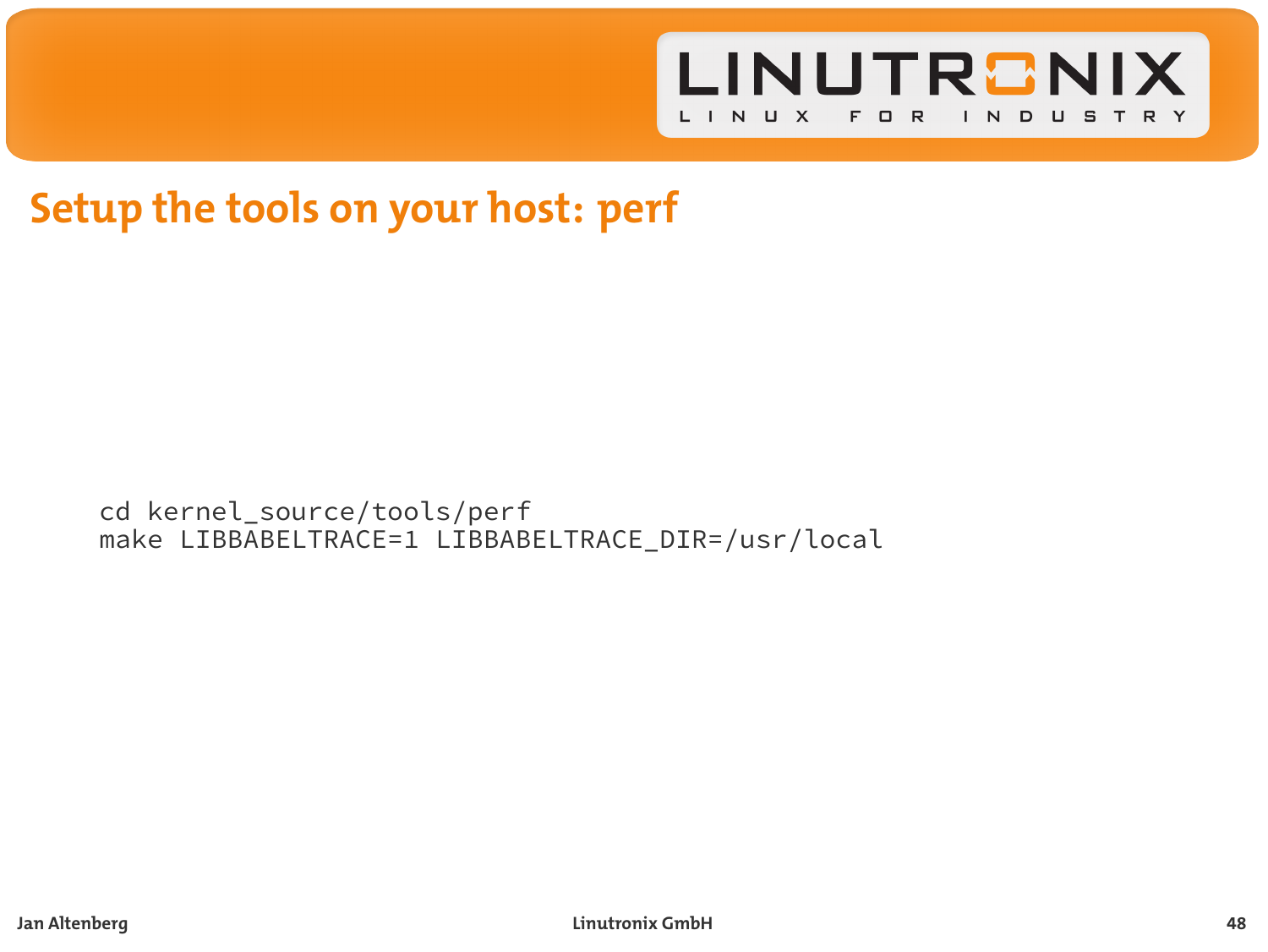

### **Record a trace on the target**

```
./perf record -e 'sched:*' -a
# (stop with Ctrl-C)
# Copy perf.data to the host
```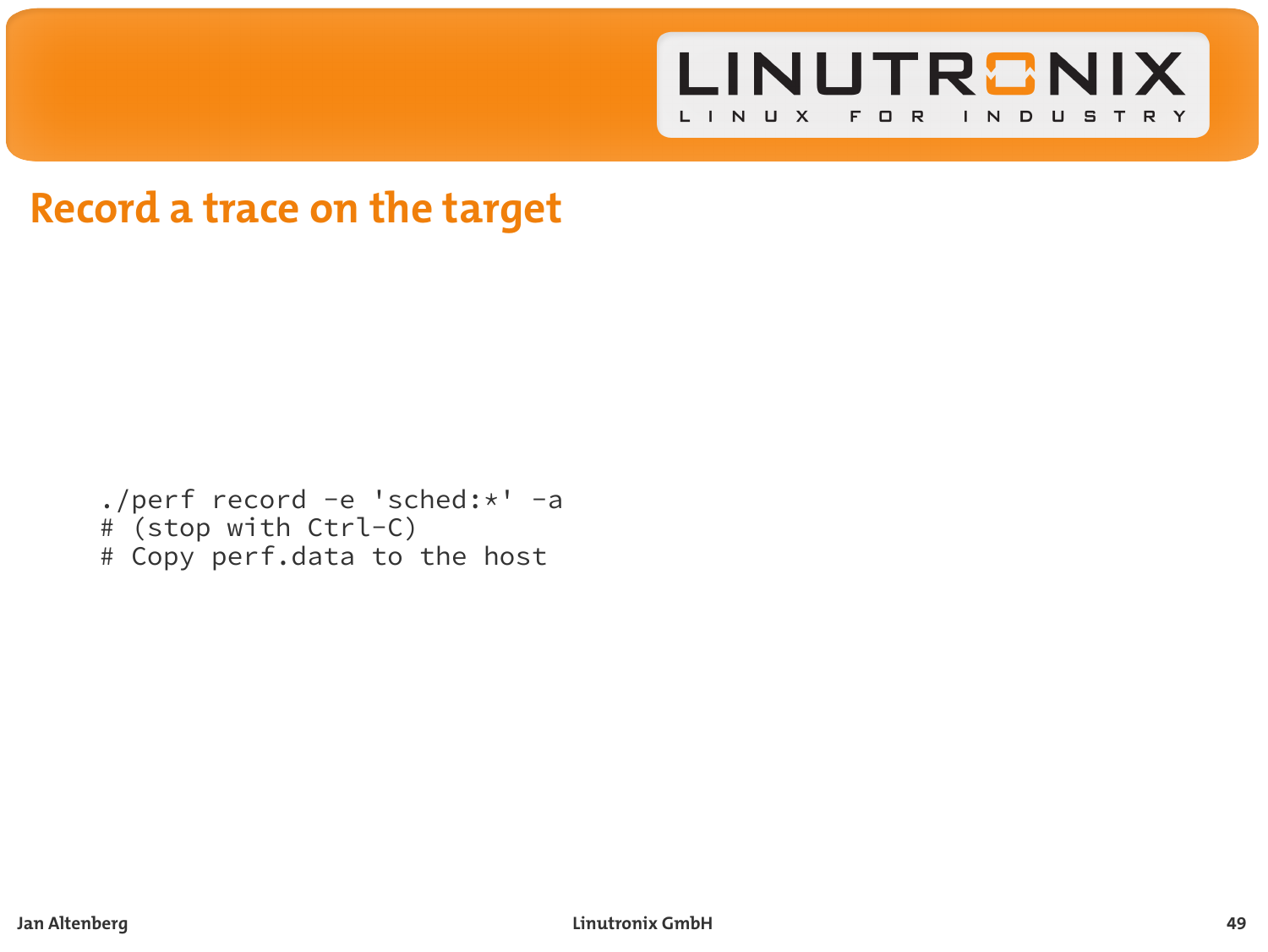

### **On the host: Convert perf.data to the proper format**

LD\_LIBRARY\_PATH=/usr/local/lib ./perf data convert --to-ctf ./ctf-data # Now the trace data should be available in ctf-data/ # You can import this directory with Eclipse / Tracecompass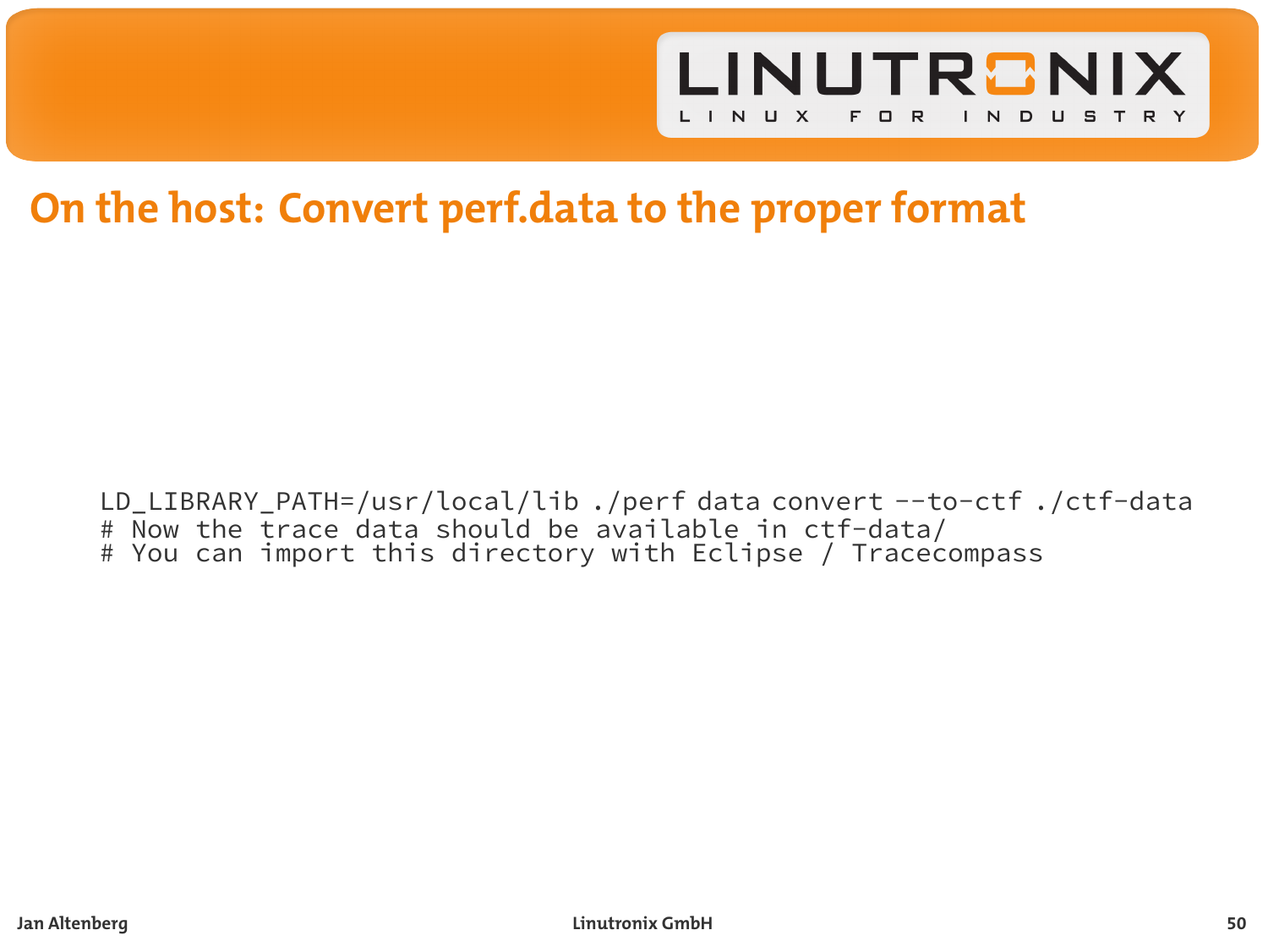

# **Tracecompass**

| File Window Help                                                                                                                                                            |                                                                                                                                                                                     |                |                 |                        |                      |                                               |                                                                                                                                            |                                             |                                               |  |  |
|-----------------------------------------------------------------------------------------------------------------------------------------------------------------------------|-------------------------------------------------------------------------------------------------------------------------------------------------------------------------------------|----------------|-----------------|------------------------|----------------------|-----------------------------------------------|--------------------------------------------------------------------------------------------------------------------------------------------|---------------------------------------------|-----------------------------------------------|--|--|
| $ -$<br>Project Explorer 33                                                                                                                                                 | <b>B</b> - Control Flow 33 E Resources <b>D</b> Statistics                                                                                                                          |                |                 |                        |                      | 3 E   8 G J   R & & +   9 8 K &   X 8 0 T = 0 |                                                                                                                                            |                                             |                                               |  |  |
| 日常。                                                                                                                                                                         | Process                                                                                                                                                                             | TID.           | PTID Birth time |                        | 01:12:47.900         | 01:12:47.920                                  | 01:12:47.940                                                                                                                               | 01:12:47.960                                |                                               |  |  |
| <b>v</b> E Tracing                                                                                                                                                          | devolonetsyc                                                                                                                                                                        | 1517           | 01:12:47.8884;  | ъm<br><b>THE THEFT</b> |                      | . .                                           | ы.                                                                                                                                         | E     E   ESSES   E   EST   SESSE   ESSESET |                                               |  |  |
| C# Experiments [0]                                                                                                                                                          | swapper/1                                                                                                                                                                           | $\circ$        | 01:12:47.8884;  |                        |                      |                                               |                                                                                                                                            |                                             |                                               |  |  |
| V of Traces (1)                                                                                                                                                             | perf                                                                                                                                                                                | 14632          | 01:12:47.88844  |                        |                      |                                               |                                                                                                                                            |                                             |                                               |  |  |
| v B. ctf-data-9                                                                                                                                                             | swapper/0                                                                                                                                                                           | $\circ$        | 01:12:47.88844  |                        |                      |                                               |                                                                                                                                            |                                             |                                               |  |  |
| · Context switch                                                                                                                                                            | rcu sched                                                                                                                                                                           | $\mathcal{F}$  | 01:12:47.88854  |                        |                      |                                               |                                                                                                                                            |                                             |                                               |  |  |
| <b>v</b> & CPU usage                                                                                                                                                        | swapper/2                                                                                                                                                                           | $\circ$        | 01:12:47.88855  |                        |                      |                                               |                                                                                                                                            |                                             |                                               |  |  |
| <b>B</b> CPU Usage                                                                                                                                                          | rcuos/0                                                                                                                                                                             | 9              | 01:12:47.88855  |                        | انود                 |                                               |                                                                                                                                            |                                             |                                               |  |  |
| A Critical Path                                                                                                                                                             | CodeMeterLin                                                                                                                                                                        | 1958           | 01:12:47.8956)  |                        |                      |                                               |                                                                                                                                            |                                             |                                               |  |  |
| > a Kernel memory usage                                                                                                                                                     | CodeMeterLin                                                                                                                                                                        | 1949           | 01:12:47.89751  |                        |                      |                                               |                                                                                                                                            |                                             |                                               |  |  |
| A Linux Kernel                                                                                                                                                              | xfce4-terminal                                                                                                                                                                      | 3124           | 01:12:47.9052   |                        |                      |                                               |                                                                                                                                            |                                             |                                               |  |  |
| · LTTng Kernel Exec Graph                                                                                                                                                   | swapper/3                                                                                                                                                                           | $\circ$        | 01:12:47.90525  |                        |                      |                                               |                                                                                                                                            |                                             |                                               |  |  |
| A A System Call Latency                                                                                                                                                     | xfce4-netload-p                                                                                                                                                                     | 2723           | 01:12:47.90593  |                        |                      |                                               |                                                                                                                                            |                                             |                                               |  |  |
| A Tmf Statistics                                                                                                                                                            | skype                                                                                                                                                                               | 2705           | 01:12:47.90606  |                        |                      |                                               | $-$                                                                                                                                        |                                             |                                               |  |  |
|                                                                                                                                                                             | java                                                                                                                                                                                | 14379          | 01:12:47.90958  |                        |                      |                                               |                                                                                                                                            |                                             |                                               |  |  |
|                                                                                                                                                                             | CodeMeterLin                                                                                                                                                                        | 1960           | 01:12:47.93123  |                        |                      |                                               |                                                                                                                                            |                                             |                                               |  |  |
|                                                                                                                                                                             | iava                                                                                                                                                                                | 14422          | 01:12:47.93375  |                        |                      |                                               |                                                                                                                                            |                                             |                                               |  |  |
|                                                                                                                                                                             | iava                                                                                                                                                                                | 14392          | 01:12:47.93461  |                        |                      |                                               |                                                                                                                                            |                                             |                                               |  |  |
|                                                                                                                                                                             |                                                                                                                                                                                     |                |                 |                        |                      |                                               |                                                                                                                                            |                                             |                                               |  |  |
|                                                                                                                                                                             | E ctf-data-9 22                                                                                                                                                                     |                |                 |                        |                      |                                               |                                                                                                                                            |                                             | - 0                                           |  |  |
|                                                                                                                                                                             | Timestamp                                                                                                                                                                           | Channel        | CPU             | Event type             | Contents             |                                               |                                                                                                                                            |                                             |                                               |  |  |
|                                                                                                                                                                             | s<br><srch></srch>                                                                                                                                                                  | earch>         |                 | curch> curch>          | earch>               |                                               |                                                                                                                                            |                                             |                                               |  |  |
|                                                                                                                                                                             | 01:12:47.888 418 393 perf stream 0 1                                                                                                                                                |                |                 |                        |                      |                                               | sched:sched stat sleep perf ip=0xfffffff810a8709, perf tid=0, perf pid=0, perf id=156, perf period=1052389, common type=259, common flags= |                                             |                                               |  |  |
| $ -$<br>≥ Control 12                                                                                                                                                        | 01:12:47.888 421 047 perf stream 0 1                                                                                                                                                |                |                 | sched:sched wakeup     |                      |                                               | perf ip=0xffffffff8109b975, perf tid=0, perf pid=0, perf id=112, perf period=1, common type=270, common flags=45, con                      |                                             |                                               |  |  |
| $\begin{array}{l} \circledast \mathrel{ \mathit{H} } \mathrel{ \mathit{H} } \circledcirc \circledast \mathrel{ \mathit{H} } \mathrel{ \mathit{H} } \circledast \end{array}$ | 01:12:47.888 424 097 perf stream 0 1<br>sched:sched stat wait perf ip=0xffffffff810a4ff3, perf tid=0, perf pid=0, perf id=152, perf period=0, common type=260, common flags=37, com |                |                 |                        |                      |                                               |                                                                                                                                            |                                             |                                               |  |  |
|                                                                                                                                                                             | $g = \Box$<br>Is Histogram I Properties C Bookmarks . Critical Flow View - Kernel Memory Usage View @ CPU Usage 12                                                                  |                |                 |                        |                      |                                               |                                                                                                                                            |                                             |                                               |  |  |
|                                                                                                                                                                             |                                                                                                                                                                                     |                |                 |                        |                      |                                               |                                                                                                                                            |                                             |                                               |  |  |
|                                                                                                                                                                             | TID.<br>Process<br>Time<br><b>CPU</b> usage<br>2721 xfce4-netload-p 0.073 % 73322<br>$\approx 100$                                                                                  |                |                 |                        |                      |                                               |                                                                                                                                            |                                             |                                               |  |  |
|                                                                                                                                                                             | 151 devolonetsyc                                                                                                                                                                    | 1.025 % 102465 | в               |                        |                      |                                               |                                                                                                                                            |                                             |                                               |  |  |
|                                                                                                                                                                             | 1435 lava                                                                                                                                                                           | 0.033 % 33237  | $-0.0$          |                        |                      |                                               |                                                                                                                                            |                                             | إرزوا ساحمه وممتهد والمتعاولة متعاونا متعادية |  |  |
|                                                                                                                                                                             | 143 java                                                                                                                                                                            | 0.069 % 69137  |                 | 01:12:47.893 418 392   | 01:12:47.913 418 392 |                                               | 01:12:47.953 418 392<br>01:12:47.933 418 392<br><b>Time</b>                                                                                | 01:12:47.973 418 392                        |                                               |  |  |
|                                                                                                                                                                             |                                                                                                                                                                                     |                |                 |                        |                      |                                               |                                                                                                                                            |                                             |                                               |  |  |
|                                                                                                                                                                             |                                                                                                                                                                                     |                |                 |                        |                      |                                               |                                                                                                                                            |                                             |                                               |  |  |